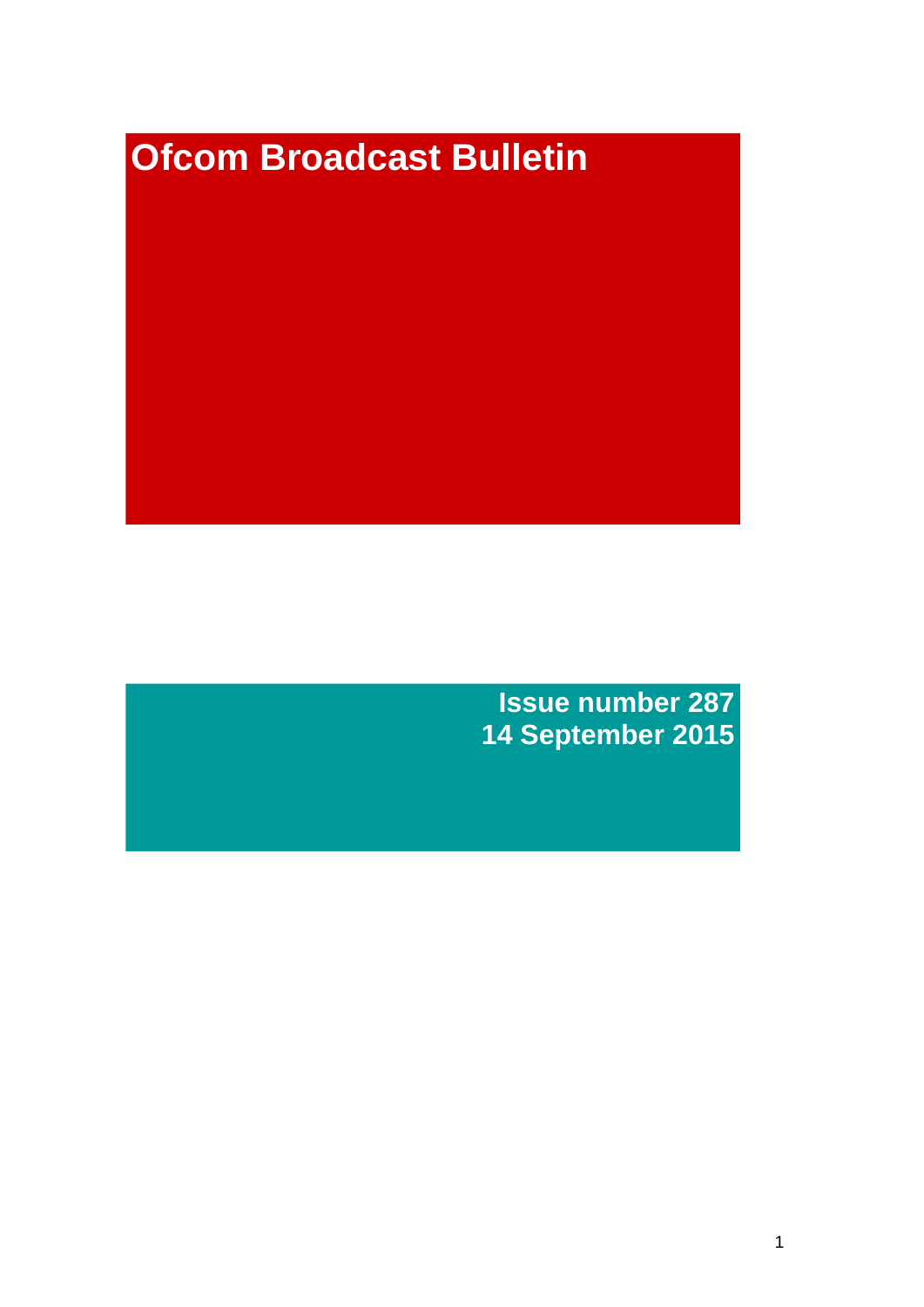# **Contents**

| Introduction                                                                                        | 3  |
|-----------------------------------------------------------------------------------------------------|----|
| <b>Standards cases</b>                                                                              |    |
| <u>In Breach</u>                                                                                    |    |
| <b>Tattoo Nightmares: Miami</b><br>truTV, 6 July 2015, 20:00                                        | 5  |
| The Voice UK: the Live Final<br>BBC1, 4 April 2015, 19:00                                           | 7  |
| Give a Pet a Home<br>ITV, 15 April 2015, 21:00                                                      | 9  |
| <b>Adam Catterall Drive Time</b><br>Key 103, 30 April 2015, 16:00                                   | 14 |
| Resolved                                                                                            |    |
| <b>Competition</b><br>Channel 5, 5 to 8 December 2014, various times                                | 17 |
| <b>Broadcast Licence Conditions cases</b>                                                           |    |
| In Breach                                                                                           |    |
| Providing a service in accordance with 'Key Commitments'<br>City Beat Preston, 3, 5 and 7 June 2015 | 21 |
| Broadcasting licensees' late and non-payment of licence fees<br>Various licensees                   | 24 |
| <b>Fairness and Privacy cases</b>                                                                   |    |
| <b>Not Upheld</b>                                                                                   |    |
| Complaint by Mr Abdul Hannan made on behalf of Mr Abdul Mannan<br>News, CHSTV, 10 and 11 March 2015 | 25 |
| <b>Investigations Not in Breach</b>                                                                 | 30 |
| <b>Complaints assessed, not investigated</b>                                                        | 31 |
| <b>Complaints outside of remit</b>                                                                  | 37 |
| <b>Investigations List</b>                                                                          | 38 |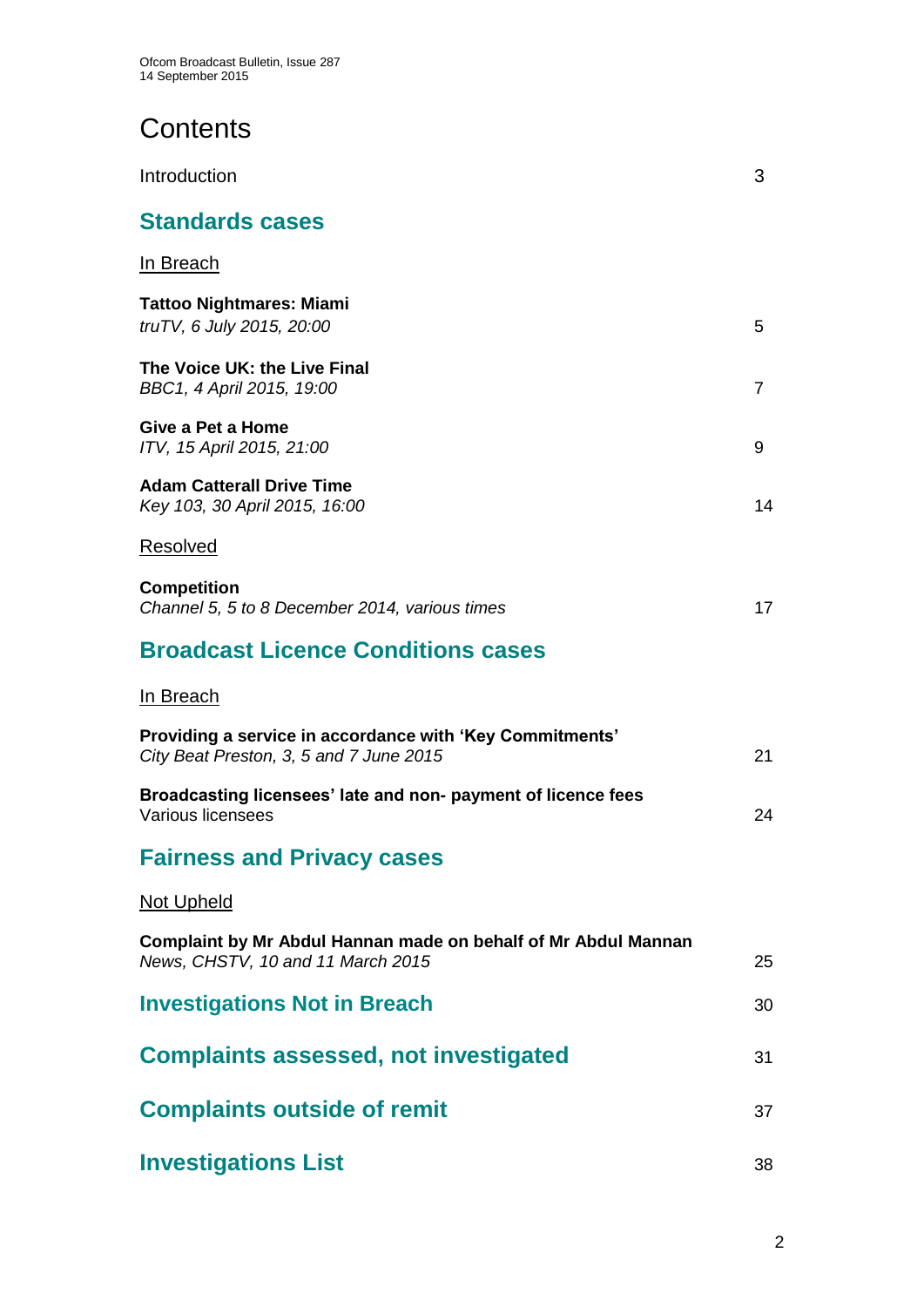# **Introduction**

Under the Communications Act 2003 ("the Act"), Ofcom has a duty to set standards for broadcast content as appear to it best calculated to secure the standards objectives<sup>1</sup>. Ofcom must include these standards in a code or codes. These are listed below. Ofcom also has a duty to secure that every provider of a notifiable On Demand Programme Services ("ODPS") complies with certain standards requirements as set out in the  $Act<sup>2</sup>$ .

The Broadcast Bulletin reports on the outcome of investigations into alleged breaches of those Ofcom codes below, as well as licence conditions with which broadcasters regulated by Ofcom are required to comply. We also report on the outcome of ODPS sanctions referrals made by ATVOD and the ASA on the basis of their rules and guidance for ODPS. These Codes, rules and guidance documents include:

- a) [Ofcom's Broadcasting Code](http://stakeholders.ofcom.org.uk/broadcasting/broadcast-codes/broadcast-code/) ("the Code").
- b) the [Code on the Scheduling](http://stakeholders.ofcom.org.uk/broadcasting/broadcast-codes/advert-code/) of Television Advertising ("COSTA") which contains rules on how much advertising and teleshopping may be scheduled in programmes, how many breaks are allowed and when they may be taken.
- c) certain sections of the [BCAP Code: the UK Code of Broadcast Advertising,](https://www.cap.org.uk/Advertising-Codes/Broadcast.aspx) which relate to those areas of the BCAP Code for which Ofcom retains regulatory responsibility. These include:
	- the prohibition on 'political' advertising:
	- sponsorship and product placement on television (see Rules 9.13, 9.16 and 9.17 of the Code) and all commercial communications in radio programming (see Rules 10.6 to 10.8 of the Code);
	- 'participation TV' advertising. This includes long-form advertising predicated on premium rate telephone services – most notably chat (including 'adult' chat), 'psychic' readings and dedicated quiz TV (Call TV quiz services). Ofcom is also responsible for regulating gambling, dating and 'message board' material where these are broadcast as advertising<sup>3</sup>.
- d) other licence conditions which broadcasters must comply with, such as requirements to pay fees and submit information which enables Ofcom to carry out its statutory duties. Further information can be found on Ofcom's website for [television](http://licensing.ofcom.org.uk/tv-broadcast-licences/) and [radio](http://licensing.ofcom.org.uk/radio-broadcast-licensing/) licences.
- e) rules and guidance for both [editorial content and advertising content on ODPS.](http://www.atvod.co.uk/uploads/files/ATVOD_Rules_and_Guidance_Ed_2.0_May_2012.pdf) Ofcom considers sanctions in relation to ODPS on referral by the Authority for Television On-Demand ("ATVOD") or the Advertising Standards Authority ("ASA"), co-regulators of ODPS for editorial content and advertising respectively, or may do so as a concurrent regulator.

[Other codes and requirements](http://stakeholders.ofcom.org.uk/broadcasting/broadcast-codes/) may also apply to broadcasters and ODPS, depending on their circumstances. These include the Code on Television Access Services (which sets out how much subtitling, signing and audio description relevant

<sup>1</sup>  $1$  The relevant legislation is set out in detail in Annex 1 of the Code.

 $2$  The relevant legislation can be found at Part 4A of the Act.

 $3$  BCAP and ASA continue to regulate conventional teleshopping content and spot advertising for these types of services where it is permitted. Ofcom remains responsible for statutory sanctions in all advertising cases.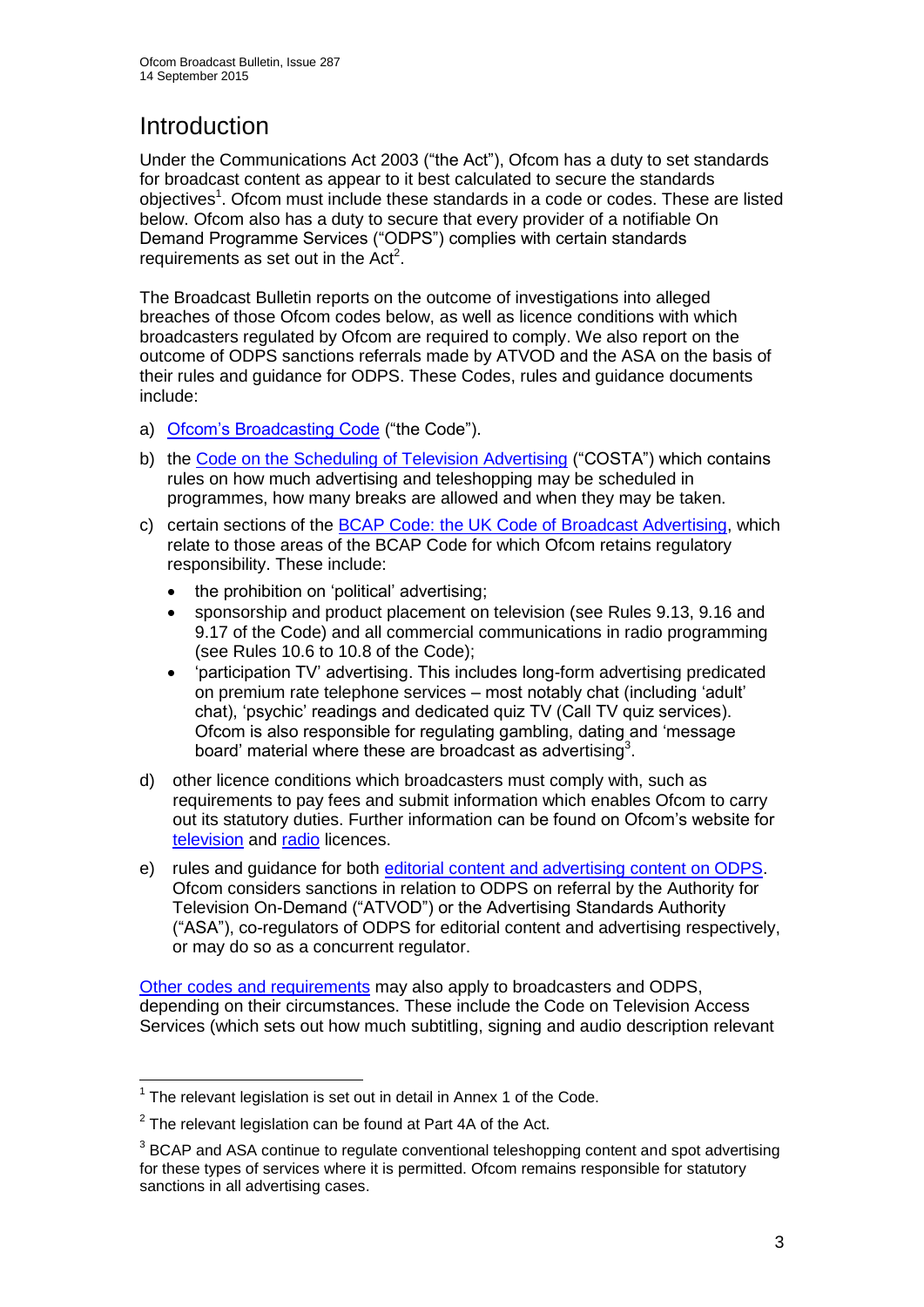licensees must provide), the Code on Electronic Programme Guides, the Code on Listed Events, and the Cross Promotion Code.

**It is Ofcom's policy to describe fully the content in television, radio and on demand content. Some of the language and descriptions used in Ofcom's Broadcast Bulletin may therefore cause offence.**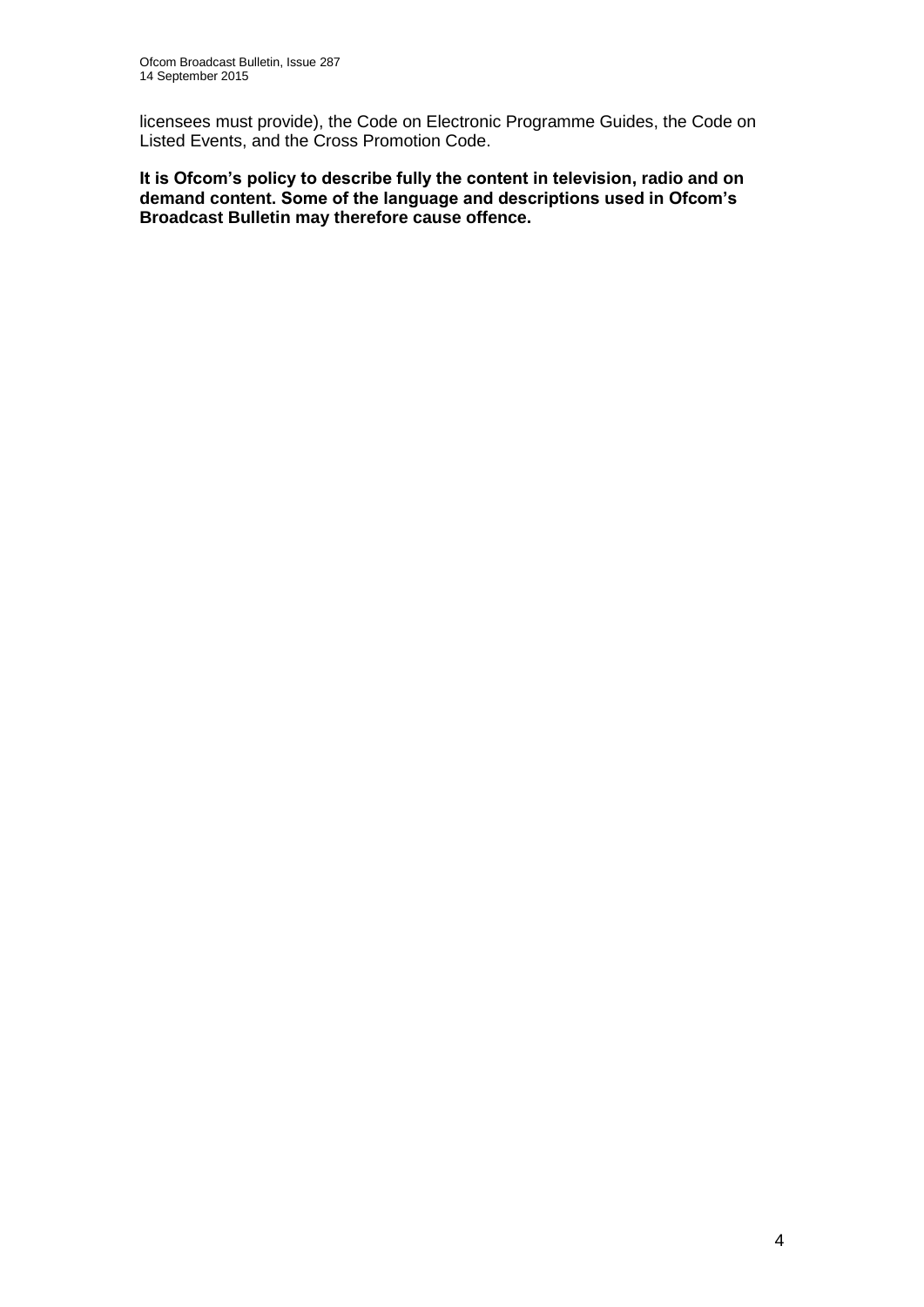# **Standards cases**

## **In Breach**

## **Tattoo Nightmares: Miami**

*truTV, 6 July 2015, 20:00*

#### **Introduction**

*Tattoo Nightmares: Miami* is an American factual entertainment television series. It features participants who ask tattooists to cover up a tattoo, or change an existing tattoo. The programme is shown on truTV, a general entertainment channel that broadcasts on digital terrestrial and satellite platforms. The licence for truTV is held by Turner Broadcasting System Europe Limited ("Turner" or "the Licensee").

Ofcom received one complaint that an episode broadcast at 20:00 contained offensive language. We assessed the material, and noted that it contained eight instances of the word *"fuck"* or *"fucking"*.

Ofcom considered the use of the words *"fuck"* and *"fucking"* in this material raised issues warranting investigation under Rule 1.14 of the Code, which states:

"The most offensive language must not be broadcast before the watershed…".

We therefore requested comments from Turner as to how the programme complied with this rule.

#### **Response**

The Licensee apologised for broadcasting this version of the programme before the watershed and confirmed "it was never [its] intention to do so." Turner said it has "a clear policy to deal with language that has the potential to cause offence, which entails bleeping or muting the words completely and obscuring the lips where lip reading of the words is possible."

The Licensee explained that this episode was complied by an experienced freelance compliance analyst who made a mistake. Turner that said, although the instructions for complying the programme stated it would be transmitted at 20:00, the compliance analyst prepared the programme for a 21:00 transmission and therefore included the offensive language.

Turner said that it has "taken steps to reinforce [its compliance] policies with freelance employees and reinforced the need for strict attention to detail in order to prevent a recurrence."

#### **Decision**

Under the Communications Act 2003, Ofcom has a statutory duty to set standards for broadcast content as appear to it best calculated to secure the standards objectives, one of which is that "persons under the age of eighteen are protected". This objective is reflected in Section One of the Code.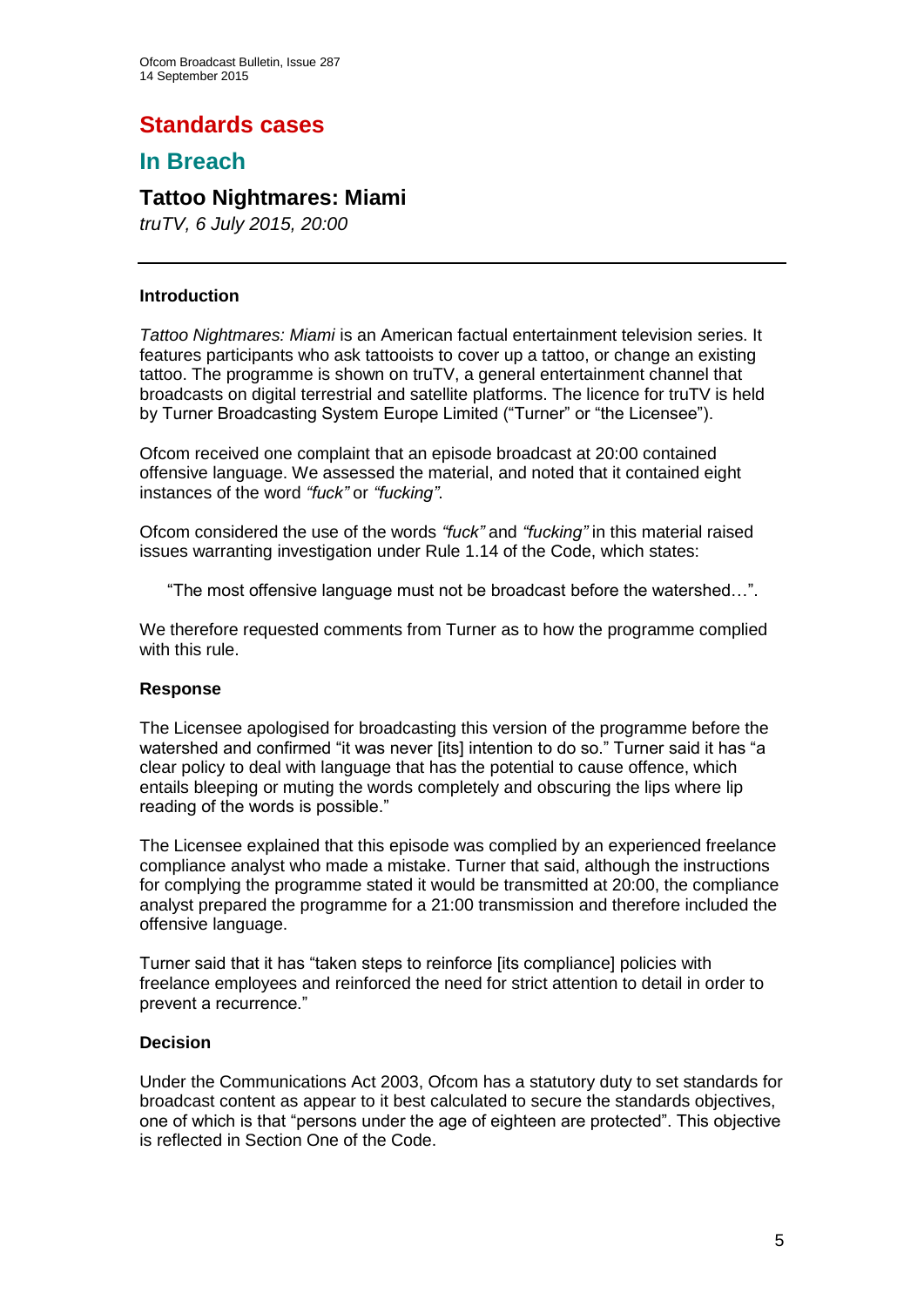Rule 1.14 states that the most offensive language must not be broadcast before the watershed. Ofcom research on offensive language<sup>1</sup> clearly notes that the word "fuck" and other variations of this word are considered by audiences to be among the most offensive language. Such language is unacceptable before the watershed.

Ofcom acknowledged that this programme was broadcast pre-watershed in error. We also noted that the Licensee said it had taken steps to improve compliance in this area. Nonetheless, this programme contained eight instances of the most offensive language. There was therefore a clear breach of Rule 1.14.

In issue 267 of Ofcom's Broadcast Bulletin<sup>2</sup> Ofcom recorded a breach of Rule 1.3 against the Licensee, also in respect of pre-watershed programming on truTV. In that case the Licensee explained that the breach had been caused by an error during its editing process and as a result it had "introduced an additional process to check programmes after they [had] been edited". Ofcom was concerned that this improvement to its compliance procedures had not been sufficient to prevent this similar breach.

**Breach of Rule 1.14**

<sup>1</sup>  $1$  Audience attitudes towards offensive language on television and radio, August 2010 [\(http://stakeholders.ofcom.org.uk/binaries/research/tv-research/offensive-lang.pdf\)](http://stakeholders.ofcom.org.uk/binaries/research/tv-research/offensive-lang.pdf).

<sup>&</sup>lt;sup>2</sup> [http://stakeholders.ofcom.org.uk/binaries/enforcement/broadcast](http://stakeholders.ofcom.org.uk/binaries/enforcement/broadcast-bulletins/obb268/obb267.pdf)[bulletins/obb268/obb267.pdf](http://stakeholders.ofcom.org.uk/binaries/enforcement/broadcast-bulletins/obb268/obb267.pdf)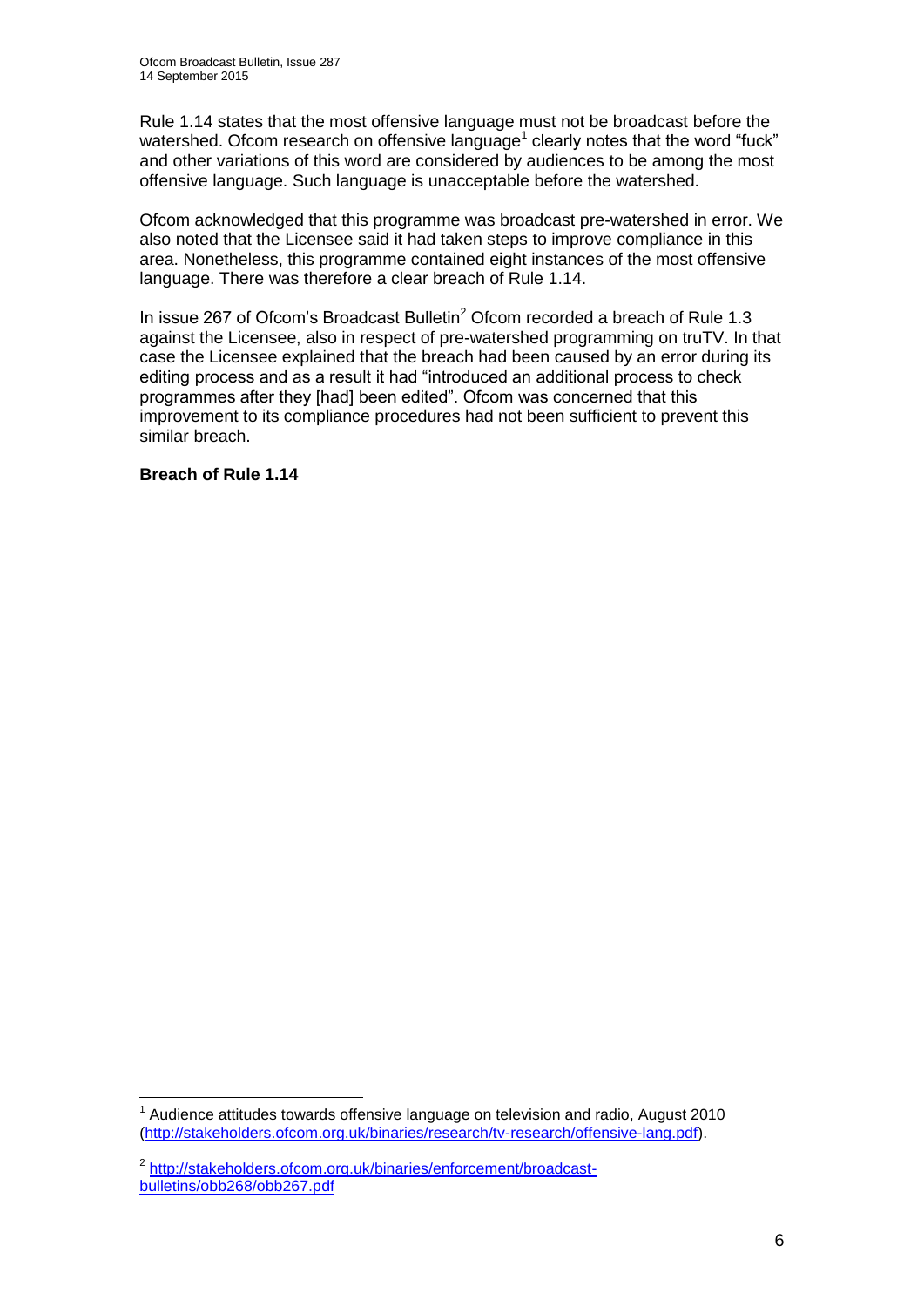# **In Breach**

## **The Voice UK: the Live Final**

*BBC1, 4 April 2015, 19:00*

## **Introduction**

During *The Voice UK: the Live Final*, Emmanuel Nwamadi performed the song *Somebody that I Used to Know*. Ofcom received one complaint that his performance included flashing images, without any warning beforehand.

Certain types of flashing images can trigger seizures in viewers who are susceptible to photosensitive epilepsy ("PSE"). Ofcom therefore carried out an assessment of the broadcast content against Ofcom's Technical Guidance to broadcasters on flashing images (the "PSE Guidance"). The PSE Guidance states that a sequence containing flashing at a rate of more than three flashes per second which exceeds specific intensity thresholds may be potentially harmful. The technical assessment of the flashing images in this performance found that on two occasions they failed to comply with the PSE Guidance.

These failures were caused by Perspex-type lighting columns pulsing rapidly on and off. The first failure lasted just over a second and a half, during which there were approximately 12 distinct flashes. The second failure was more severe, as it involved more intense brightness changes over a larger area of the screen. This failure lasted over three and a half seconds, during which there were approximately 20 flashes.

Ofcom considered the material raised issues under Rule 2.12 of the Code, which states:

"Television broadcasters must take precautions to maintain a low level of risk to viewers who have photosensitive epilepsy. Where it is not reasonably practicable to follow the Ofcom guidance (see the Ofcom website), and where broadcasters can demonstrate that the broadcasting of flashing lights and/or patterns is editorially justified, viewers should be given an adequate verbal and also, if appropriate, text warning at the start of the programme or programme item".

We therefore asked the BBC how this material complied with this rule.

## **Response**

The BBC said that a number of mistakes were made during production which led to this failure. It stated that *The Voice UK* is made for the BBC by the independent production company Wall to Wall. During the dress rehearsal for this episode, the production team ran a test for compliance with the PSE Guidance, which recorded a fail. The lighting director was notified, and remedial action was taken, which the production team wrongly believed corrected the problem sufficiently to pass the test. The broadcaster added that under its procedures if lighting was tested for compliance with the PSE Guidance and it failed, it was compulsory to refer the matter to the BBC's Commissioning Editor. No referral was made in this case.

As a result of these compliance errors, the BBC said it had reminded the independent production company of its responsibilities in this area. It has also put in place new procedures to avoid any future recurrence.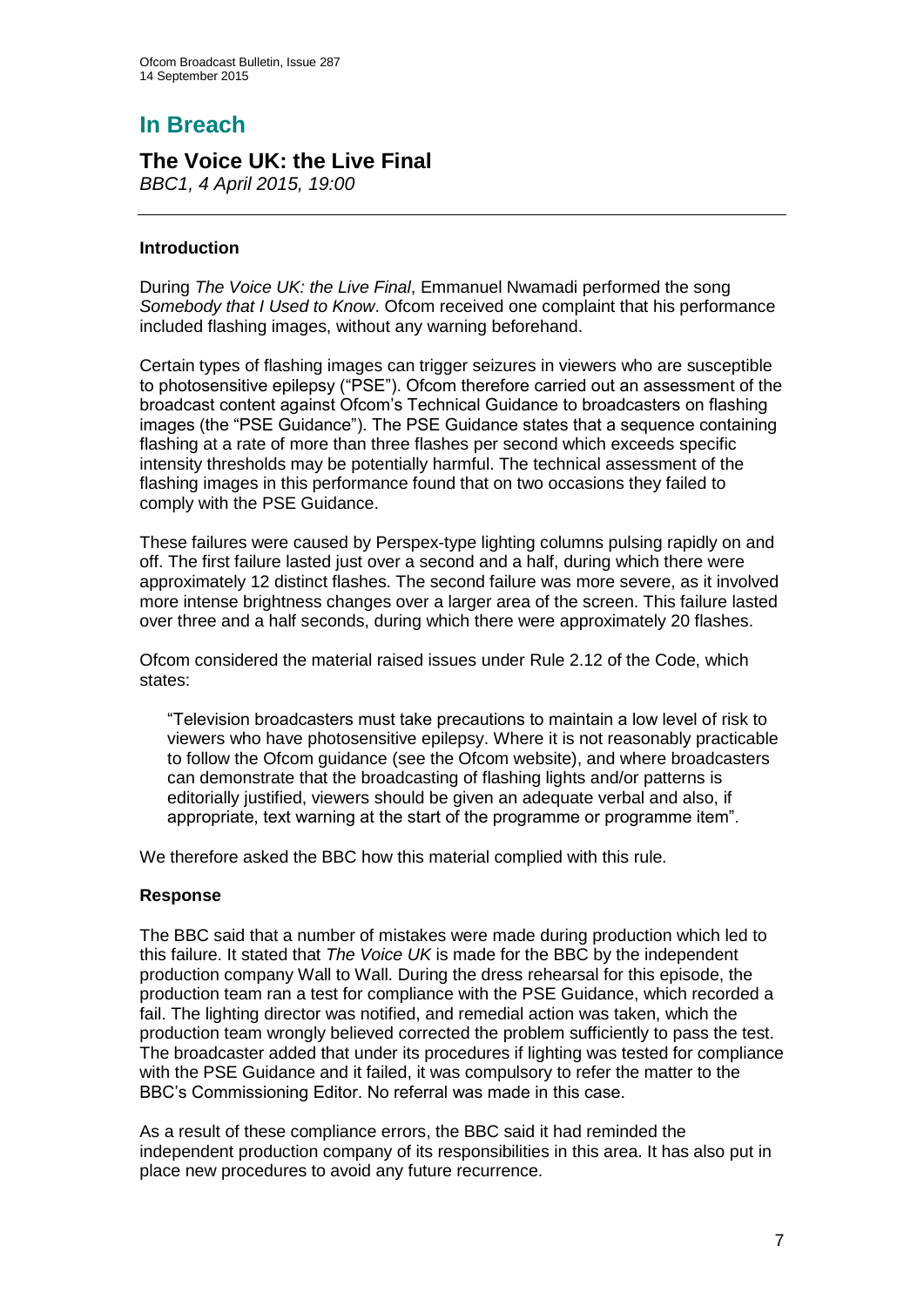The BBC stated that Wall to Wall have confirmed that the above response represented its view and it did not wish to make separate representations regarding the programme. Wall to Wall added that it sincerely regretted that its usually robust compliance systems failed in this instance.

## **Decision**

Under the Communications Act 2003, Ofcom has a statutory duty to set standards for broadcast content as appear to it best calculated to secure the standards objectives, one of which is that "generally accepted standards are applied to the content of television and radio services so as to provide adequate protection for members of the public from the inclusion in such services of harmful and/or offensive material".

Given the significant potential for harm to viewers with PSE who are exposed to flashing images, Rule 2.12 makes clear that Ofcom expects broadcasters to maintain a low level of risk in this regard. Further, the PSE Guidance, which was developed with input from medical experts, sets out technical parameters which are intended to reduce the risk of broadcast content provoking seizures.

In this case, Ofcom's technical assessment of the material found two occasions, lasting a combined total of over five seconds, where the flashing lights exceeded the maximum limits set out in the PSE Guidance. This therefore posed a significant risk of harm to viewers in the audience with PSE.

Ofcom assessed whether it was "reasonably practicable" for the BBC to have complied with the technical parameters set out in the PSE Guidance to eliminate or sufficiently minimise the flashing images. We noted that the programme was broadcast live, but a dress rehearsal took place during which the material failed a test for compliance with the PSE Guidance. Therefore there was clearly an opportunity to take measures either to minimise or omit the flashing images which breached the PSE Guidance, and it was reasonably practicable in this case for the BBC to have complied with the technical parameters in the PSE Guidance. As a result, it was not necessary for Ofcom to go on to consider whether the inclusion of the flashing images was editorially justified, and whether an adequate warning was given.

Ofcom noted that the BBC has put in place new procedures to avoid any future recurrence. However, this broadcast contained flashing images at levels which significantly exceeded the technical limits in the PSE Guidance. The broadcast was therefore in breach of Rule 2.12 of the Code.

## **Breach of Rule 2.12**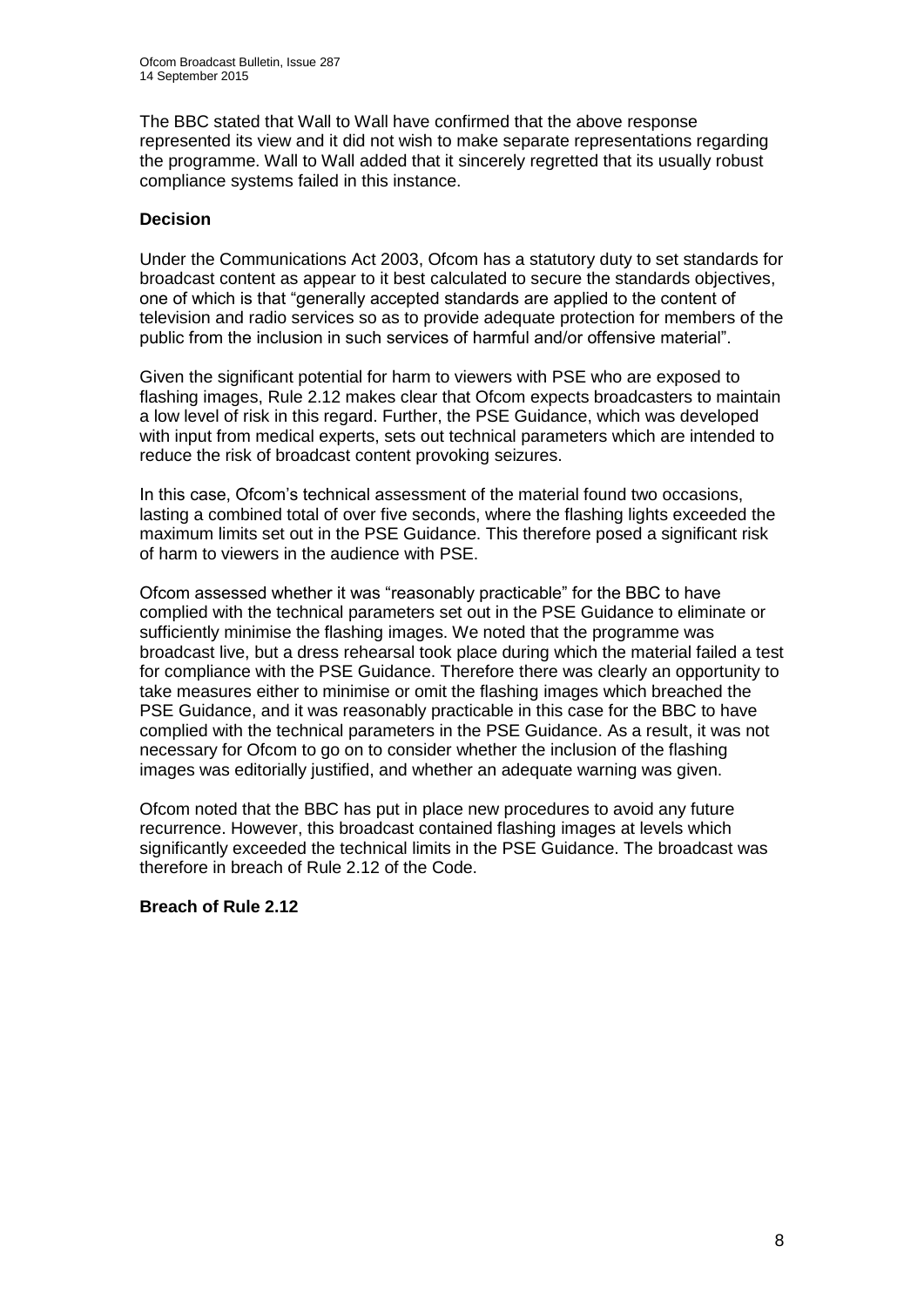# **In Breach**

**Give a Pet a Home**

*ITV, 15 April 2015, 21:00*

## **Introduction**

*Give a Pet a Home* is a series in which viewers are encouraged to adopt an animal from a RSPCA animal centre. The programme is complied by ITV Broadcasting Limited ("ITV") on behalf of the ITV Network.

Ofcom reviewed the programme, which featured a range of animals and their rehoming needs. Individual animals were 'championed' by celebrities who encouraged viewers to apply to rehome them by contacting the programme's website.

At the start of the programme, potentially interested viewers were informed they would need to pay a fee in the event of a successful adoption:

*"Now every animal waiting to be adopted from the RSPCA has an adoption fee which varies according to the type of animal. Included in this fee is a whole range of essential treatments for your new pet. Not only will a full course of vaccinations have been given, your animal will also have been neutered, microchipped and given a worm and flea treatment. Also, for cats and dogs, the fee includes six weeks of pet insurance, because keeping a pet can be a really expensive business. So please think carefully before you apply to adopt any of our animals."*

At various points during the programme, the presenter and guests referred to the specific adoption fee which applied to each animal featured, including the following:

*"She's just fabulous. She'd be a great family cat. Obviously you pay the adoption fee, which for cats is 75 – £75 for cats and I'm just so desperate for her to find a great home."* 

*"Harley's adoption fee is only £150. Don't forget the adoption fee includes a whole range of vet treatments, as well as six weeks' pet insurance."*

*"If you fancy giving a mouse a house… or you've fallen in love with Alaska and Atlanta* [two rabbits] *and would love to give them a home, you need to go to the website after the show, where you can find all their details and how to apply to adopt them. And with a fee of only £12 for the mice – well, that's a bargain – or only £60 for both of those bunnies, why wouldn't you want to do that?"*

At the end of the programme, each of the animals featured in the programme were briefly shown, with a strap stating each animal's specified adoption fee.

Ofcom considered that the references to the RSPCA's adoption activities in the programme raised potential issues under the following Code rules:

Rule 9.4: "Products, services and trade marks must not be promoted in programming."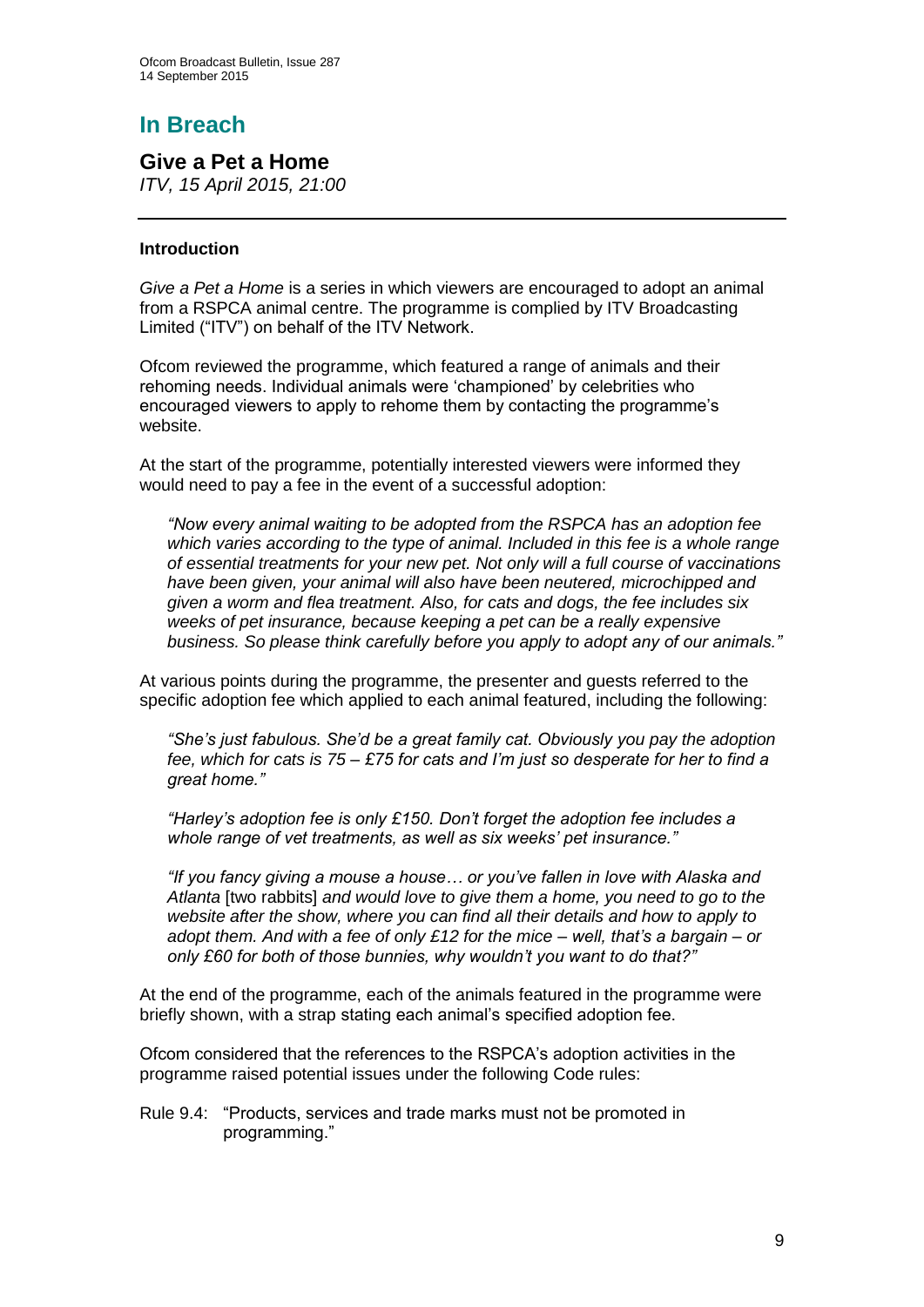- Rule 9.5: "No undue prominence may be given in programming to a product, service or trade mark. Undue prominence may result from:
	- the presence of, or reference to, a product, service or trade mark in programming where there is no editorial justification; or
	- the manner in which a product, service or trade mark appears or is referred to in programming."

We therefore sought information from ITV about the RSPCA's involvement in the programme as well as ITV's comments as to how the programme complied with these rules.

## **Response**

ITV provided details of the arrangement between the programme producer and the RSPCA. This demonstrated that the charity had been paid a fee for allowing the programme to be made at one of its centres, but made clear that ITV retained editorial control over the content.

ITV said that the programme necessarily referred to the RSPCA and the work of the animal centre, as it was the location where the material was filmed. However, it believed that the focus of the editorial content was the featured animals. The Licensee continued that although the programme encouraged viewers to consider animal adoption, it was careful to refer not only to the RSPCA's work in this area but also to that of other animal rescue charities. It said that the programme website offered information and links to a wide range of such charities across the UK and that the programme never suggested that the RSPCA was preferable or superior to these other charities.

ITV explained that the calls to action to viewers to apply to rehome the featured animals always directed them to the ITV's website and not to the RSPCA. These calls to action set out the specific needs of the animal concerned, and the adoption fee for the animal. It said that the fees were non-profit making and varied depending on the type of animal and its particular needs, but generally included a range of services, including veterinary checks and vaccinations.

ITV submitted that many factual programmes tend to focus on the work of a particular animal charity or other organisation and gave examples of such programmes. Although the RSPCA's centre featured throughout the series, ITV said that rehoming and adoption is merely one aspect of the charity's work in promoting animal welfare. It therefore did not consider that, in encouraging viewers to consider re-homing an animal, the programme was promotional of the RSPCA.

As the programme was filmed at an RSPCA animal centre, and featured animals being treated and cared for there, the Licensee considered that references to the charity and the centre were necessary. However, it said that both the programmemakers and the ITV compliance advisor working on the series were careful to ensure that such references, both verbal and visual, were editorially justified and not unduly prominent.

ITV continued that while the programme occasionally referred to the centre's name where it was deemed necessary for the narrative of the programme, at other times the programme deliberately referred to the centre as "the hospital". ITV also argued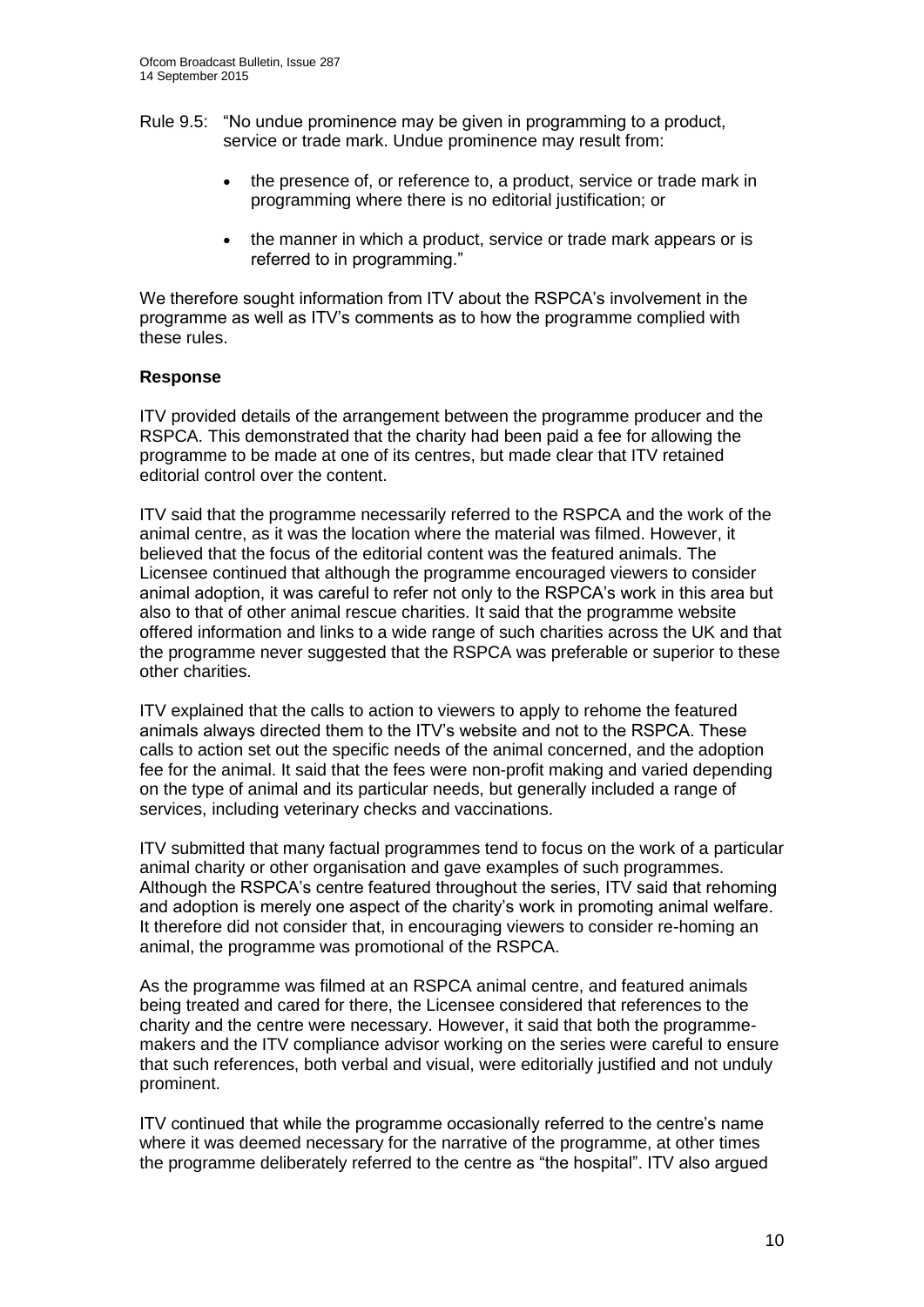1

that, when discussing the work of the RSPCA, the programme was careful to also reference that of other animal rescue charities.

In response to Ofcom's Preliminary View that the programme was in breach of the Code, ITV made a number of additional points.

ITV contested Ofcom's Preliminary View that the quotations from the programme (cited in the Introduction above) served a promotional purpose. The Licensee considered that the purpose of the language used by the presenter was to provide information to viewers, including explaining the standard procedures that any veterinarian would suggest to a pet owner for the health and wellbeing of their animal. For example,  $ITV$  considered that one statement<sup>1</sup> simply reminded viewers that the fee included a range of vet treatments and six weeks insurance. Similarly, the Licensee viewed the reference to keeping a pet as being a *"really expensive business"* as no more than a statement of fact which served as a responsible reminder to the viewer that keeping an animal as a pet can involve onerous financial consequences.

Although ITV acknowledged that in one of the quotations cited the presenter had used some conversational language, it considered that the presenter's reference to the fee for mice being *"a bargain"* simply reflected that the fee for these animals was modest compared with others in the programme. The comment *"why wouldn't you want to do that?"* in relation to the fee for the two rabbits, ITV considered to be merely an expression of enthusiasm for the idea of viewers offering these animals a new home rather than promotional.

Further, ITV did not accept that the programme contained repeated references to adoption fees. It said that, in relation to each animal, the fee was mentioned only once by the presenter in a link following a video about the animal, and once again in a final summing-up at the end of the programme. ITV did not believe this to be excessive or "undue", given that the information was bespoke to each animal, and that the concept of viewers applying to adopt them was a central editorial theme of the show. Although it noted that the programme encouraged viewers to consider adopting the animals featured – and accordingly sought to make clear the specific fees involved – ITV did not agree with Ofcom's Preliminary View that the programme promoted the benefits provided by these fees. The fees were tied specifically to a particular animal in each case, not to a general promotion of the benefits of the RSPCA's re-homing services, with the purpose of providing transparent information to the viewer regarding the process of re-homing.

Further, the Licensee stated that the adoption fees cited were non-profit generating, reflecting the costs to the RSPCA of the adoption process, depending on the animal concerned. As a result, the Licensee said that the references to the fees were not "commercial' in the sense of being related to a commercial transaction, or offering a product to the public with the intention of making a profit. Instead, they were an invitation to apply to a charity to provide a home for a specific unique animal. ITV said the programme made clear that the RSPCA would decide whether the applicants were in fact suitable to provide a new home for the animal, given its specific needs.

In conclusion, ITV said that many viewers love animals and have a keen interest in animal welfare, and it believed that it was editorially justified and legitimate for this

<sup>&</sup>lt;sup>1</sup> "Harley's adoption fee is only £150. Don't forget the adoption fee includes a whole range of vet treatments, as well as six weeks' pet insurance."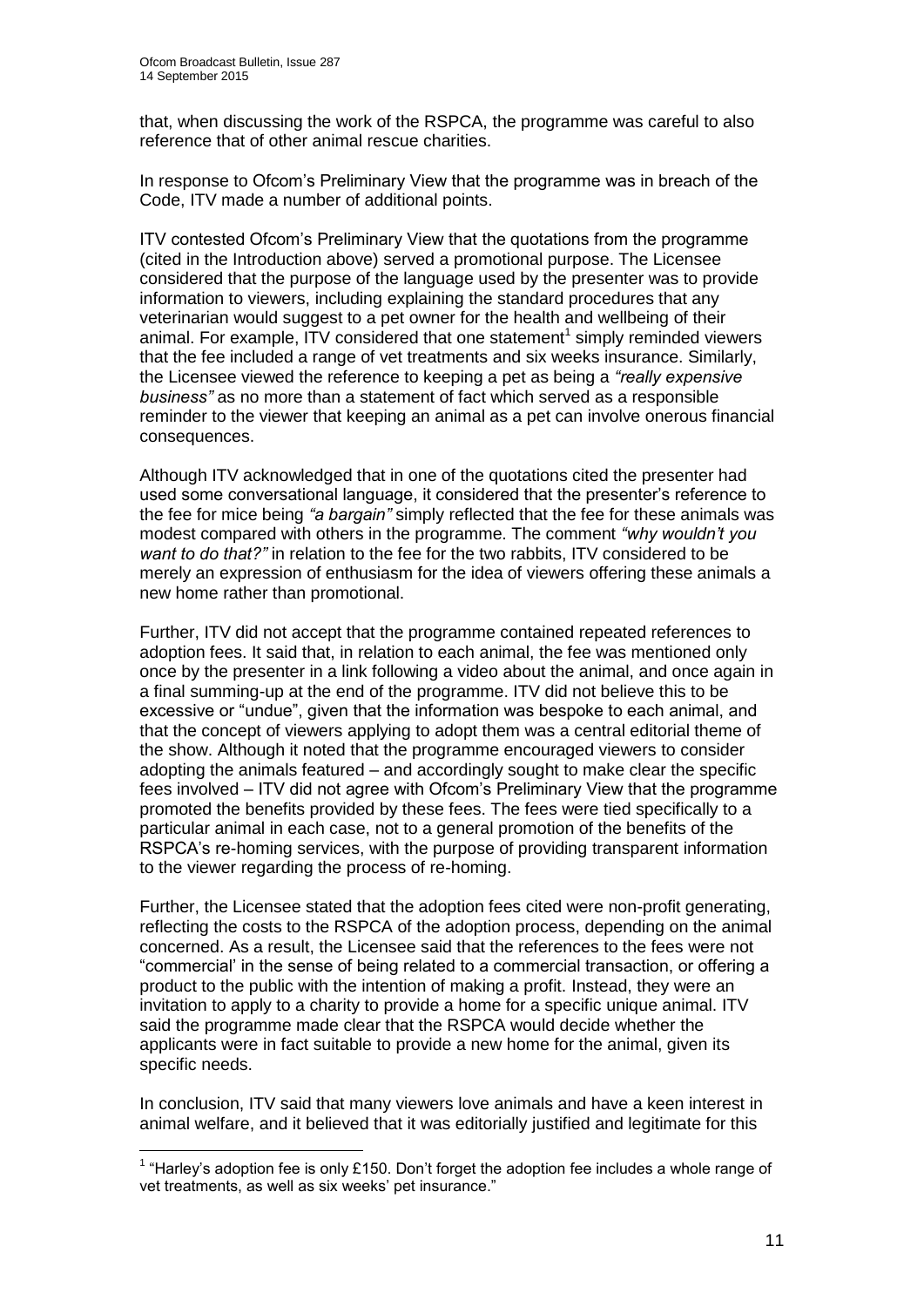programme to focus on particular animals that needed a loving home. Although the explicit calls to action to viewers to apply to rehome particular animals might therefore be considered a key element of this programme, ITV did not consider that this constituted promotion of the RSPCA or its services. The Licensee believed that in its treatment of the charity, the programme was similar in its general tone to a number of other animal welfare themed programmes, featuring different animal charities, broadcast by ITV in recent years.

## **Decision**

Under the Communications Act 2003, Ofcom has a statutory duty to set standards for broadcast content as appear to it best calculated to secure specific standards objectives, including "that the international obligations of the United Kingdom with respect to advertising included in television and radio services are complied with". These obligations include ensuring compliance with the Audiovisual Media Services ("AVMS") Directive.

The AVMS Directive requires, among other things, that television advertising is kept visually and/or audibly distinct from programming. The purpose of this is to prevent programmes becoming vehicles for advertising and to protect viewers from surreptitious advertising.

The requirements of the AVMS Directive and the Act are reflected in Section Nine of the Code. The rules in this section serve to protect viewers from both excessive commercial references in programming and from surreptitious advertising by:

- limiting the extent to which references to products, services and trade marks can feature in programming;
- requiring that viewers are made aware when a reference to a product, service or trade mark features in programming as a result of a commercial arrangement between the broadcaster or producer and a third party funder; and
- helping to ensure that broadcasters do not exceed the limits placed on the amount of advertising they can transmit.

The Code makes clear that, in relation to Section Nine, a commercial reference is "Any visual or audio reference within programming to a product, service or trade mark (whether related to a commercial or non-commercial organisation)".

Section Nine does not prevent broadcasters transmitting programmes about particular organisations (whether they are commercial or non-commercial in nature). Licensees are free to cover whatever subjects they wish in programmes, provided they comply with the Code. In relation to Section Nine, this means ensuring that a distinction is maintained between programming and advertising. To comply with the rules in Section Nine, a programme's narrative must therefore always serve an editorial end: its purpose must not be, or appear to be, to promote the products or services of a third party.

Ofcom recognises that broadcasters may choose to feature the work of a particular organisation, such as the RSPCA, in programming. However, in doing so, it is important that a programme retains a clear editorial focus to avoid coming into conflict with the Section Nine rules.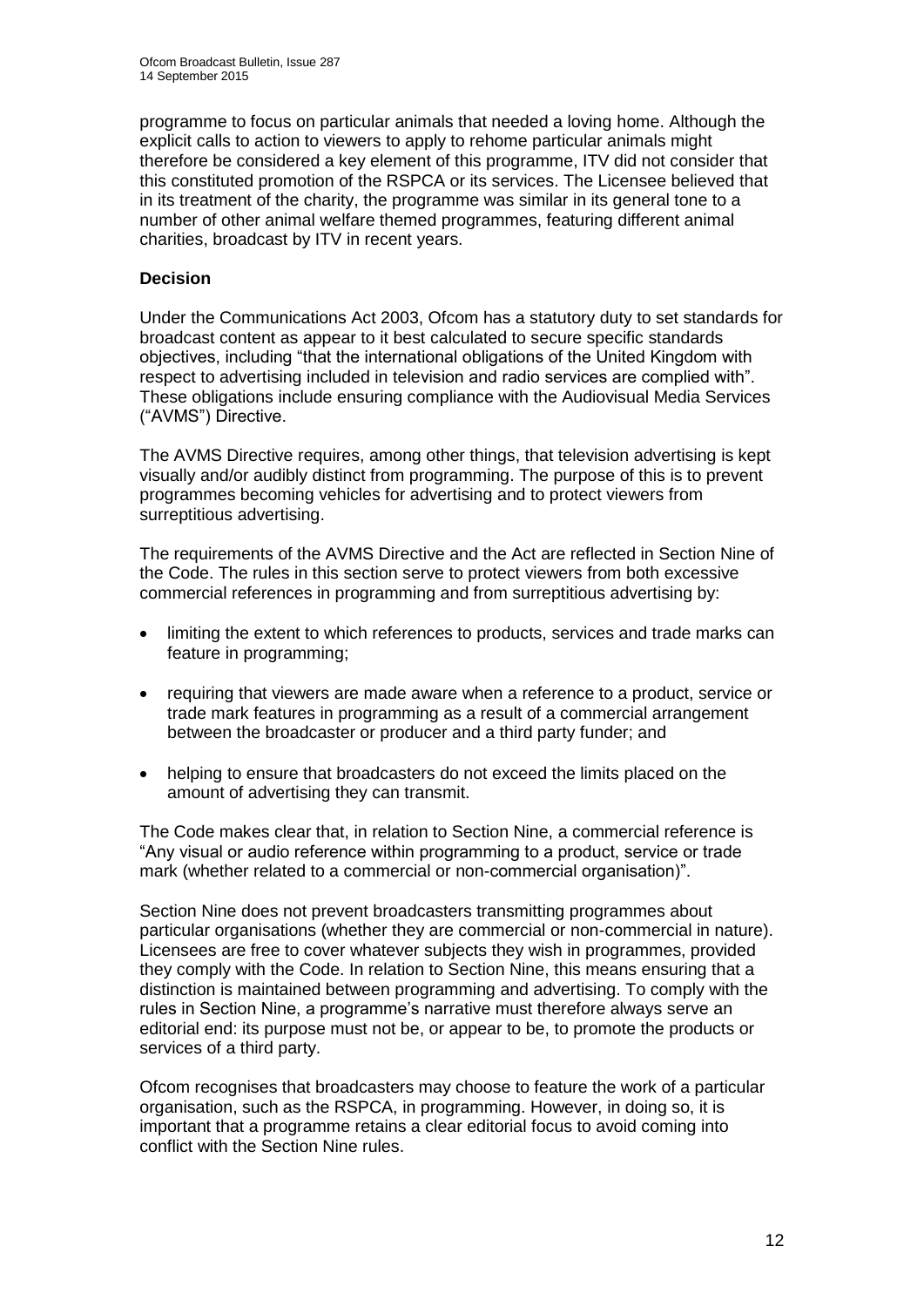In this case, Ofcom noted that *Give a Pet a Home* set out to focus on specific animals and their needs but also encouraged viewers to consider whether animal adoption was likely to be suitable for them. The programme pointed to a range of factors that viewers would need to consider if applying to rehome animals, including the needs of certain animals for training, exercise and company. As such, Ofcom accepted there was clear editorial justification for the programme to be located at an RSPCA adoption centre and to focus on its activities.

However, in addition to telling viewers about each animal's history, attributes and needs, the programme presented a range of additional information about the specific adoption fee charged by the RSPCA for each featured animal, and the rehoming services that viewers could expect to receive if they wished to pay that fee.

Ofcom acknowledged that, in the interests of transparency for viewers, limited references to the existence of adoption fees were editorially justified. We also noted that the programme appealed for viewers who wanted to adopt the featured animals to contact ITV's own website, rather than the RSPCA directly. However, overall, Ofcom did not consider that the references in the programme to the RSPCA's adoption fees and rehoming services were sufficiently limited.

In each of the 'call to action' sequences to encourage viewers to consider adopting the individual animals featured, there were repeated references to the specified adoption fees for each animal, as well as a number of details about the benefits provided by these fees, as identified in the quotations cited above. Although noting ITV's view that these statements were included for informational, rather than promotional, purposes, Ofcom considered that the language used in these 'calls to action' did emphasise the value to potential consumers offered by the RSPCA's adoption fee and the breadth of rehoming services on offer from the RSPCA. As noted above, whether an organisation operates for a commercial or non-commercial purpose, any reference to its products, services or trademarks is treated as a commercial reference for the purposes of Section Nine of the Code. In our view, the overall effect of these references was to promote the specific rehoming services offered by the RSPCA, rather than simply to make viewers aware of the potential costs involved when rehoming a pet. We therefore concluded that the programme was in breach of Rule 9.4.

In addition, we noted the way in which these references appeared during the programme – namely in sequence after each featured animal was presented and then at the end of the programme when all the animals were shown again, coupled with a strap prominently stating each animal's adoption fee. Taking into account ITV's representations, we considered that these repeated references to the adoption fees and the benefits of the rehoming services offered by the RSPCA throughout the programme were unduly prominent, in breach of Rule 9.5.

## **Breaches of Rules 9.4 and 9.5**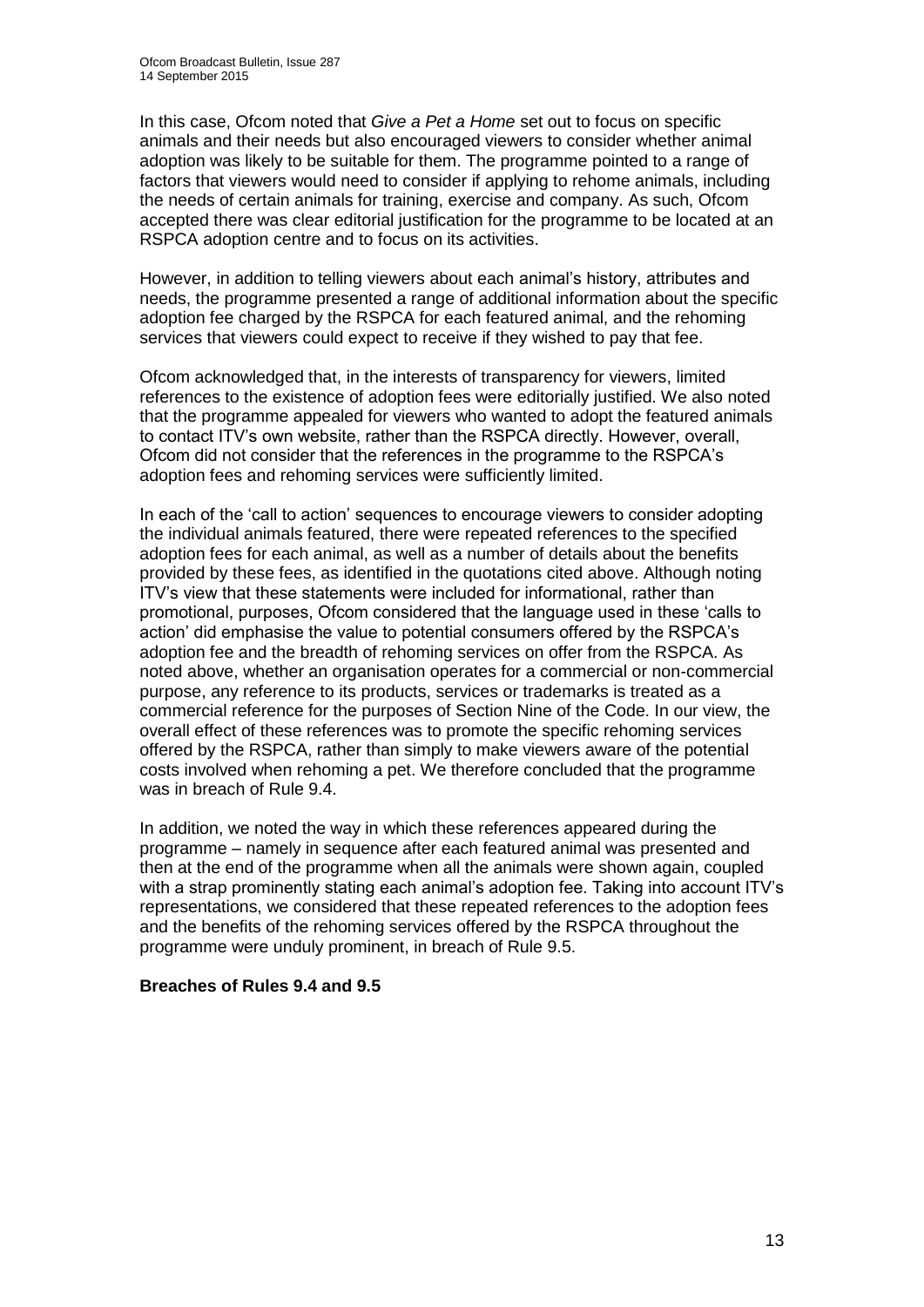# **In Breach**

## **Adam Catterall Drive Time**

*Key 103, 30 April 2015, 16:00*

## **Introduction**

Key 103 is a local commercial radio station which plays a broad range of music and speech targeted at 15 to 44 year-old listeners in Greater Manchester. The licence for the service is held by Key 103 Limited ("Key" or "the Licensee"), which is part of the Bauer Radio group.

A complainant alerted Ofcom to a competition in the programme. Listeners were invited to call a standard rate geographic number to win tickets to see the singer Taylor Swift. They needed to identify three songs in the order in which they were played during a montage of tracks by that artist. The competition, entitled "Bangers in Mash", was intended to be repeated over several days until a winner was found.

On assessing the material Ofcom noted the following exchange around 16:17 between the presenter and a caller giving her answer to the competition:

- Presenter: *"You know how this works, you've got to give me the full titles and you've got to give them to me in order. When you are ready; there are three I'm looking for…"*
- Caller: *"'Style', 'Mine', and 'Love Story'".*
- Presenter: *"*[caller's name] *your ears are not deceiving you, but you've put them in the wrong order".*

The Licensee confirmed that the correct names and order of the song titles for the competition were *'I Knew You Were Trouble'*, *'Love Story'* and *'Back To December'*.

Ofcom considered the material raised issues warranting investigation under Rule 2.14 of the Code which states:

"Broadcasters must ensure that viewers and listeners are not materially misled about any broadcast competition or voting".

Ofcom therefore requested comments from the Licensee on how the material complied with this rule.

## **Response**

The Licensee said that on each occasion after a caller gave their answer to the competition on air, the presenter was supposed to tell them how many songs they had identified in the correct order by stating "you've got none in the right order", "you've got one in the right order", "you've got two in the right order" or "you've got them all in the right order". The Licensee explained that on this occasion the presenter unfortunately used the phrase *"you've put them in the wrong order"* instead of "you've got none in the right order".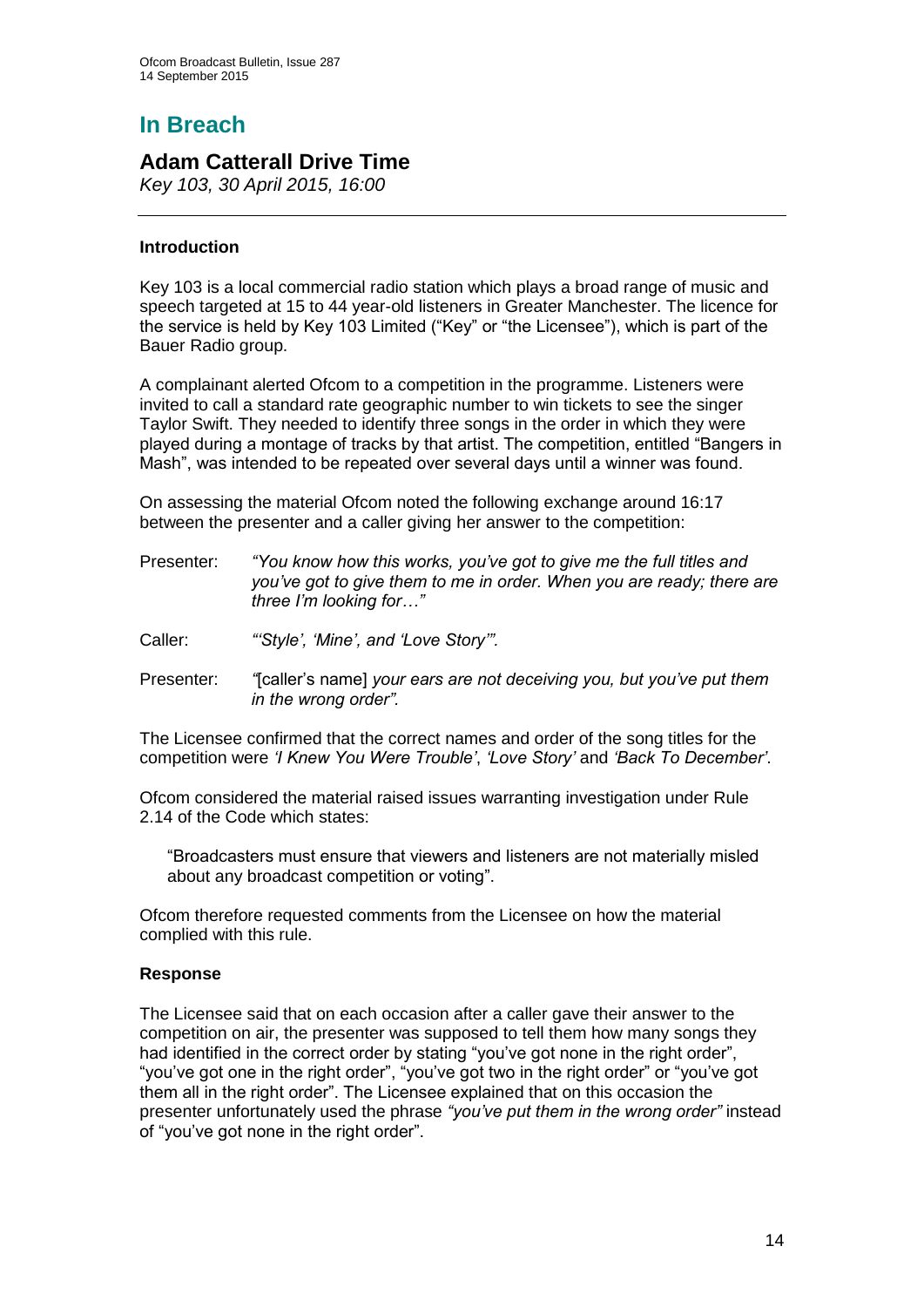Key said this was a genuine error by the presenter and there was no intention to mislead listeners in any way. The Licensee said that, on realising his mistake, before the next item which directly followed on from the competition, the presenter clarified the result, saying, *"For those that are trying to play every single day, none in the right order just for your reference, alright, none in the right order, of what* [caller's name] *said, but her ears are not deceiving her".* The content controller spoke to the presenter following the competition and stressed the need to be very clear about how many answers callers get in the right order each day.

The Licensee did not accept that listeners would have been materially misled in these circumstances. Key added that it had contacted the complainant to apologise after they emailed the radio station, and had offered a pair of tickets to see Taylor Swift as an apology, which the complainant had accepted. Key also considered that duplicate incorrect entries made on later dates during the competition, indicated that "people were hearing the competition for the first time each time [it was run] and were not influenced by the phrase *'your ears are not deceiving you'"*.

## **Decision**

Under the Communications Act 2003, Ofcom has a statutory duty to set standards for broadcast content as appear to it best calculated to secure standards objectives, including "that generally accepted standards are applied to the contents of television and radio services so as to provide adequate protection for members of the public from the inclusion in such services of...harmful material."

This objective is reflected in Section Two of the Code. Rule 2.14 requires broadcasters to ensure that viewers and listeners are not materially misled about any broadcast competition.

In this case, the intended format of the competition was for listeners to guess the correct tracks in the order in which they were played. In response, the presenter was supposed to state how many songs had been correctly identified in the order in which they were played, but otherwise, not to give any information about the accuracy of the answers given by the entrants. In the Drive Time programme on 30 April 2015, however, we considered the presenter's comment *"*…*your ears are not deceiving you, but you've put them in the wrong order"* was likely to lead listeners (who still had the opportunity to enter the competition) to believe that the caller had correctly identified all three songs, but in the wrong order. We also considered that, although the presenter sought to clarify his mistake, the phrase he used in his clarification – *"none in the right order…but her ears are not deceiving her" –* would have sustained this misleading impression for listeners.

The focus in the rule on *material* misleadingness is important as it clarifies that programming is likely only to be in breach of the rule in circumstances where actual or potential harm (or offence) may be caused to the audience. In this case, Ofcom considered the wording used by the presenter was likely to have caused confusion to potential entrants, prompting them to submit answers in the false belief that the caller had correctly identified each of the songs played during the montage, but in the wrong order. The fact that, days later, some listeners may have heard and entered the competition for the first time, and given duplicate incorrect entries (for whatever reason), did not detract from the likelihood that some listeners to the Drive Time programme on 30 April 2015 may have attempted to enter the competition in this false belief.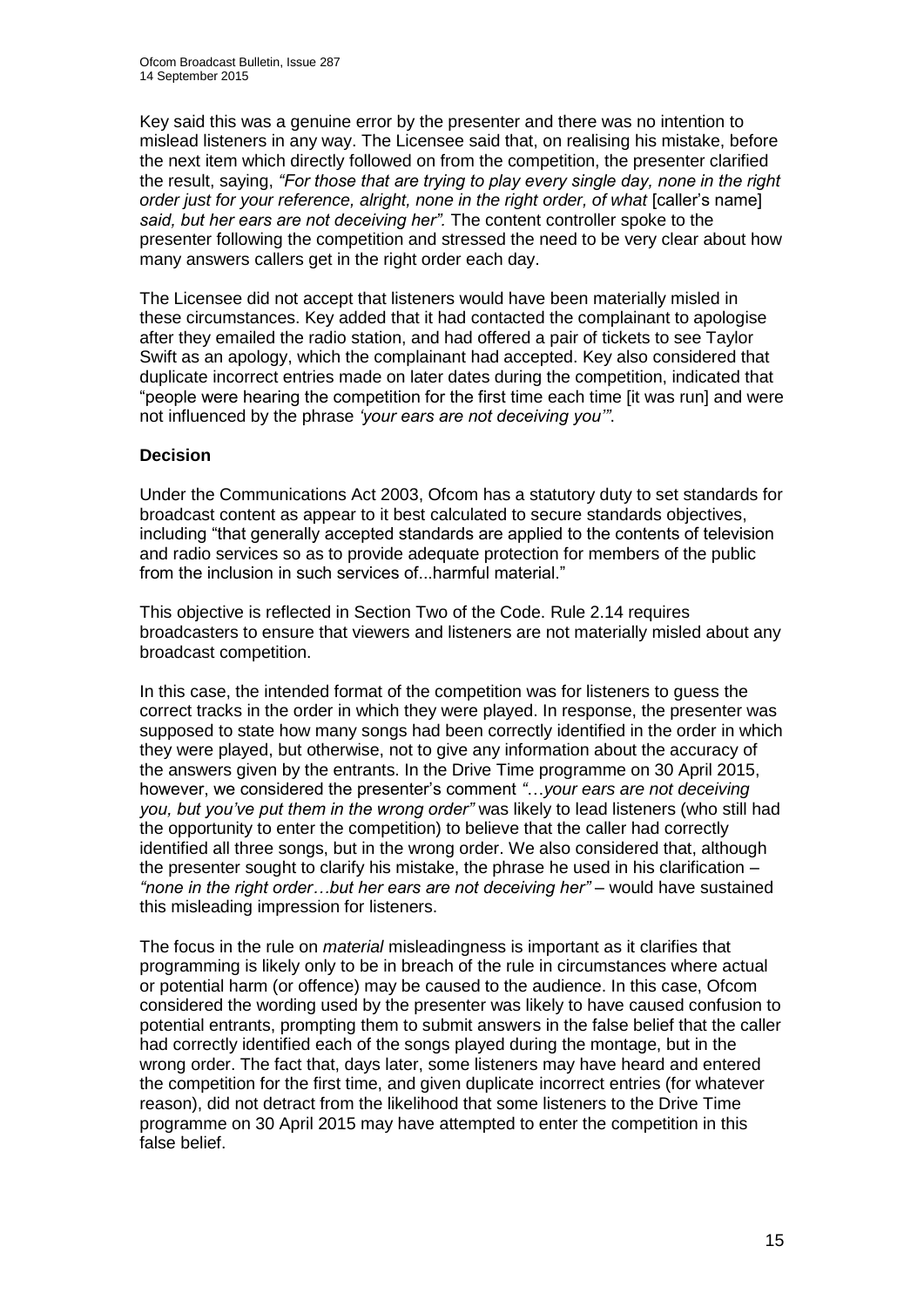Ofcom noted that the complainant had accepted concert tickets that Key had offered by way of an apology.

Nevertheless, we concluded that the Licensee had failed to ensure that listeners were not materially misled about the broadcast competition, in breach of Rule 2.14 of the Code.

**Breach of Rule 2.14**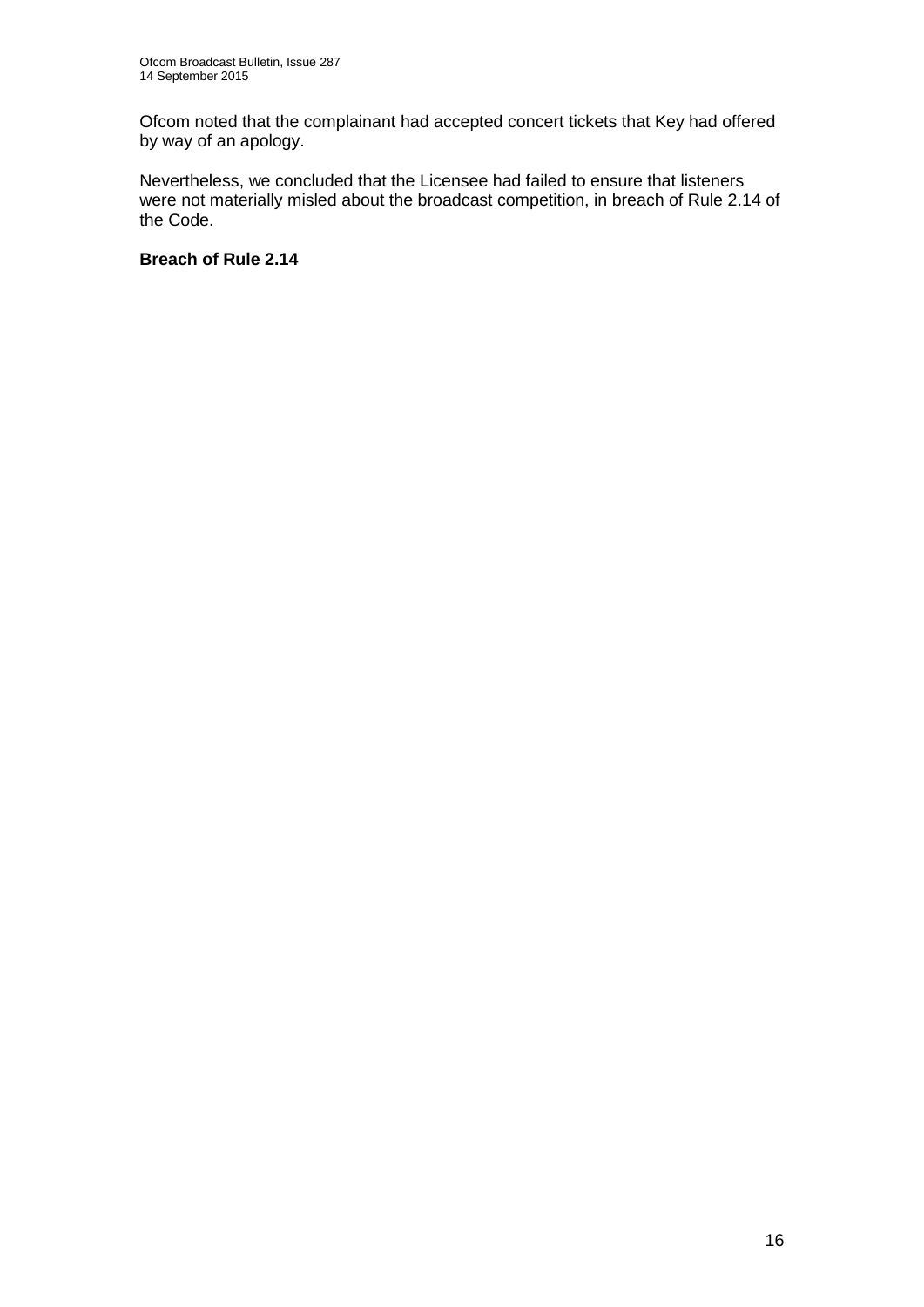# **Resolved**

## **Competition**

*Channel 5, 5 to 8 December 2014, various times*

## **Introduction**

During December 2014, Channel 5 Broadcasting Limited ("Channel 5" or the Licensee) regularly broadcast an invitation for viewers to enter a competition to win a holiday for two to Lapland and £1,000 spending money. Viewers could enter by premium rate ("PRS") text message costing £1.50 plus users' standard network rate, or by post. The closing date for text message entries was clearly stated on screen as being 5 January 2015.

Ofcom received four complaints from viewers who had attempted to enter the competition via text message between 5 and 8 December, but had received a reply advising them that the competition had closed and that they had been charged their standard network rate for submitting the text message.

Ofcom considered the matter raised issues warranting investigation under Rule 2.14 of the Code, which states:

"Broadcasters must ensure that viewers are not materially misled about any broadcast competition".

We therefore asked the Licensee how the promotion of the broadcast competition complied with this Rule<sup>1</sup>.

## **Response**

The Licensee said it takes compliance of all stages of its PRS voting and competitions very seriously and, in accordance with the provisions of its Ofcom licences, its PRS broadcast usage is audited to ensure that appropriate compliance protections are built into the process. It said that it had contracted a new mobile supplier in July 2014 but before doing so, instructed its auditors to carry out a thorough review of the supplier's processes and report any potential weaknesses.

In relation to the specific issue under investigation, Channel 5 explained that it had sent the correct opening and closing times for this competition to its mobile supplier and that this information had then been entered into the mobile supplier's system. However, despite a double-check by another operator as per procedure, the closing date was incorrectly entered as 5 December 2014 instead of 5 January 2015. As a result, the lines closed a month earlier than scheduled.

The Licensee said that its Customer Services team work normal office hours Monday to Friday. Because the first contact about the lines being closed was not received until the next day (Saturday 6 December 2014), Channel 5 said that it was not aware of the issue until its Customer Service team reopened on Monday 8 December 2014. However, the Licensee added that the appropriate staff were notified as soon as

<sup>1</sup>  $<sup>1</sup>$  Ofcom also considered whether Channel 5 may have breached the licence condition that</sup> requires verification of its use of premium rate telephony services. We concluded that Channel 5 had not breached this licence condition.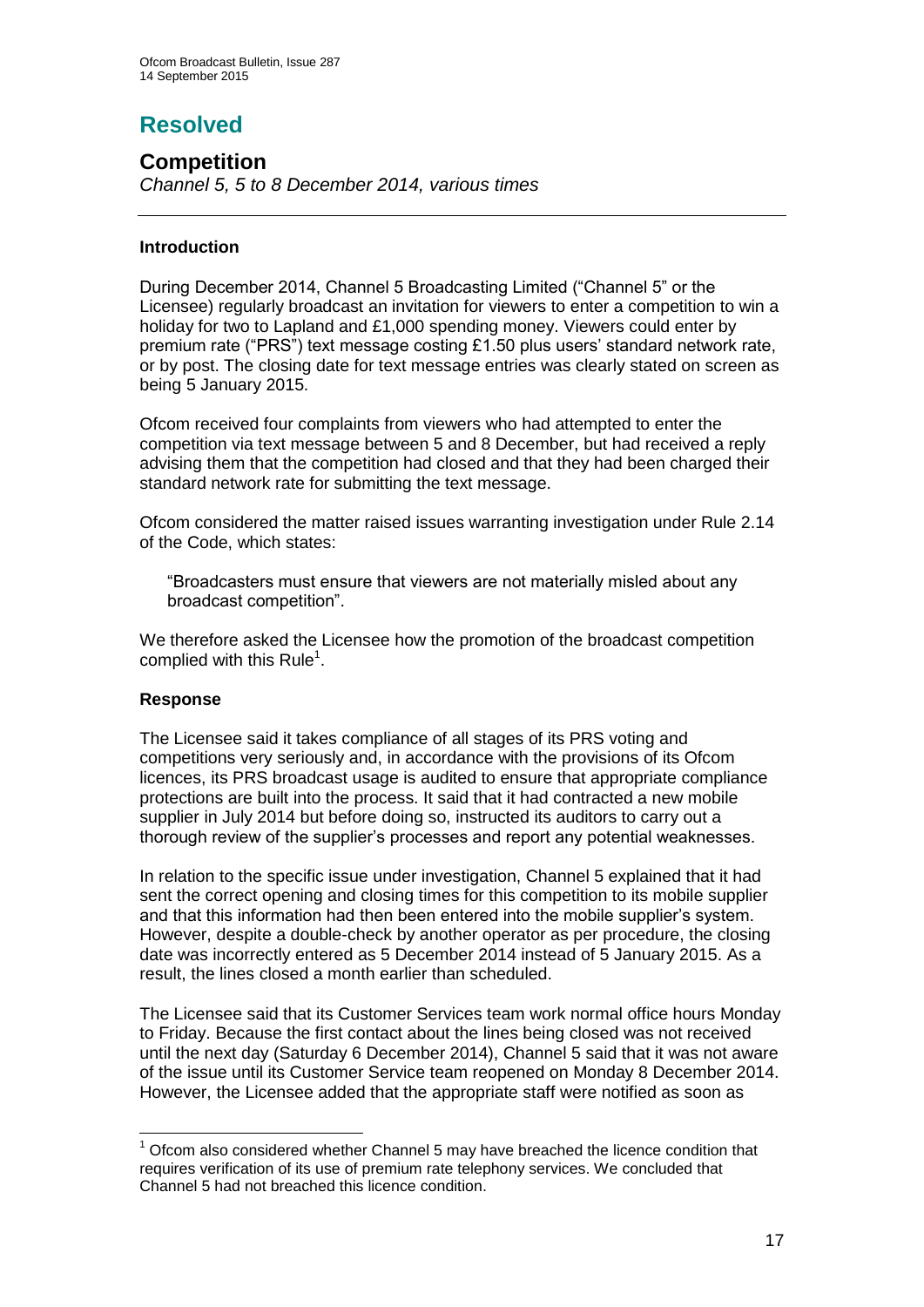possible afterwards, it then contacted its mobile supplier and the lines were reopened at 10:30am on Monday 8 December 2014.

Channel 5 explained that, although viewers attempting to enter while lines were closed would not have been charged the £1.50 PRS entry fee for the competition, they would have been charged their mobile carrier's standard network charge for one text message – between 10p and 12p per message. The Licensee said that it had identified 3,458 viewers who had been affected by the error. It said that each of these viewers were sent a text message which explained the incident<sup>2</sup> and offered a refund of the network charge via cheque. The Licensee said that it processed 42 requests for refunds and a cheque for £369.76 representing unclaimed network charges, was sent to a charity.

Channel 5 stated that it had discussed the incident with its mobile supplier, and as a result, a further safeguard had been implemented in the mobile supplier's process. It explained that the mobile supplier is now alerted by email before lines are due to close so that details can be re-checked to ensure the competition closes at the correct time. It added that while it appreciated that viewers were unable to enter the competition for a time, this was caused by human error at its mobile supplier and there had been no intention on the part of Channel 5 to mislead.

Channel 5 said that it sincerely regretted and apologised for the error in this case. However, it believed that "this was not a case where viewers were intentionally misled or where adequate compliance processes were not in place."

Channel 5 emphasised that affected viewers were not charged the premium rate for attempting to enter and pointed out that the issue was resolved very quickly once it came to the attention of the customer service staff. Although Channel 5 accepted that "viewers were inadvertently misled into believing that lines were open", it considered that "viewers were not intentionally or negligently misled" and that accordingly it "did not believe that the situation crossed the threshold of viewers being 'materially' misled." Channel 5 considered that the situation would have caused temporary annoyance to viewers rather than harm and/or offence.

Finally, the Licensee queried whether Ofcom expected Channel 5's customer services to be "manned 24/7" in order to prevent this situation in future or whether it should only broadcast competitions during the hours when Customer Services is open.

## **Decision**

Under the Communications Act 2003, Ofcom has a statutory duty to set standards for broadcast content as appear to it best calculated to secure standards objectives, including "that generally accepted standards are applied to the contents of television...services so as to provide adequate protection for members of the public from the inclusion in such services of...harmful material."

This objective is reflected in Section Two of the Code, which contains rules which are intended to protect audiences from broadcast content which is harmful or offensive.

 2 The text message stated "FreeMsg: Sorry you couldn't enter our Movies comp last weekend, it had closed in error. For a cheque refund for [10p or 12p depending on the network] please text REFUND to [text message entry number] by 23/12/14 with your full name, address and postcode or we will donate this to charity (reply text cost of [10p/12p] will be refunded). Comp now open if you'd like to try again."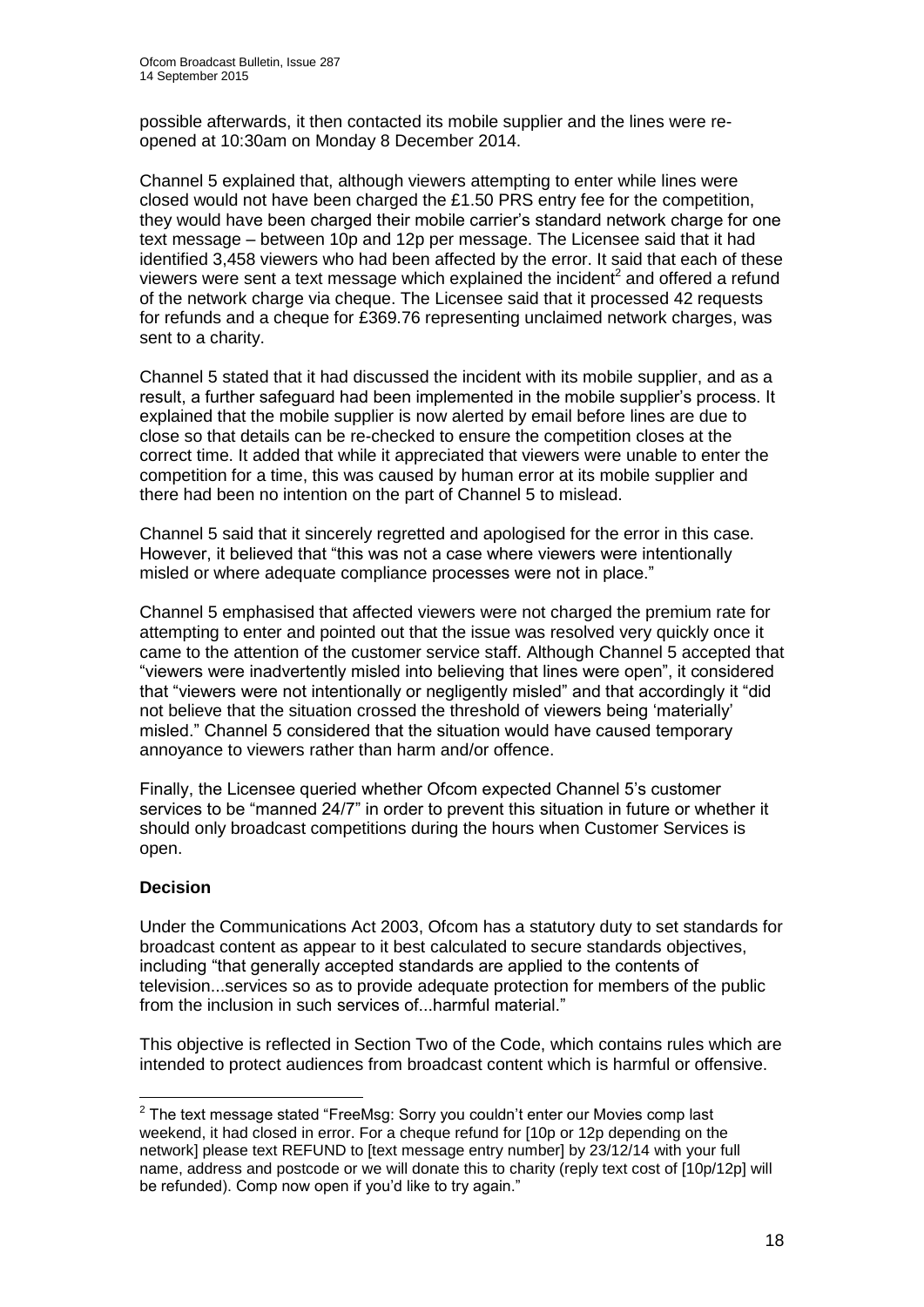In particular, Rule 2.14 requires broadcasters to ensure that viewers and listeners are not materially misled about any broadcast competition.

In considering this case, Ofcom first identified the circumstances in which, potentially, viewers may have been materially misled about Channel 5's broadcast competition. Those circumstances were that, during a three day period (including a weekend), viewers were led to believe that they could pay a charge to enter a competition when, for technical reasons, those entries were not capable of being registered or received. This meant that viewers who tried to enter the competition via text message during this time were unable do so, while still being charged at their standard network rate.

Ofcom noted that human error on the part of a third-party mobile supplier caused the competition to be closed temporarily during the relevant weekend period. We noted that Channel 5 apologised for the error and inconvenience caused. We also noted that, in the Licensee's view, while audiences may have been "inadvertently misled", they were not "materially misled". This is because of the steps taken by the Licensee to rectify the harm which might have otherwise resulted.

Ofcom acknowledges that circumstances may arise where, as in this case, viewers are informed that they may enter a competition when in fact, for technical reasons, they are not able to do so. The key question for Ofcom to consider in determining whether or not a programme is in breach of Rule 2.14, is whether or not viewers have been 'materially' misled as a result. In such cases, harm may arise where the audience's trust in the broadcaster has been abused or undermined and/or where a viewer has paid to interact with a programme $3$ .

In this case, a number of viewers were misled into believing that they could enter a competition over a three day weekend period when this was not in fact the case. As a result, those viewers were charged a fee at their standard network rate. We noted that, despite the attempts made by viewers to alert Channel 5 to the technical fault over the weekend of Saturday 6 and Sunday 7 December 2014, the Licensee's Customer Service team did not receive that communication until the morning of 8 December 2014. This meant that the broadcaster continued to promote a closed competition for a considerable time after viewers had first tried to raise concerns that they were unable to enter.

Ofcom also noted, however, the steps that were taken by Channel 5, first to minimise the risk of the fault occurring in the first place (through its audit of the new supplier and by instigating a 'two person' check when inputting data), secondly to rectify any harm that may have arisen to viewers by offering refunds to all affected entrants, and thirdly, to minimise the risk of a recurrence by arranging an additional checking stage in the mobile supplier's processes. Taking these factors into account, Ofcom considers the matter resolved.

With respect to Channel 5's specific query, as to Ofcom's expectations regarding the availability of its Customer Services when conducting competitions, our published Guidance<sup>4</sup> states that "where a broadcaster's compliance system for a broadcast competition or vote is inadequate or fails, this may give rise to a breach of [Rule 2.14] if the audience has been misled about the standards it can reasonably expect for

<sup>1</sup>  $3$  See pages 6-7 of Ofcom's "Guidance Notes Section 2: Harm and Offence" at <http://stakeholders.ofcom.org.uk/binaries/broadcast/guidance/831193/section2.pdf>

<sup>&</sup>lt;sup>4</sup> See Ofcom's Guidance to Section Two of the Code at: <http://stakeholders.ofcom.org.uk/binaries/broadcast/guidance/831193/section2.pdf>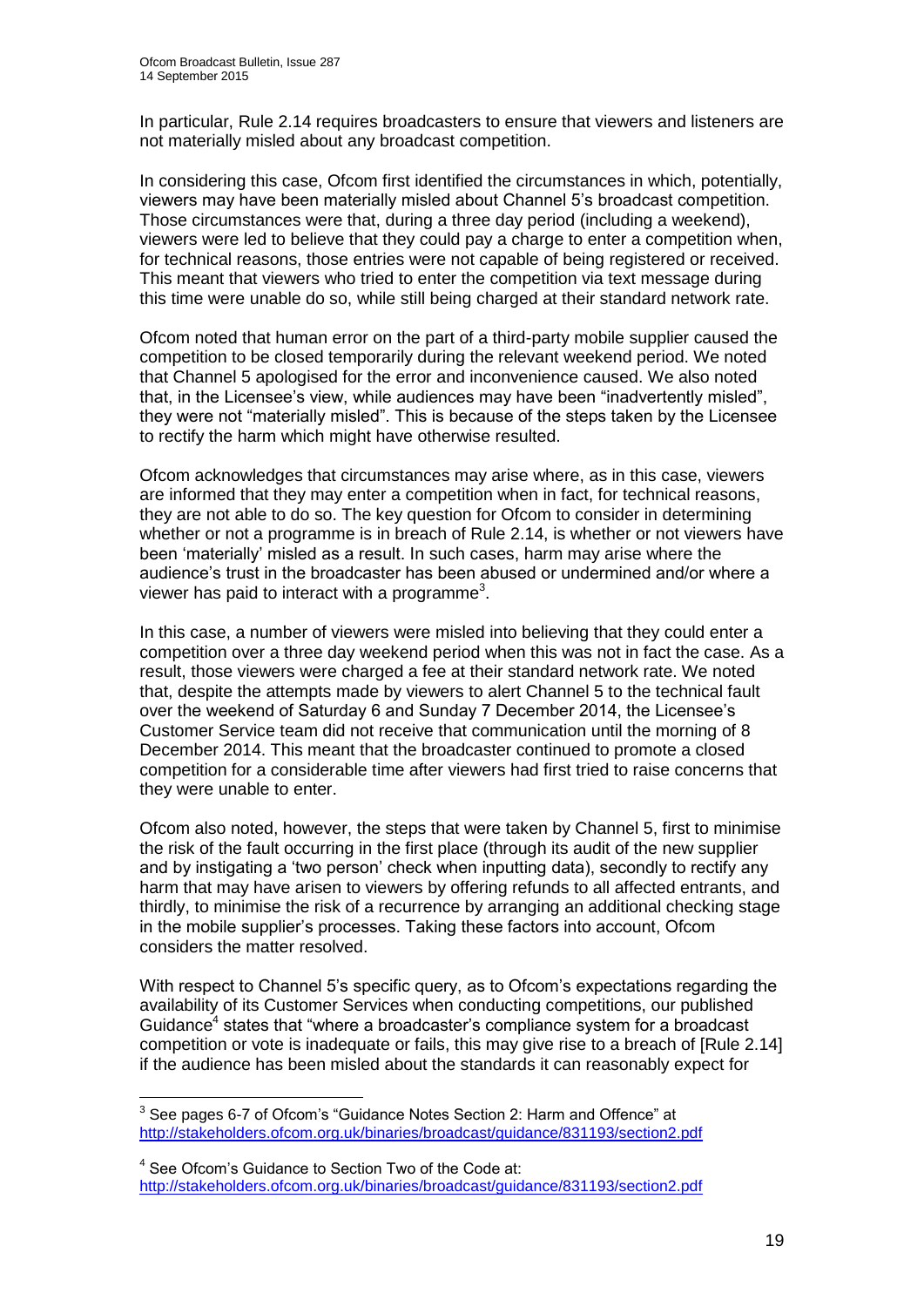treatment of its communication with broadcasters." It is not for Ofcom to determine how broadcasters should best communicate with their audiences when conducting competitions, nor prescribe reasonable expectations as to standards which will apply in every case. Broadcasters may, however, wish to consider whether it would be appropriate to put in place contingency measures in circumstances where competitions are being conducted outside of normal contact hours.

#### **Resolved**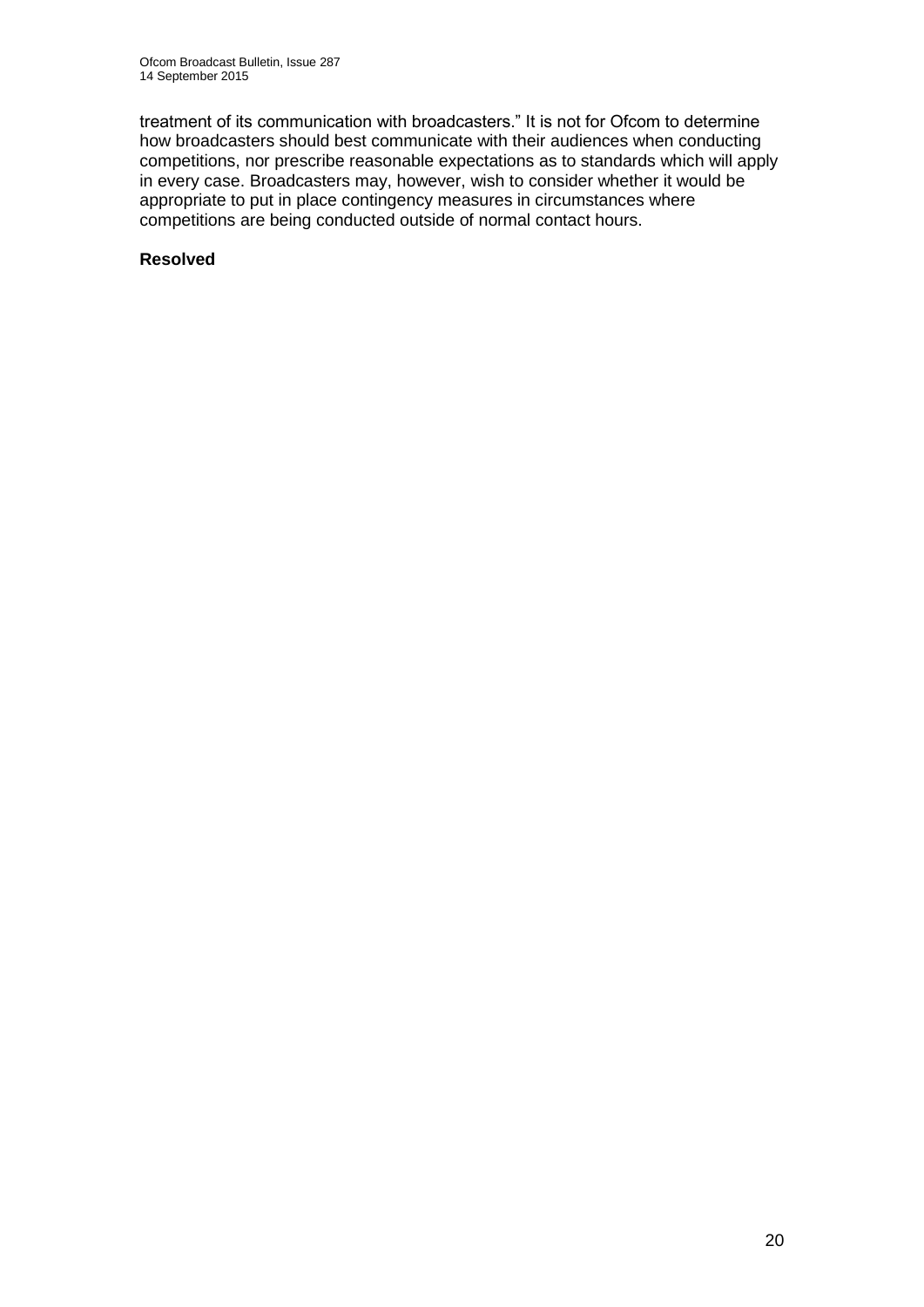# **Broadcast Licence Conditions cases**

## **In Breach**

## **Providing a service in accordance with 'Key Commitments'**

*City Beat Preston, 3, 5 and 7 June 2015*

## **Introduction**

1

City Beat Preston is a community radio station licensed to serve "people who live, work or study in the environs of the city of Preston". The licence is held by Preston Community Radio 23 ("City Beat Preston" or "the Licensee"), and the station recently changed its name (from Preston FM) following a change of ownership.

Like other community radio stations, City Beat Preston is required to deliver the 'Key Commitments' which form part of its licence.<sup>1</sup> These set out how the station will serve its target community and include a description of the programme service; social gain (community benefit) objectives such as training provision; arrangements for access for members of the target community; opportunities to participate in the operation and management of the service; and accountability to the community.

Ofcom received two complaints alleging that City Beat Preston was failing to provide the community-focused output required by its licence.

We requested recordings of three days of City Beat Preston's output, covering Saturday 11, Monday 13, and Tuesday 14 April 2015. After monitoring this output we identified some potential issues with City Beat Preston's delivery of the following Key Commitment:

"The speech output includes news and sport programmes, local and community news and information, interviews, specialist magazine programmes and other programmes focussing on matters of local interest as well as on topics relevant to particular groups within the target area."

We asked the Licensee to signpost any examples of local and community news within the audio. The Licensee responded that the station was going through several changes, including re-branding, moving to new premises, and changing its programme schedule. In light of this information, and the fact that the Licensee had only recently taken control of the licence, we decided to give City Beat Preston an opportunity to implement its planned changes before considering its output further.

Subsequently we requested further recordings of three days of City Beat Preston's output, covering Wednesday 3, Friday 5, and Sunday 7 June 2015. After monitoring this output we identified an ongoing potential issue with City Beat Preston's delivery of the above Key Commitment, in particular with regard to the provision of local and community news.

 $1$  The Key Commitments are contained in an annex to City Beat Preston's licence. They can be viewed in full at:

[http://www.ofcom.org.uk/static/radiolicensing/Community/commitments/cr000158.pdf.](http://www.ofcom.org.uk/static/radiolicensing/Community/commitments/cr000158.pdf)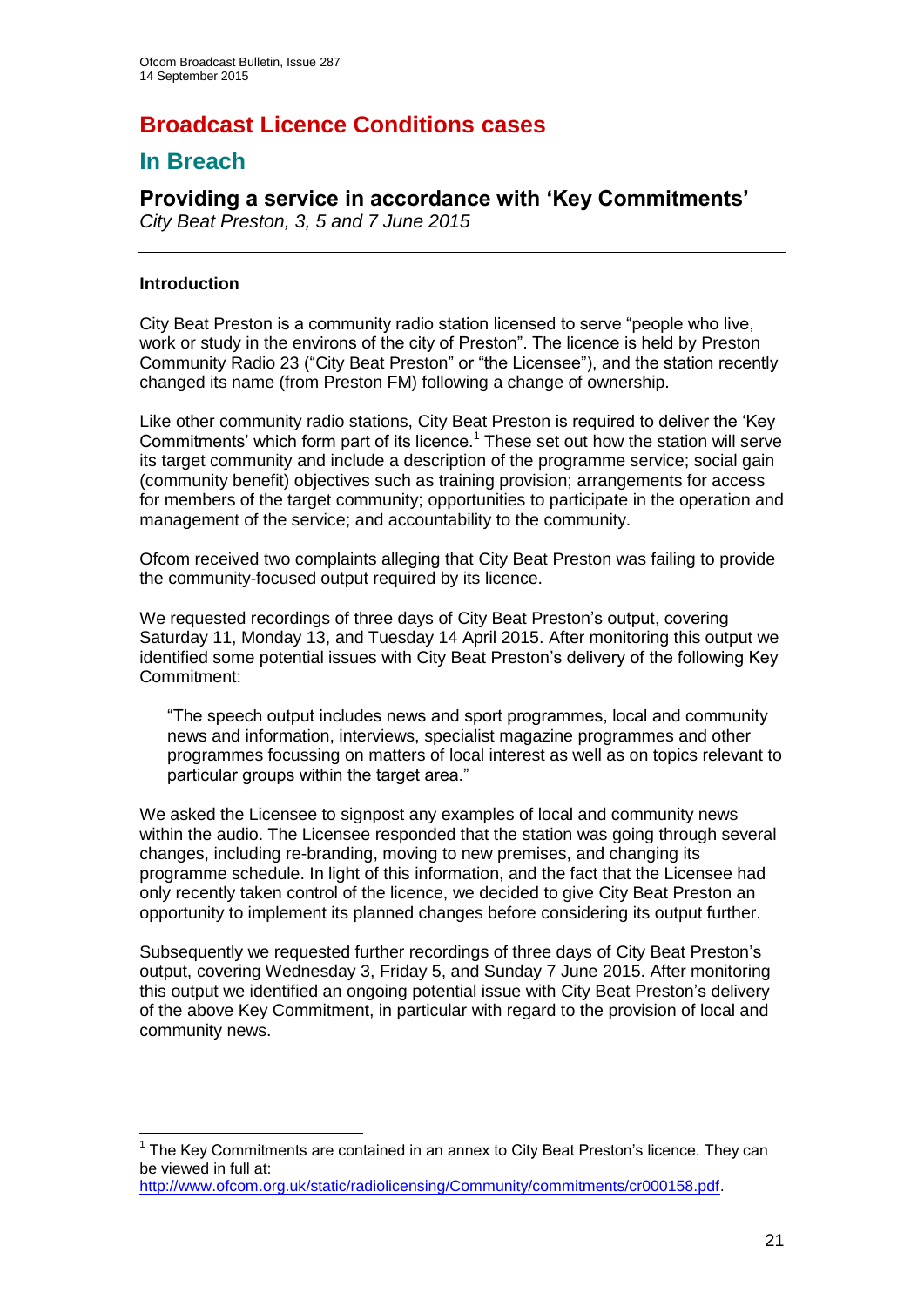Ofcom considered that the issue warranted investigation under Conditions 2(1) and 2(4) in Part 2 of the Schedule to City Beat Preston's licence. These state, respectively:

"The Licensee shall provide the Licensed Service specified in the Annex for the licence period." (Section 106(2) of the Broadcasting Act 1990); and

"The Licensee shall ensure that the Licensed Service accords with the proposals set out in the Annex so as to maintain the character of the Licensed Service throughout the licence period." (Section 106(1) of the Broadcasting Act 1990).

We therefore requested City Beat Preston's comments on how it was complying with these conditions, with reference to the specific Key Commitment set out above.

## **Response**

The Licensee stated that it provided weather and news hourly during daytime, as well as regular traffic updates in the morning. It noted that the "Live Lunch" programme, broadcast every weekday, provided community-based content and that its arts and music programmes, broadcast on Sunday, provided local information about upcoming events. With respect to community news specifically, the Licensee pointed to the "community noticeboard" broadcast on 3 June 2015. It added that from 1 July 2015, the community noticeboard would be broadcast hourly.

The Licensee further stated that its Tuesday evening talk show (which was not among the monitored days in June 2015) included general chat and local information. It added that it was actively seeking to increase community "talk" output by finding suitable volunteers.

The Licensee noted that it had worked hard to improve the station's compliance with its Key Commitments since the licence was transferred to it in October 2014. It also said that it was in talks with a local newspaper to provide local news bulletins, which it hopes to broadcast daily from September 2015.

## **Finding**

Ofcom has a number of duties in relation to radio broadcasting, including securing a diverse range of local radio services which are calculated to appeal to a variety of tastes and interests, along with the optimal use of the radio spectrum. These matters are reflected in the licence condition requiring the provision of the specified licensed service. Provision by a licensee of its licensed service on the frequency assigned to it is the fundamental purpose for which a community radio licence is granted.

Regarding the station's output on 3, 5 and 7 June 2015, Ofcom noted that the station broadcast hourly bulletins from Sky News, which provided national and international news. Several programmes further provided local weather and traffic information, as well as interviews and specialist content on local arts and music. In addition, the community noticeboard of approximately 45 seconds broadcast on 3 June 2015 provided information on two upcoming local events (a Sea Cadets charity sale and a computer course).

We considered that this output broadly satisfied the station's Key Commitment to provide local and community "information, interviews, specialist magazine programmes and other programmes focussing on matters of local interest".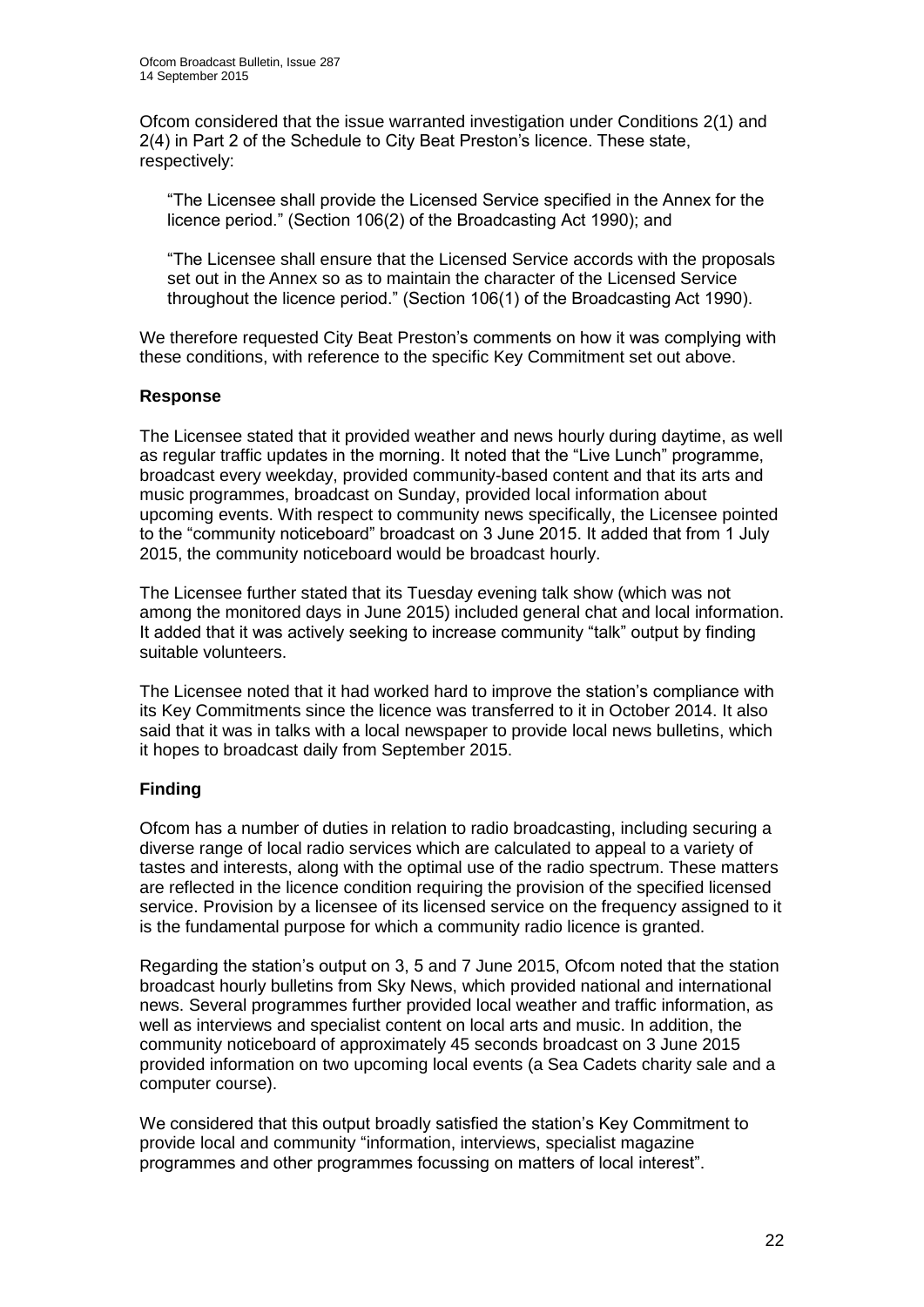However, the content we monitored failed to deliver the "local and community news" that is also required by the Key Commitments. The output did not feature any noteworthy local news stories from the Preston area. Contrary to the Licensee's submission, we did not consider the brief community noticeboard broadcast on 3 June 2015 satisfied the station's Key Commitment to deliver "local and community news".

Ofcom considers that local news is an important aspect of community radio, ensuring that the station's target community is kept informed of local issues affecting residents and forming a key part of its locally-relevant content.

We acknowledged that the Licensee had relatively recently taken control of the radio station, and welcomed the steps it said it was now taking to improve its local news coverage. Nonetheless, it was clear that, during our monitoring period, City Beat Preston failed to deliver the local and community news output required by its Key Commitments, therefore breaching Licence Conditions 2(1) and 2(4).

**Breaches of Licence Conditions 2(1) and 2(4) in Part 2 of the Schedule to the community radio licence held by Preston Community Radio 23 (licence number CR000158).**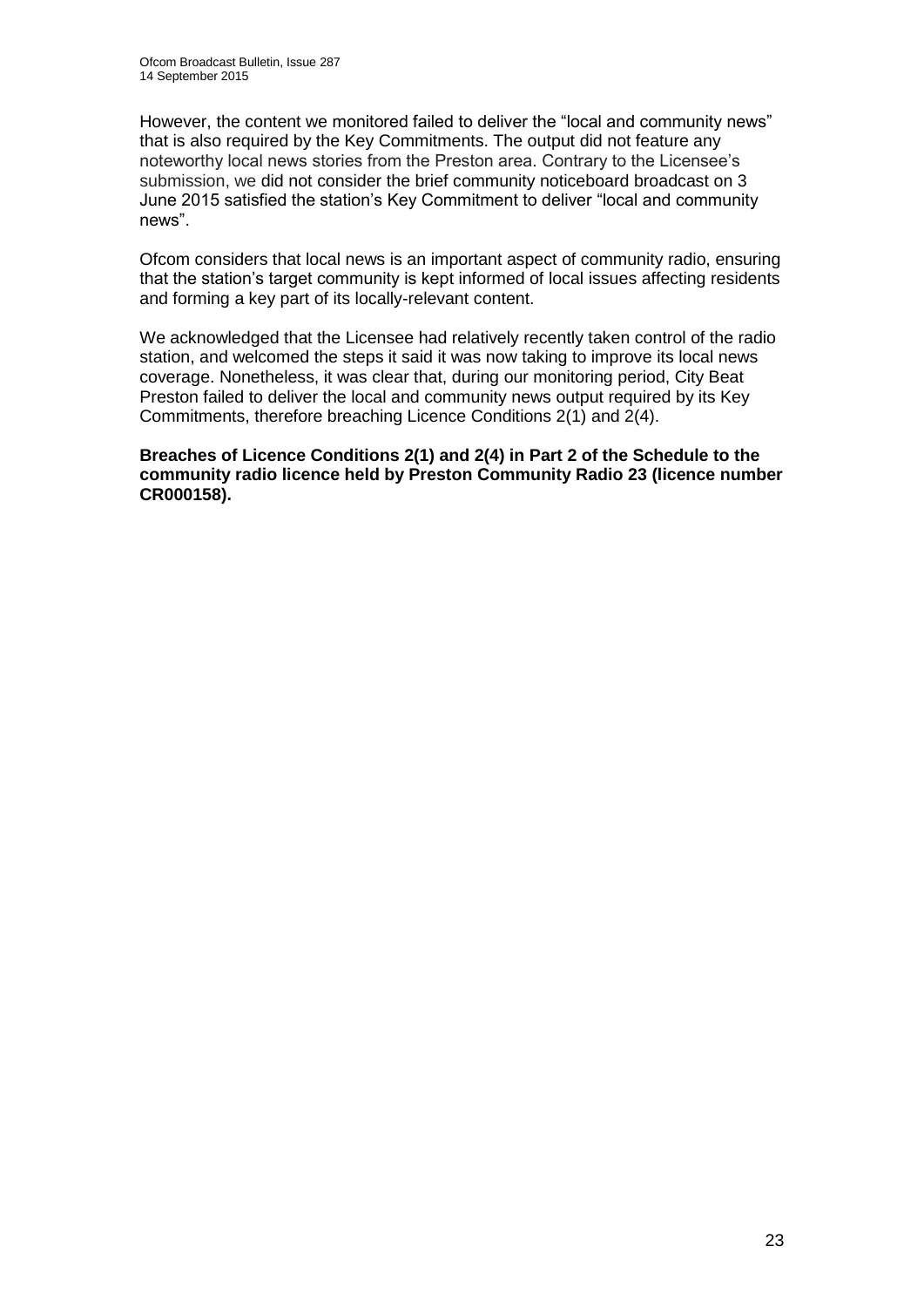# **In Breach**

## **Broadcasting licensees' late and non- payment of licence fees**

Ofcom is partly funded by the broadcast licence fees it charges television and radio licensees. Ofcom has a statutory duty to ensure that the fees paid by licensees meet the cost of Ofcom's regulation of broadcasting. The approach Ofcom takes to determining licensees' fees is set out in the Statement of Charging Principles<sup>1</sup>. Detail on the fees and charges payable by licensees is set out in Ofcom's Tariff Tables<sup>2</sup>.

The payment of a licence fee is a requirement of a broadcasting licence<sup>3</sup>. Failure by a licensee to pay its licence fee when required represents a significant and fundamental breach of a broadcast licence, as it means that Ofcom may be unable properly to carry out its regulatory duties.

## **In Breach**

The following licensees failed to pay their annual licence fees in accordance with the required payment date. These licensees have therefore been found **in breach** of their broadcast licences. The outstanding fees have now been paid.

| Licensee                | <b>Licence Number</b> | <b>Service Name</b>                                    |
|-------------------------|-----------------------|--------------------------------------------------------|
| Age UK Services Limited | DP000160BA            | l The Wireless                                         |
| <b>GTMN Limited</b>     | <b>RLCS000097BA</b>   | <b>Global Tamil Broadcasting</b><br>Corporation (GTBC) |
| Paigham Radio Limited   | DP100544BA            | Radio Paigham                                          |
| Sunshine FM Limited     | DP100000BA            | <b>Sunshine Radio</b>                                  |

**Breach of Licence Conditions 3(1) and (2) in Part 2 of the Schedule of the relevant licences.**

1 1

[http://stakeholders.ofcom.org.uk/binaries/consultations/socp/statement/charging\\_principles.pd](http://stakeholders.ofcom.org.uk/binaries/consultations/socp/statement/charging_principles.pdf) [f](http://stakeholders.ofcom.org.uk/binaries/consultations/socp/statement/charging_principles.pdf)

<sup>&</sup>lt;sup>2</sup> [http://www.ofcom.org.uk/content/about/annual-reports-plans/tariff](http://www.ofcom.org.uk/content/about/annual-reports-plans/tariff-tables/Tariff_Tables_2015_16.pdf)[tables/Tariff\\_Tables\\_2015\\_16.pdf](http://www.ofcom.org.uk/content/about/annual-reports-plans/tariff-tables/Tariff_Tables_2015_16.pdf)

 $3$  As set out in Licence Condition 3 for radio licensees and Licence Condition 4 for television **licensees**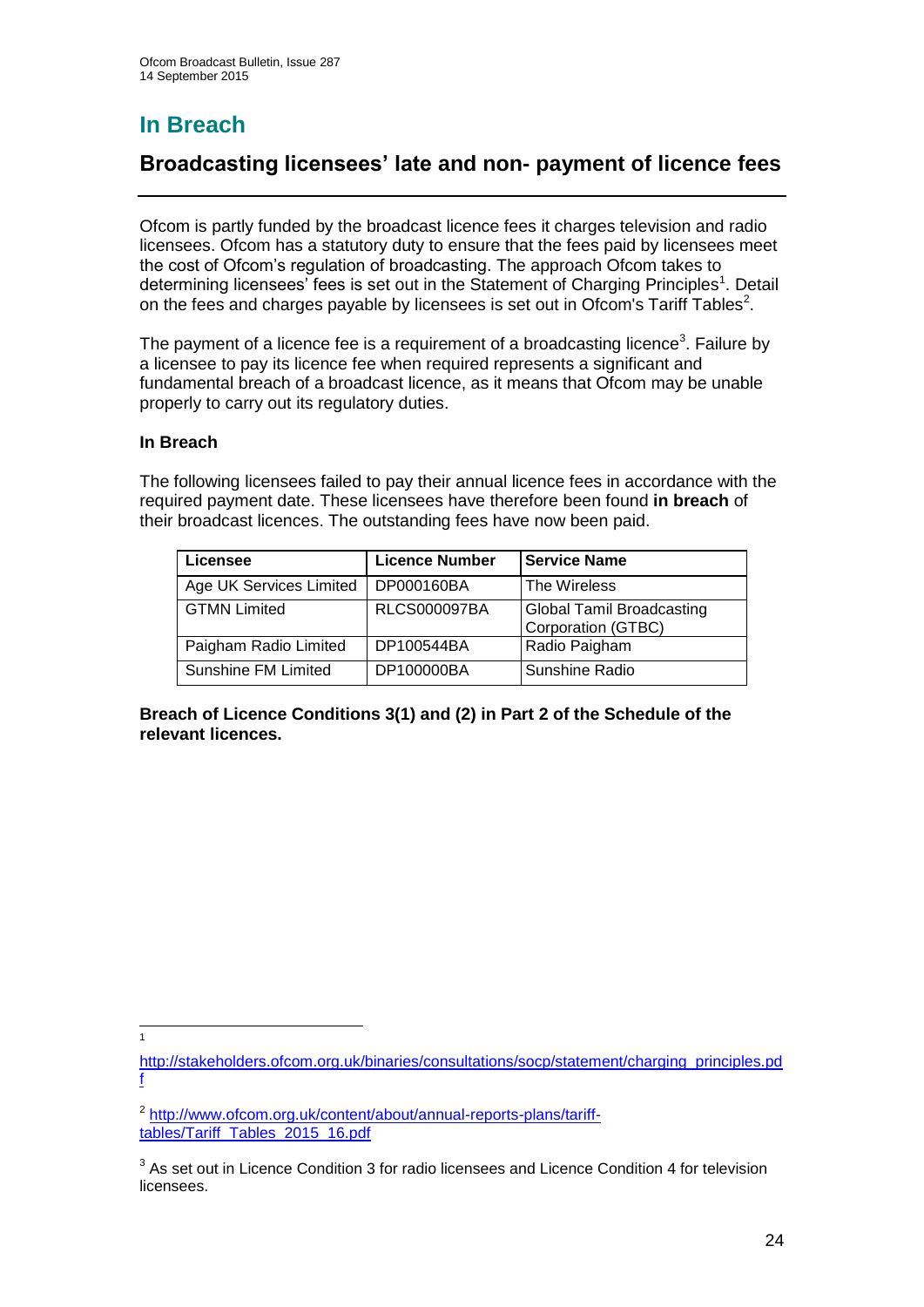# **Fairness and Privacy cases**

## **Not Upheld**

## **Complaint by Mr Abdul Hannan made on behalf of Mr Abdul Mannan**

*News, CHSTV, 10 and 11 March 2015*

## **Summary**

Ofcom has not upheld this complaint made by Mr Abdul Hannan on behalf of his brother, Mr Abdul Mannan, of unwarranted infringement of privacy in the programme as broadcast.

The programmes reported on the murder of Mr Shuel Hussein. As part of the report, the victim's father, Mr Mannan, was named and information on the location of the family business and his house was reported.

Ofcom found that, in the particular circumstances of this case, Mr Mannan did not have a legitimate expectation of privacy with regard to the broadcast of his name and information relating to the location of his house in the programme. Therefore, Mr Mannan's privacy was not unwarrantably infringed in the programme as broadcast.

#### **Introduction and programme summary**

CHSTV broadcasts a variety of programming content mainly in Bengali and is targeted at the Bengali community living in the UK. CHSTV is available on cable and satellite platforms.

On 10 and 11 March 2015, CHSTV broadcast an edition of its news programme which featured a report on the murder of Mr Shuel Hussain, Mr Hannan's nephew and Mr Mannan's son.

A transcript in English (translated from the original Bengali) of the programme was prepared by a translation company for Ofcom. Both parties to the complaint confirmed that the translated transcript accurately represented the content of the programme, and that they were satisfied that Ofcom could use the translated transcript for the purpose of considering whether or not to entertain the complaint and for any subsequent investigation.

#### The programmes

On 10 and 11 March 2015, CHSTV broadcast an edition of its news programme. The newsreader in the studio introduced the news story about the murder of Mr Shuel Hussain.

Footage of the outside of a cash and carry shop was then shown and the reporter said:

*"Beside Markham Avenue in the Bengali residential area in Leeds, the main city of Yorkshire, a British Bangladeshi was killed on Monday night, 9th of March".*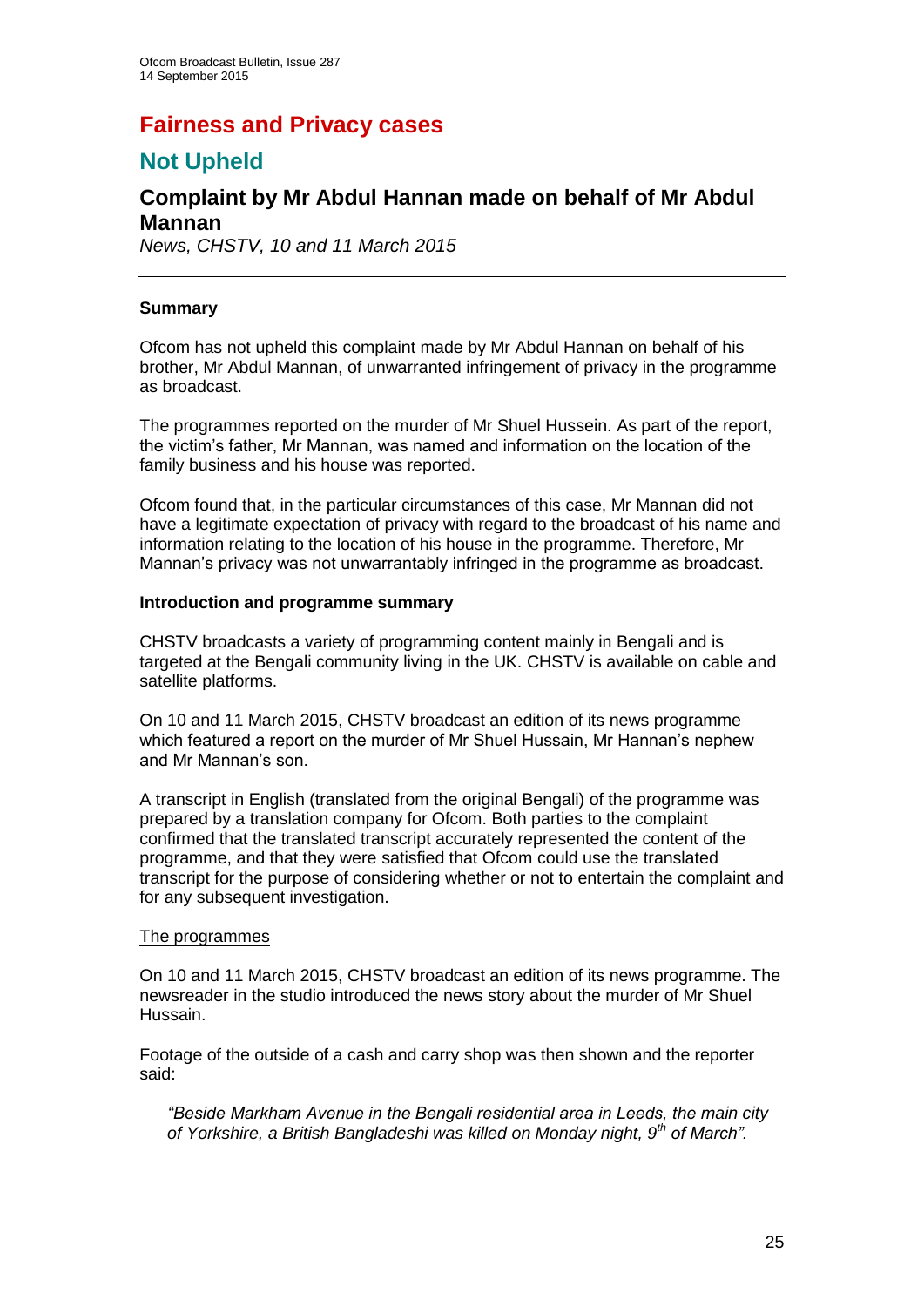A photograph of Mr Shuel Hussain was shown during which the reporter said:

*"His name was Mohammed Shuel Hussain. He* [was] *about 30 years old".*

The reporter continued and said:

*"The local Bangladeshis think that he was killed with gun shots fired from a very close distance. The father of the killed person, Mr Mannan Hussain* [Mr Mannan]*, has been a resident of Leeds for a long time. He is highly grieved by losing his third of six children. We have learnt that they are originally from the Biani Bazar of Sylhet* [an area in Bangladesh]*"*.

This narrative was interspersed with footage of a police officer speaking with two people standing near a road and then footage of three people stood on the street.

Footage of the outside of a house and the outside of the cash and carry shop was then shown. The reporter said:

*"This cash and carry shop in the centre of the Bengali residential area was once the family business of Mr Shuel Hussain. Shuel Hussain and his brothers used to work in this shop. Having been attacked by the miscreants, just after 9pm, the seriously wounded Shuel Hussain entered their previous business organisation*  [to] *try to save his life. We have been able to* [find out] *details of the incident from the Chairman of Shahjala Mosque Committee, Haji Abdul Latif".*

Mr Latif then spoke about the incident to the camera. Mr Latif said that there was a knock on his door and a person named *"Zia"* asked if he *"knew the house of Mannan".* He said that Zia informed him that Mr Hussain's son [Mr Mannan's son] had been attacked. Mr Latif said that he went with Zia to Mr Shuel Hussain and *"saw an English* [man], *approximately of the same age as him* [Mr Shuel Hussain]*, was putting force on his chest and I saw blood".* 

Mr Sayid Ahmed, the Secretary of Leeds Bangladeshi Centre, was then shown stood next to another unknown person and he said:

*"We will work with the police so that the police investigate the matter fully to arrest criminals behind this murder".* 

The reporter then stated that the *"police could not identify the killer yet"* and footage of a mobile telephone was shown in which a police officer was heard saying:

*"We haven't got a statement at the present time, what I would suggest is that you keep looking at our website and they'll be something on there later this morning".* 

No further footage or comments relating to the murder or Mr Mannan were included in the programme. The programme broadcast on 11 March 2015 contained the same material.

#### **Summary of the complaint and the broadcaster's response**

In summary, Mr Hannan complained on behalf of Mr Mannan that Mr Mannan's privacy was unwarrantably infringed in the programme as broadcast because he was named and his address was revealed in the news report without his consent.

Mr Hannan said that his brother was shocked and distressed by the murder of his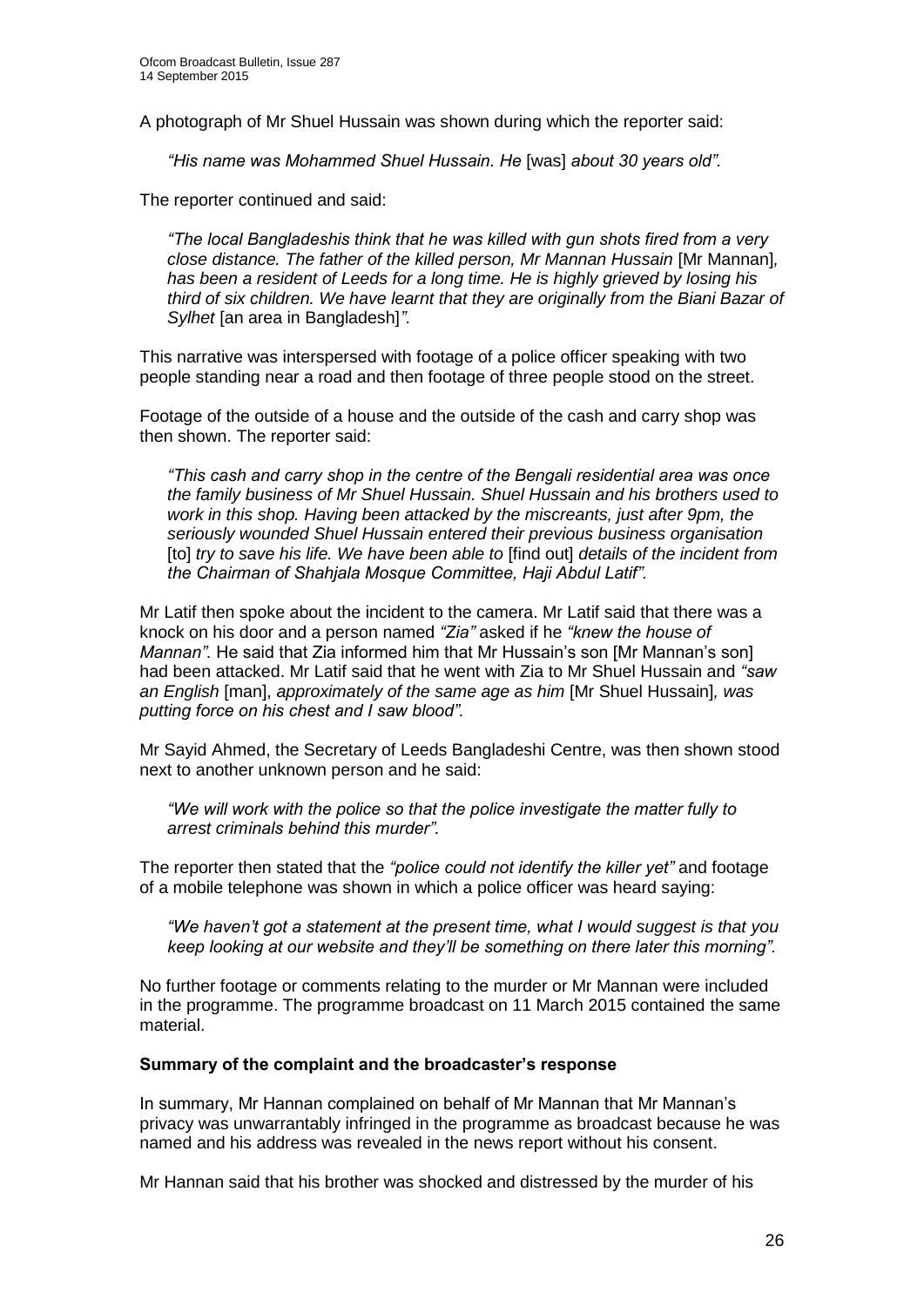son on 9 March 2015. He said that a reporter came to Mr Mannan's house, but that his brother had refused to be filmed by the reporter. Mr Hannan said that his brother was in fear about his name being revealed in the programme because the perpetrators were still at large.

In response to the complaint, CHSTV said that it was very sorry for the loss of Mr Mannan's son and sent sincere condolences to him and his family. CHSTV said that it had spoken to its reporter, Mr M G Kibria, who stated that he had not forcibly entered the premises of Mr Mannan. CHSTV said that there was no footage of the interview broadcast. CHSTV said it did not intend to cause any grievance or harm to anyone and that it was simply trying to bring a factual report to its viewers.

CHSTV stated that Mr Mannan is a public figure in the community and that it felt by reporting this incident, it was assisting in the process of helping the police to catch the perpetrators and encourage any witnesses to come forward.

## **Ofcom's Preliminary View**

Ofcom prepared a Preliminary View on this case that the complaint should not be upheld. Both parties were given the opportunity to make representations on the Preliminary View, but neither chose to do so.

## **Decision**

Ofcom's statutory duties include the application, in the case of all television and radio services, of standards which provide adequate protection to members of the public and all other persons from unwarranted infringement of privacy in, or in connection with the obtaining of material included in, programmes in such services.

In carrying out its duties, Ofcom has regard to the need to secure that the application of these standards is in the manner that best guarantees an appropriate level of freedom of expression. Ofcom is also obliged to have regard, in all cases, to the principles under which regulatory activities should be transparent, accountable, proportionate and consistent and targeted only at cases in which action is needed.

In reaching this Decision, we carefully considered all the relevant material provided by both parties. This included a recording of the programme as broadcast, a translated transcript of the programme agreed by both parties and both parties' written submissions.

In Ofcom's view, the individual's right to privacy has to be balanced against the competing rights of the broadcaster to freedom of expression. Neither right as such has precedence over the other and where there is a conflict between the two, it is necessary to intensely focus on the comparative importance of the specific rights. Any justification for interfering with or restricting each right must be taken into account and any interference or restriction must be proportionate. This is reflected in how Ofcom applies Rule 8.1 which states that any infringement of privacy in programmes, or in connection with obtaining material included in programmes, must be warranted.

We considered Mr Hannan's complaint that his brother's privacy was unwarrantably infringed in the programme as broadcast because he was named and his address was revealed in the news report without his consent.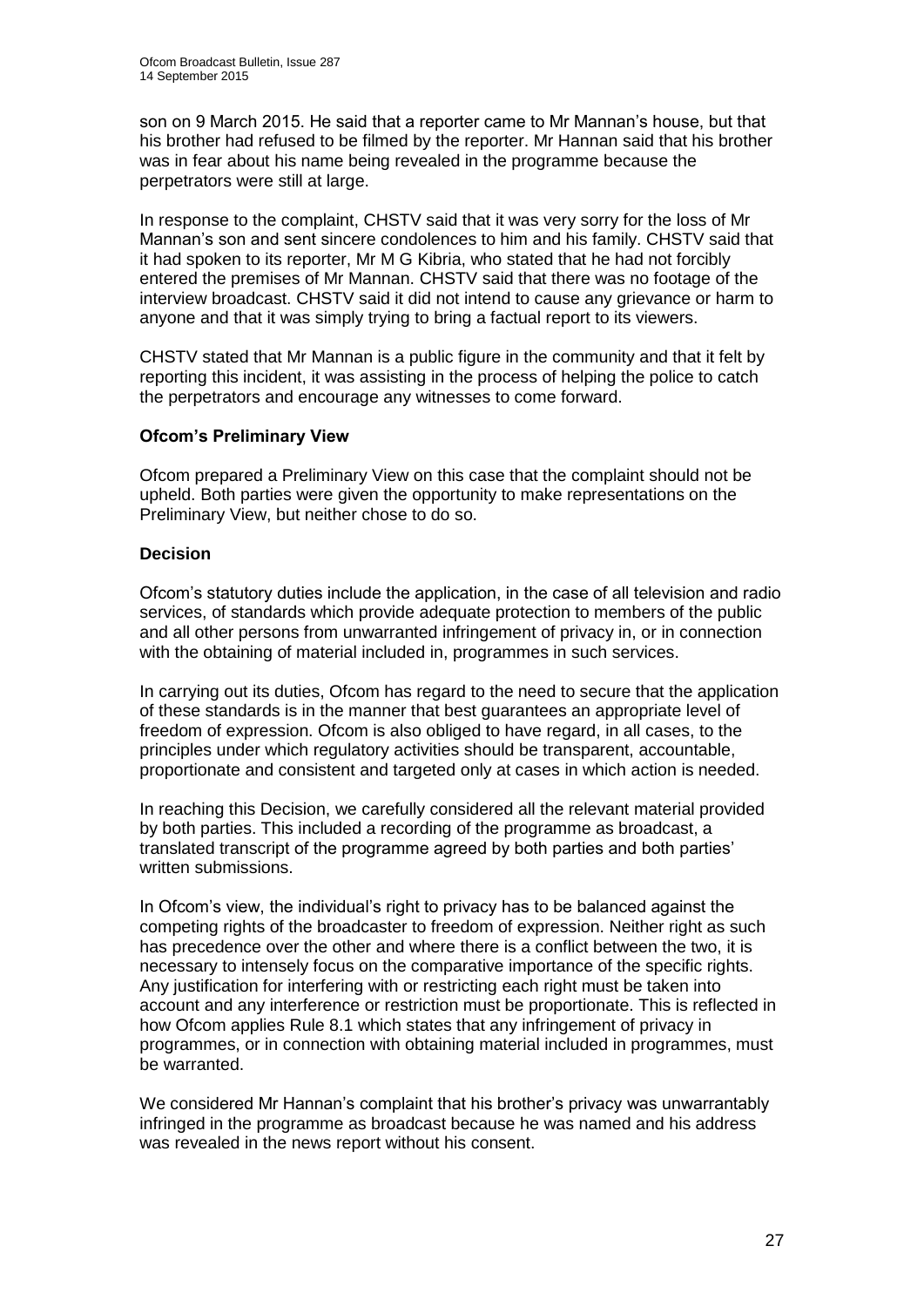In assessing this head of complaint, Ofcom had particular regard to Practice 8.6 of the Code. This states that if the broadcast of a programme would infringe the privacy of a person or organisation, consent should be obtained before the relevant material is broadcast, unless the infringement of privacy is warranted. We also had regard to Practices 8.2 and 8.3. Practice 8.2 states that information which discloses the location of a person's home or family should not be revealed without permission, unless it is warranted. Practice 8.3 provides that when people are caught up in events which are covered by the news they still have a right to privacy both in the making and the broadcast of a programme, unless it is warranted to infringe it. This applies to both the time when these events are taking place and to any later programmes that revisit those events.

Ofcom began by assessing the extent to which Mr Mannan had a legitimate expectation of privacy in regard to the material about him included in the programme as broadcast.

As set out in the "Introduction and programme summary" section above, the programme included a report on the murder of Mr Mannan's son and during this report, Mr Mannan was named as the father of the victim, and information about the general location of his residence and his family's cash and carry business was also reported in the programme as being in the area where the murder took place and Mr Hussein died.

The test applied by Ofcom as to whether a legitimate expectation of privacy arises is objective: it is fact sensitive and must always be judged in light of the circumstances in which the individual concerned finds him or herself.

In this particular case, we had regard to the fact that the programme reported on the recent murder of Mr Mannan's son, an event which was clearly upsetting and distressing for Mr Mannan. Ofcom further noted that the programme itself was a news report which provided information about the murder of Mr Mannan's son, and that Mr Mannan was named in the report as the victim's father. In addition, Ofcom noted that while it understood that Mr Mannan had been approached by a reporter from CHSTV with a view to obtaining an interview from him, no footage of Mr Mannan himself was shown in the programme as broadcast, and nor was anything particularly private or sensitive revealed about Mr Mannan other than the fact that he was the victim's father

We also had regard to the broadcaster's response in which it said that Mr Mannan was a public figure in the community. We noted that during an interview about the incident, one individual, recounting to the reporter a discussion he had had with a witness to the event, said he was asked by the witness whether he *"knew the house of Mannan"* and was told that Mr Mannan's son had been attacked. Given this, it was our view that the information included in the programme about Mr Mannan's relationship with the murder victim was essentially factual information that was recounted as part of a news report into the murder, which was widely reported at the time, rather than information which was of a particularly private or sensitive nature. Therefore, we did not consider that, in the particular circumstances of this case, the inclusion of Mr Mannan's name in the programme as broadcast was information in relation to which he had a legitimate expectation of privacy.

Ofcom recognises that an individual may have a legitimate expectation of privacy in relation to the broadcast of information which discloses the location of a person's home or family depending on the circumstances. However, Ofcom also noted that in this case Mr Mannan's full address was not revealed in the programme, and instead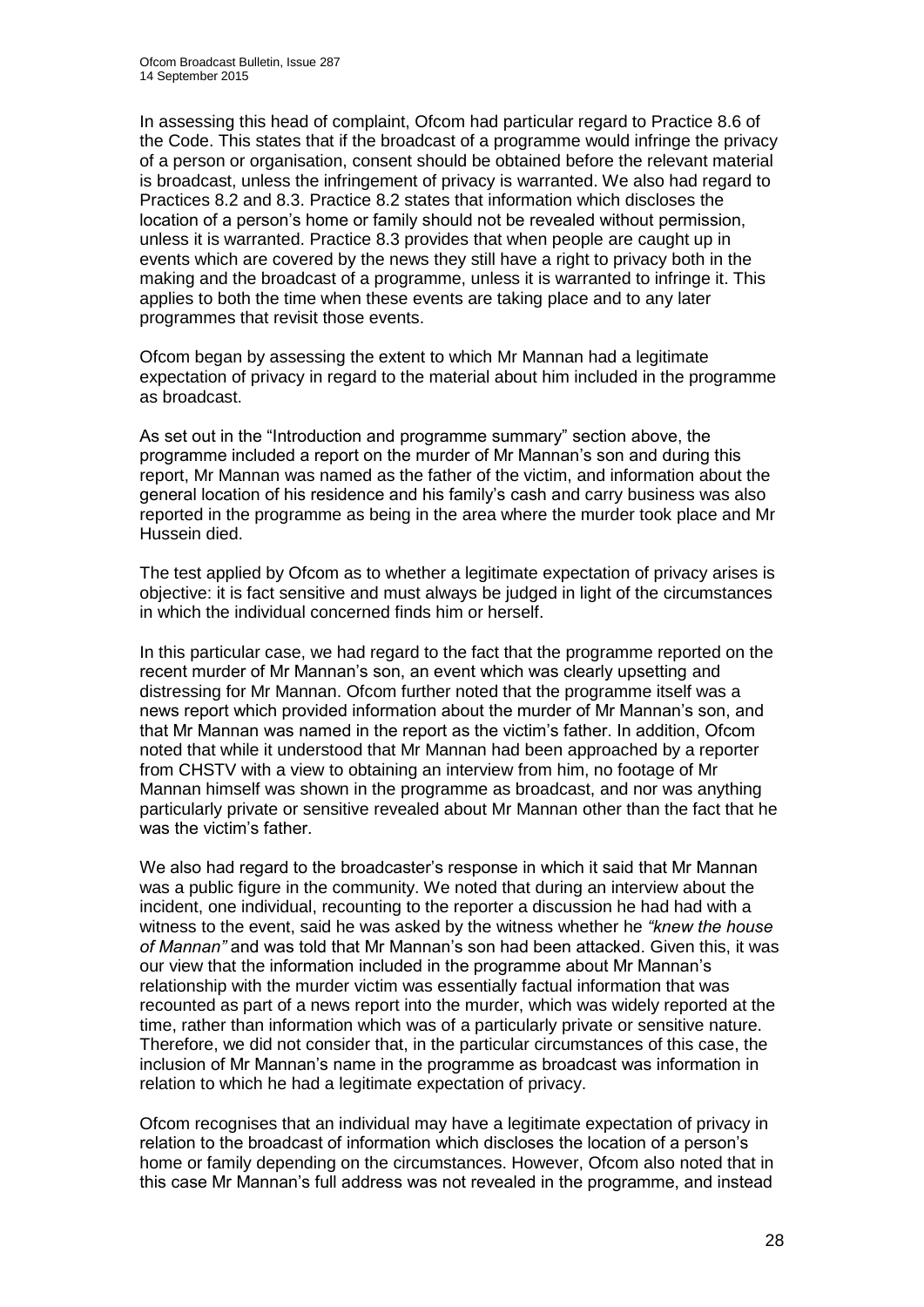the programme only included the general location of his home and family business, as well as information about the area where his family was originally from in Bangladesh. Therefore, we did not consider that the inclusion of the general location of Mr Mannan's home and family business was sufficient to identify the actual location of Mr Mannan's home. For the above reasons, we considered that this was not information in relation to which he had a legitimate expectation of privacy in the circumstances.

Therefore, taking all the above factors into consideration, it was our view that, in the particular circumstances, Mr Mannan did not have a legitimate expectation of privacy in relation to the broadcast of the footage which named Mr Mannan as the victim's father and included information about the general location of his house without his consent. Consequently, it was not necessary for Ofcom to go on to consider whether any infringement of Mr Mannan's privacy was warranted.

**Therefore, Ofcom has not upheld Mr Hannan's complaint made on behalf of Mr Mannan of unwarranted infringement of privacy in the programme as broadcast.**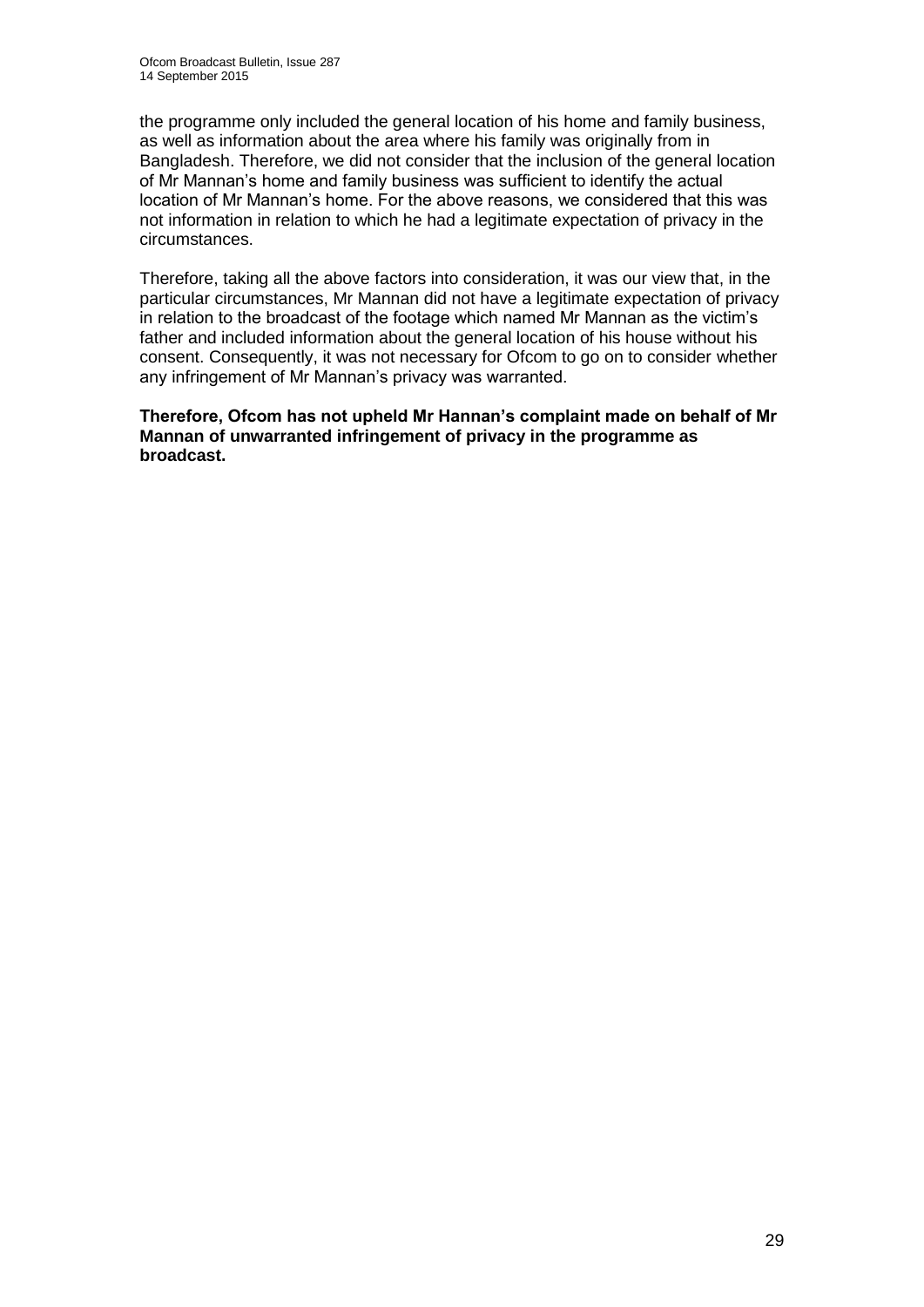## **Investigations Not in Breach**

Here are alphabetical lists of investigations that Ofcom has completed between 22 August and 4 September 2015 and decided that the broadcaster did not breach Ofcom's codes, licence conditions or other regulatory requirements.

## **Investigations conducted under the Procedures for investigating breaches of content standards for television and radio**

| Programme                                          | <b>Broadcaster</b>        | Transmission<br>date | <b>Categories</b>                      |
|----------------------------------------------------|---------------------------|----------------------|----------------------------------------|
| Furious and<br>Funny: Caught<br>on Camera          | Channel 5                 | 29/06/2015           | Violence and<br>dangerous<br>behaviour |
| Capital<br>Breakfast with<br>Adam, Danny &<br>JoJo | Capital FM<br>(Yorkshire) | 12/06/2015           | Scheduling                             |

For more information about how Ofcom conducts investigations about content standards, go to: [http://stakeholders.ofcom.org.uk/broadcasting/guidance/complaints](http://stakeholders.ofcom.org.uk/broadcasting/guidance/complaints-sanctions/standards/)[sanctions/standards/.](http://stakeholders.ofcom.org.uk/broadcasting/guidance/complaints-sanctions/standards/)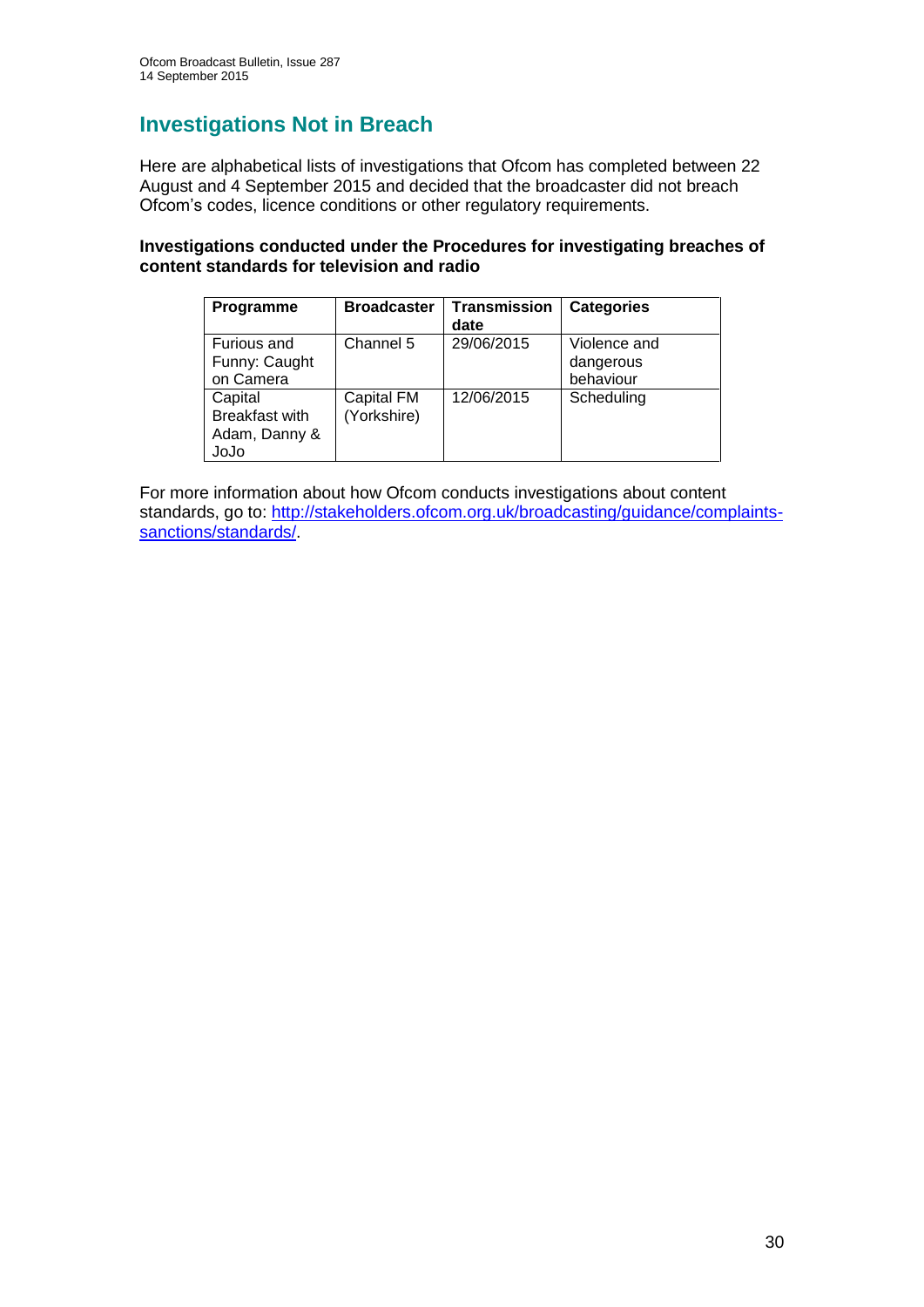## **Complaints assessed, not investigated**

Here are alphabetical lists of complaints that, after careful assessment, Ofcom has decided not to pursue between 22 August and 4 September 2015 because they did not raise issues warranting investigation.

## **Complaints assessed under the Procedures for investigating breaches of content standards for television and radio**

For more information about how Ofcom assesses conducts investigations about content standards, go to: [http://stakeholders.ofcom.org.uk/broadcasting/guidance/complaints](http://stakeholders.ofcom.org.uk/broadcasting/guidance/complaints-sanctions/standards/)[sanctions/standards/.](http://stakeholders.ofcom.org.uk/broadcasting/guidance/complaints-sanctions/standards/)

| Programme                                               | <b>Broadcaster</b> | <b>Transmission</b><br>Date | <b>Categories</b>                           | <b>Number of</b><br>complaints |
|---------------------------------------------------------|--------------------|-----------------------------|---------------------------------------------|--------------------------------|
| Chicago PD (trailer)                                    | 5USA               | 19/08/2015                  | Generally accepted standards                | 1                              |
| <b>NCIS</b>                                             | 5USA               | 19/08/2015                  | Violence and dangerous<br>behaviour         | 1                              |
| Rock and Roll<br>Football                               | Absolute Radio     | 22/08/2015                  | Generally accepted standards                | 1                              |
| <b>BBC News</b>                                         | BBC <sub>1</sub>   | 22/08/2015                  | Generally accepted standards                | 1                              |
| <b>BBC News</b>                                         | BBC <sub>1</sub>   | 23/08/2015                  | Generally accepted standards                | 1                              |
| <b>BBC News at One</b>                                  | BBC <sub>1</sub>   | 14/08/2015                  | Race discrimination/offence                 | 1                              |
| <b>BBC News at Six</b>                                  | BBC <sub>1</sub>   | 02/09/2015                  | Outside of remit / other                    | $\mathbf{1}$                   |
| <b>BBC News at Ten</b>                                  | BBC <sub>1</sub>   | 26/08/2015                  | Violence and dangerous<br>behaviour         | $\overline{2}$                 |
| <b>Big Blue Live</b>                                    | BBC <sub>1</sub>   | 23/08/2015                  | Outside of remit / other                    | 1                              |
| <b>Doctors</b>                                          | BBC <sub>1</sub>   | 26/08/2015                  | Materially misleading                       | 1                              |
| <b>Doctors</b>                                          | BBC <sub>1</sub>   | 26/08/2015                  | Scheduling                                  | $\mathbf 1$                    |
| EastEnders                                              | BBC <sub>1</sub>   | 22/08/2015                  | <b>Disability</b><br>discrimination/offence | 1                              |
| EastEnders                                              | BBC <sub>1</sub>   | 27/08/2015                  | Materially misleading                       | $\mathbf 1$                    |
| EastEnders                                              | BBC <sub>1</sub>   | 28/08/2015                  | Materially misleading                       | 1                              |
| EastEnders                                              | BBC <sub>1</sub>   | 31/08/2015                  | Generally accepted standards                | 1                              |
| Lady Chatterley's<br>Lover (trailer)                    | BBC <sub>1</sub>   | 26/08/2015                  | Scheduling                                  | $\overline{1}$                 |
| Songs of Praise                                         | BBC <sub>1</sub>   | 23/08/2015                  | Religious/Beliefs<br>discrimination/offence | 1                              |
| The Great British<br><b>Bake Off</b>                    | BBC <sub>1</sub>   | 19/08/2015                  | Generally accepted standards                | 1                              |
| The National Lottery                                    | BBC <sub>1</sub>   | 08/08/2015                  | Materially misleading                       | 1                              |
| An Evening with<br>Harry Enfield and<br>Paul Whitehouse | BBC <sub>2</sub>   | 31/08/2015                  | Generally accepted standards                | $\overline{2}$                 |
| An Evening with<br>Harry Enfield and<br>Paul Whitehouse | BBC <sub>2</sub>   | 31/08/2015                  | Race discrimination/offence                 | $\overline{\mathbf{4}}$        |
| <b>Athletics</b>                                        | BBC <sub>2</sub>   | 21/08/2015                  | Race discrimination/offence                 | 1                              |
| Continuity<br>Announcement                              | BBC <sub>2</sub>   | 25/08/2015                  | Generally accepted standards                | $\mathbf 1$                    |
| Dragons' Den                                            | BBC <sub>2</sub>   | 30/08/2015                  | Offensive language                          | $\mathbf{1}$                   |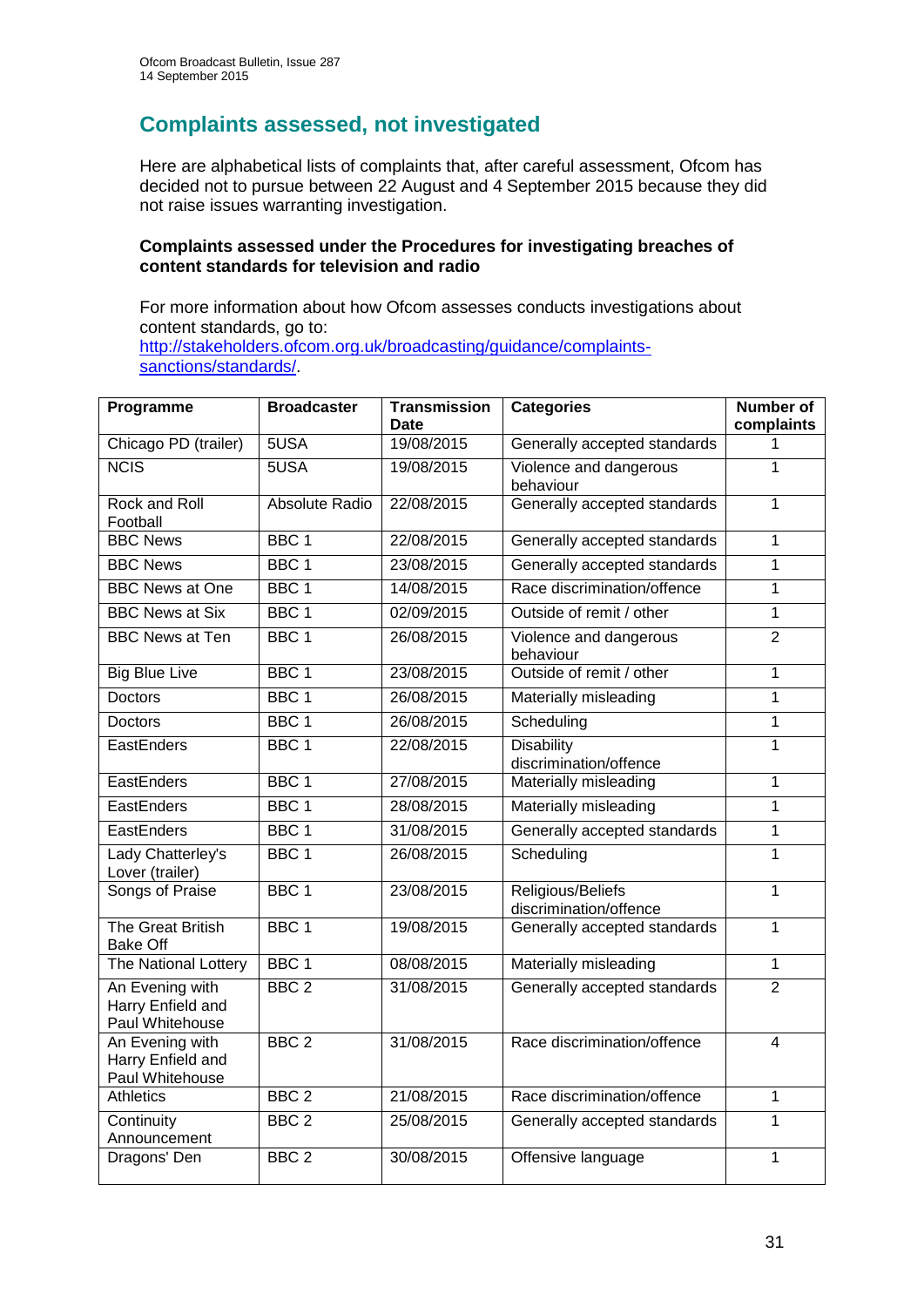| Programme                                     | <b>Broadcaster</b>                 | <b>Transmission</b><br><b>Date</b> | <b>Categories</b>                           | Number of<br>complaints |
|-----------------------------------------------|------------------------------------|------------------------------------|---------------------------------------------|-------------------------|
| EuroHockey<br>Championship                    | BBC <sub>2</sub>                   | 30/08/2015                         | Outside of remit / other                    | 2                       |
| Newsnight                                     | BBC <sub>2</sub>                   | 19/08/2015                         | Crime                                       | 1                       |
| Special Forces -<br><b>Ultimate Hell Week</b> | BBC <sub>2</sub>                   | 30/08/2015                         | Generally accepted standards                | $\overline{2}$          |
| The Hairy Bikers'<br>Bake-ation               | BBC <sub>2</sub>                   | 19/08/2015                         | Gender discrimination/offence               | $\overline{2}$          |
| Don't Tell the Bride                          | BBC <sub>3</sub>                   | 13/08/2015                         | Offensive language                          | 1                       |
| Don't Tell the Bride                          | BBC <sub>3</sub>                   | 13/08/2015                         | Violence and dangerous<br>behaviour         | 1                       |
| Prostitution: What's<br>the Harm?             | BBC <sub>3</sub>                   | 18/08/2015                         | Religious/Beliefs<br>discrimination/offence | 1                       |
| <b>Bobby Friction</b>                         | <b>BBC Asian</b><br><b>Network</b> | 12/08/2015                         | Religious/Beliefs<br>discrimination/offence | 1                       |
| <b>BBC News</b>                               | <b>BBC News</b><br>Channel         | 20/08/2015                         | Outside of remit / other                    | 1                       |
| <b>Nick Grimshaw</b>                          | <b>BBC Radio 1</b>                 | 03/09/2015                         | Outside of remit / other                    | 1                       |
| The Radio 1<br><b>Breakfast Show</b>          | <b>BBC Radio 1</b>                 | 25/08/2015                         | Gender discrimination/offence               | 1                       |
| I'm Sorry I Haven't a<br>Clue                 | <b>BBC Radio 4</b>                 | 03/08/2015                         | Race discrimination/offence                 | 1                       |
| Advertisement                                 | Boomerang                          | 31/08/2015                         | Advertising content                         | 1                       |
| <b>Champions League</b><br>Football           | <b>BT</b> Sport<br>Europe          | 25/08/2015                         | Due impartiality/bias                       | 1                       |
| <b>Champions League</b><br>Football           | <b>BT Sport</b><br>Europe          | 25/08/2015                         | Generally accepted standards                | 1                       |
| Adventure Time                                | Cartoon<br>Network                 | 26/08/2015                         | Scheduling                                  | 1                       |
| <b>Brainiac: Science</b><br>Abuse             | Challenge                          | 26/07/2015                         | Gender discrimination/offence               | 1                       |
| <b>Celebrity Squares</b>                      | Challenge                          | 23/08/2015                         | Generally accepted standards                | 1                       |
| 24 Hours in Police<br>Custody                 | Channel 4                          | 24/08/2015                         | Materially misleading                       | 1                       |
| 8 Out of 10 Cats<br>Does Countdown            | Channel 4                          | 21/08/2015                         | Offensive language                          | 1                       |
| Channel 4 News                                | Channel 4                          | 17/08/2015                         | Scheduling                                  | 3                       |
| Channel 4 News                                | Channel 4                          | 19/08/2015                         | Due accuracy                                | 1                       |
| <b>Channel 4 News</b>                         | Channel 4                          | 21/08/2015                         | Due impartiality/bias                       | 1                       |
| Channel 4 News                                | Channel 4                          | 25/08/2015                         | Due impartiality/bias                       | 3                       |
| Continuity<br>Announcement                    | Channel 4                          | 23/08/2015                         | Generally accepted standards                | $\overline{2}$          |
| Hollyoaks                                     | Channel 4                          | 21/08/2015                         | Race discrimination/offence                 | 1                       |
| Hollyoaks                                     | Channel 4                          | 31/08/2015                         | Sexual material                             | 1                       |
| Jamie's Sugar Rush<br>(trailer)               | Channel $4$                        | 30/08/2015                         | Materially misleading                       | 1                       |
| Jamie's Sugar Rush<br>(trailer)               | Channel 4                          | n/a                                | Materially misleading                       | 1                       |
| Muslim Drag<br>Queens                         | Channel 4                          | 24/08/2015                         | Religious/Beliefs<br>discrimination/offence | $\overline{2}$          |
| Muslim Drag<br>Queens                         | Channel 4                          | 28/08/2015                         | Generally accepted standards                | 1                       |
| Revenge Porn                                  | Channel 4                          | 17/08/2015                         | Gender discrimination/offence               | 1                       |
| Sex in Class                                  | Channel 4                          | 06/08/2015                         | Under 18s in programmes                     | 1                       |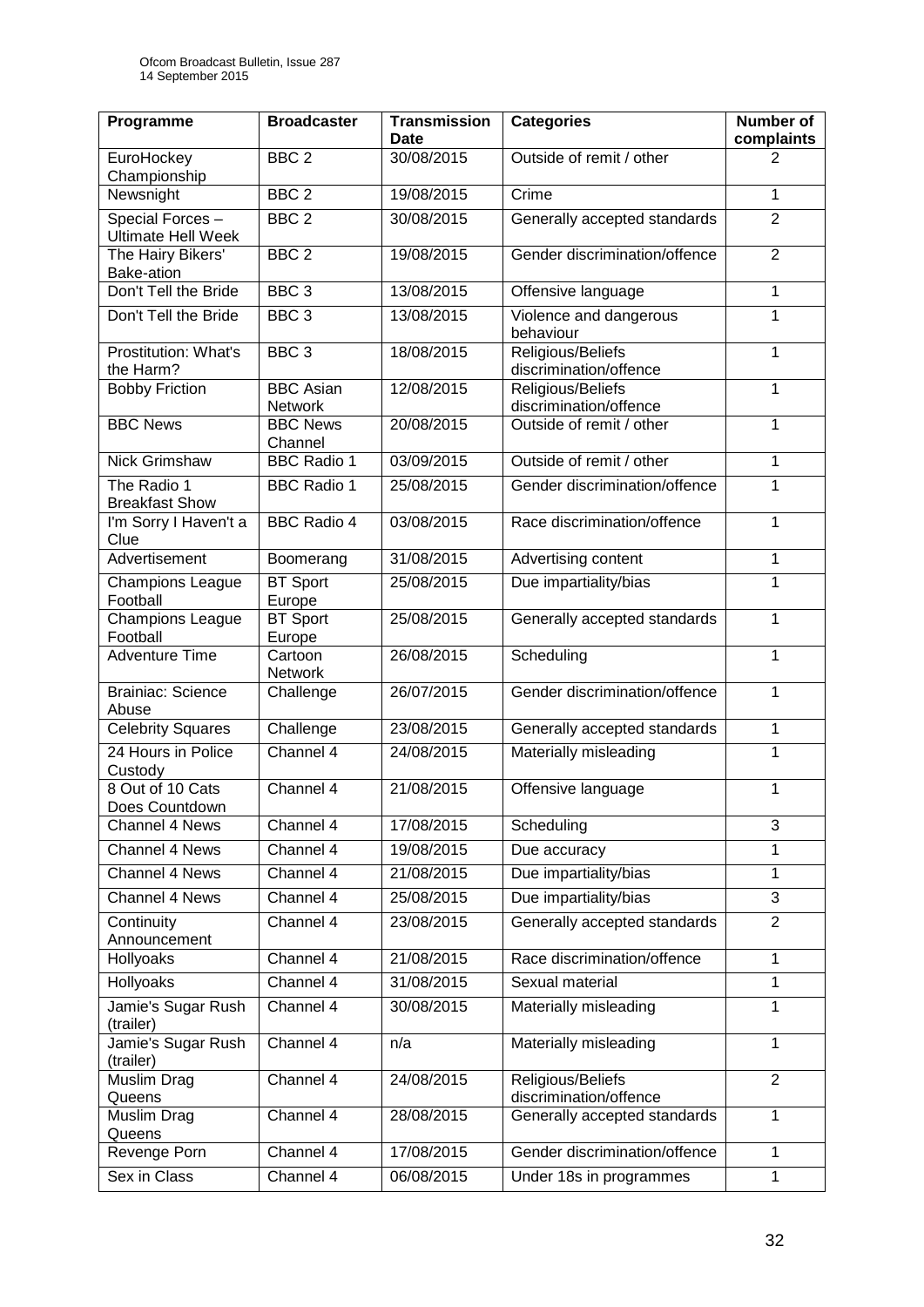| Programme                                                         | <b>Broadcaster</b>              | <b>Transmission</b><br><b>Date</b> | <b>Categories</b>                            | <b>Number of</b><br>complaints |
|-------------------------------------------------------------------|---------------------------------|------------------------------------|----------------------------------------------|--------------------------------|
| The Catch                                                         | Channel $4$                     | 31/08/2015                         | Offensive language                           | 1                              |
| The Last Leg                                                      | Channel 4                       | 21/08/2015                         | Advertising/editorial<br>distinction         | $\mathbf 1$                    |
| The Last Leg                                                      | Channel 4                       | 28/08/2015                         | Generally accepted standards                 | $\mathbf{1}$                   |
| The Last Leg                                                      | Channel 4                       | 28/08/2015                         | Sexual orientation<br>discrimination/offence | $\mathbf{1}$                   |
| The Three Day<br>Nanny                                            | Channel 4                       | 18/08/2015                         | Under 18s in programmes                      | 8                              |
| Benefits-related<br>programming                                   | Channel 4 /<br>Channel 5        | 25/08/2015                         | Materially misleading                        | 1                              |
| 12 Years Old and on<br><b>Benefits</b>                            | Channel 5                       | 25/08/2015                         | Generally accepted standards                 | $\mathbf{1}$                   |
| Advertisement                                                     | Channel 5                       | 30/08/2015                         | Advertising content                          | 1                              |
| Benefits and<br><b>Bypasses: Billion</b><br><b>Pound Patients</b> | Channel 5                       | 25/08/2015                         | Materially misleading                        | $\mathbf{1}$                   |
| Benefits-related<br>programming                                   | Channel 5                       | n/a                                | Generally accepted standards                 | $\overline{2}$                 |
| Celebrity Big Brother                                             | Channel 5                       | 27/08/2015                         | Gender discrimination/offence                | $\overline{2}$                 |
| Celebrity Big Brother                                             | Channel 5                       | 28/08/2015                         | Outside of remit / other                     | $\overline{2}$                 |
| <b>Celebrity Big Brother</b>                                      | Channel 5                       | 29/08/2015                         | Gender discrimination/offence                | $\overline{4}$                 |
| Celebrity Big Brother                                             | Channel 5                       | 29/08/2015                         | Generally accepted standards                 | 3                              |
| Celebrity Big Brother                                             | Channel 5                       | 29/08/2015                         | Race discrimination/offence                  | $\overline{2}$                 |
| <b>Celebrity Big Brother</b>                                      | Channel 5                       | 30/08/2015                         | Generally accepted standards                 | 3                              |
| <b>Celebrity Big Brother</b>                                      | Channel 5                       | 31/08/2015                         | Generally accepted standards                 | 5                              |
| <b>Celebrity Big Brother</b>                                      | Channel 5                       | 01/09/2015                         | Generally accepted standards                 | 53                             |
| Inside Scientology<br>And Escaping the<br>Witnesses               | Channel 5                       | 24/08/2015                         | Religious/Beliefs<br>discrimination/offence  | 1                              |
| My Big Fat Benefits<br><b>Wedding Live</b>                        | Channel 5                       | 25/08/2015                         | Generally accepted standards                 | $\overline{2}$                 |
| Super Casino                                                      | Channel 5                       | 24/08/2015                         | Generally accepted standards                 | 1                              |
| Test Cricket: the<br>Ashes                                        | Channel 5                       | 22/08/2015                         | Generally accepted standards                 | 1                              |
| <b>Grizzly Tales for</b><br>Gruesome Kids                         | <b>CITV</b>                     | 10/08/2015                         | Offensive language                           | $\overline{2}$                 |
| <b>News</b>                                                       | Classic FM                      | 24/08/2015                         | Due accuracy                                 | $\mathbf{1}$                   |
| Programme trailer                                                 | Dave                            | 15/08/2015                         | Scheduling                                   | 1                              |
| Top Gear: Burma<br>Special                                        | Dave                            | 30/08/2015                         | Outside of remit / other                     | 1                              |
| <b>Reality TV</b><br>programming                                  | Dave and<br><b>Food Network</b> | n/a                                | Materially misleading                        | 1                              |
| Joni Table Talk                                                   | Daystar                         | 12/08/2015                         | Generally accepted standards                 | 1                              |
| Programming                                                       | Daystar                         | 31/08/2015                         | Teleshopping                                 | 1                              |
| Advertisement                                                     | E!                              | 01/09/2015                         | Advertising content                          | 1                              |
| Made in Chelsea LA                                                | E <sub>4</sub>                  | 24/08/2015                         | Religious/Beliefs<br>discrimination/offence  | 1                              |
| Speedway GP                                                       | Eurosport                       | 29/08/2015                         | Outside of remit / other                     | 1                              |
| Horror Season<br>(trailer)                                        | Film4                           | 19/08/2015                         | Scheduling                                   | $\mathbf{1}$                   |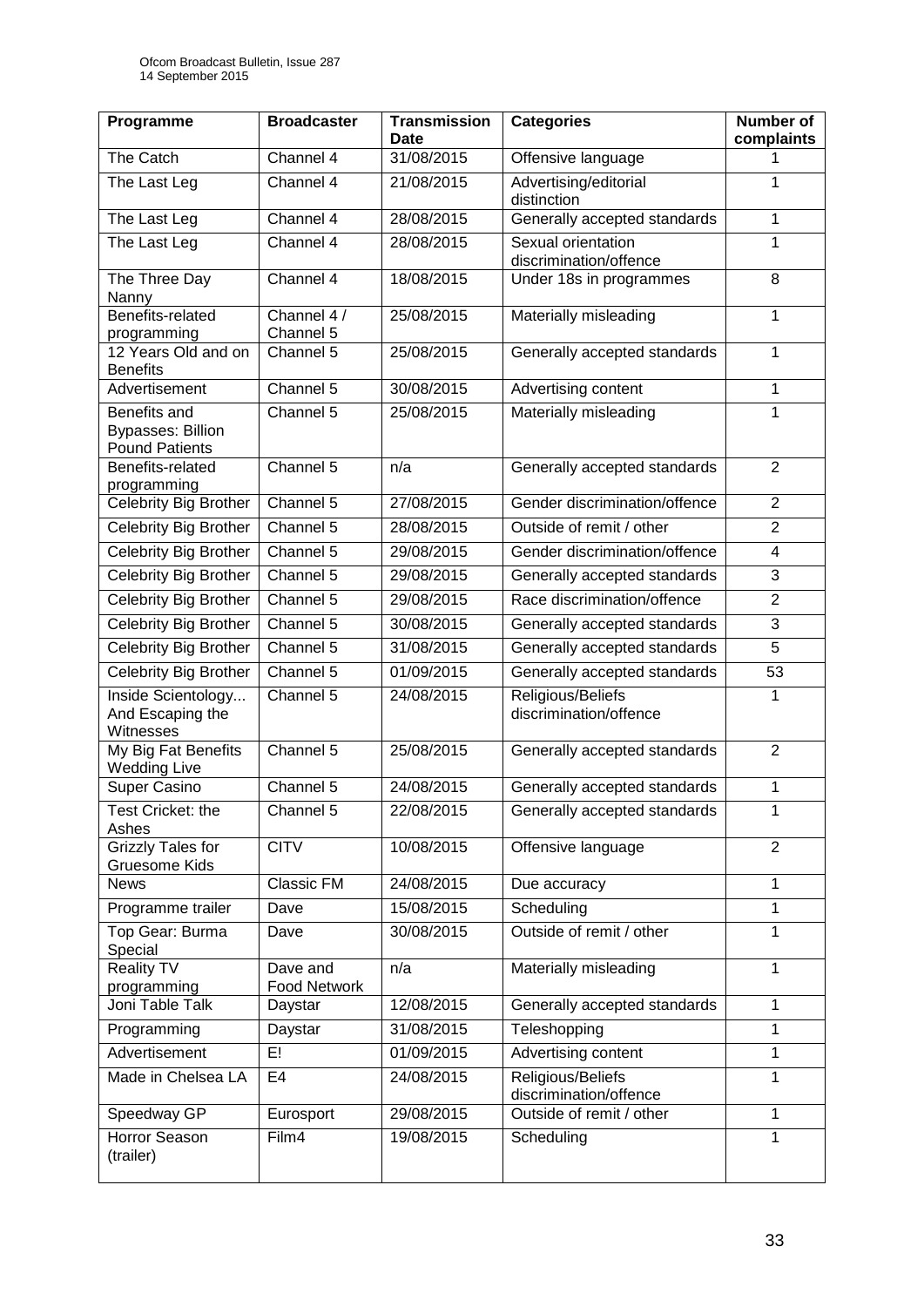| Programme                                | <b>Broadcaster</b>     | <b>Transmission</b><br><b>Date</b> | <b>Categories</b>                           | Number of<br>complaints |
|------------------------------------------|------------------------|------------------------------------|---------------------------------------------|-------------------------|
| Harry Enfield and<br>Chums               | Gold                   | 11/08/2015                         | Scheduling                                  |                         |
| Channel ident                            | $\overline{ITV}$       | 24/08/2015                         | Harm                                        | 1                       |
| <b>Coronation Street</b>                 | $\overline{IV}$        | 19/08/2015                         | Violence and dangerous<br>behaviour         | 9                       |
| <b>Coronation Street</b>                 | <b>ITV</b>             | 20/08/2015                         | Religious/Beliefs<br>discrimination/offence | 1                       |
| <b>Coronation Street</b>                 | $\overline{IV}$        | 24/08/2015                         | Outside of remit / other                    | 1                       |
| <b>Coronation Street</b>                 | <b>ITV</b>             | 24/08/2015                         | Scheduling                                  | $\overline{4}$          |
| <b>Coronation Street</b>                 | $\overline{\text{IV}}$ | 27/08/2015                         | Outside of remit / other                    | 1                       |
| <b>Coronation Street</b>                 | <b>ITV</b>             | 28/08/2015                         | Violence and dangerous<br>behaviour         | $\overline{2}$          |
| Coronation Street /<br>Emmerdale         | $\overline{ITV}$       | n/a                                | Violence and dangerous<br>behaviour         | 1                       |
| Emmerdale                                | <b>ITV</b>             | 28/08/2015                         | Drugs, smoking, solvents or<br>alcohol      | 3                       |
| Emmerdale                                | <b>ITV</b>             | 28/08/2015                         | Scheduling                                  | 1                       |
| Emmerdale                                | $\overline{IV}$        | 02/09/2015                         | Materially misleading                       | 1                       |
| Good Morning<br><b>Britain</b>           | <b>ITV</b>             | 24/08/2015                         | Generally accepted standards                | $\overline{2}$          |
| <b>Good Morning</b><br><b>Britain</b>    | <b>ITV</b>             | 24/08/2015                         | Scheduling                                  | 1                       |
| Good Morning<br><b>Britain</b>           | <b>ITV</b>             | 26/08/2015                         | Generally accepted standards                | 1                       |
| <b>ITV News and</b><br>Weather           | $\overline{\text{IV}}$ | 23/08/2015                         | Scheduling                                  | 1                       |
| <b>ITV News and</b><br>Weather           | $\overline{\text{IV}}$ | 26/08/2015                         | Generally accepted standards                | 1                       |
| <b>ITV News and</b><br>Weather           | <b>ITV</b>             | 26/08/2015                         | Violence and dangerous<br>behaviour         | 1                       |
| <b>ITV News at Ten</b><br>and Weather    | $\overline{IV}$        | 26/08/2015                         | Outside of remit / other                    | 1                       |
| <b>ITV News at Ten</b><br>and Weather    | $\overline{ITV}$       | 26/08/2015                         | Violence and dangerous<br>behaviour         | 1                       |
| Keep it in the Family                    | <b>ITV</b>             | 29/08/2015                         | Scheduling                                  | 11                      |
| Loose Women                              | <b>ITV</b>             | 01/09/2015                         | Generally accepted standards                | 73                      |
| Lorraine                                 | <b>ITV</b>             | 10/08/2015                         | Generally accepted standards                | 1                       |
| Lorraine                                 | <b>ITV</b>             | 18/08/2015                         | Generally accepted standards                | 1                       |
| Lorraine                                 | <b>ITV</b>             | 24/08/2015                         | <b>Disability</b><br>discrimination/offence | 1                       |
| Stephen Fry in<br><b>Central America</b> | $\overline{IV}$        | 27/08/2015                         | Animal welfare                              | 1                       |
| The Chase                                | <b>ITV</b>             | 29/08/2015                         | Fairness                                    | 1                       |
| The Jeremy Kyle<br>Show                  | <b>ITV</b>             | 24/08/2015                         | Generally accepted standards                | 1                       |
| The Jeremy Kyle<br>Show USA              | <b>ITV</b>             | 25/08/2015                         | Generally accepted standards                | 1                       |
| The Trials of Jimmy<br>Rose              | <b>ITV</b>             | 30/08/2015                         | Offensive language                          | 1                       |
| The X Factor                             | $\overline{IV}$        | 29/08/2015                         | Advertising minutage                        | 1                       |
| The X Factor                             | <b>ITV</b>             | 29/08/2015                         | Materially misleading                       | 1                       |
| The X Factor                             | <b>ITV</b>             | 29/08/2015                         | Outside of remit / other                    | 4                       |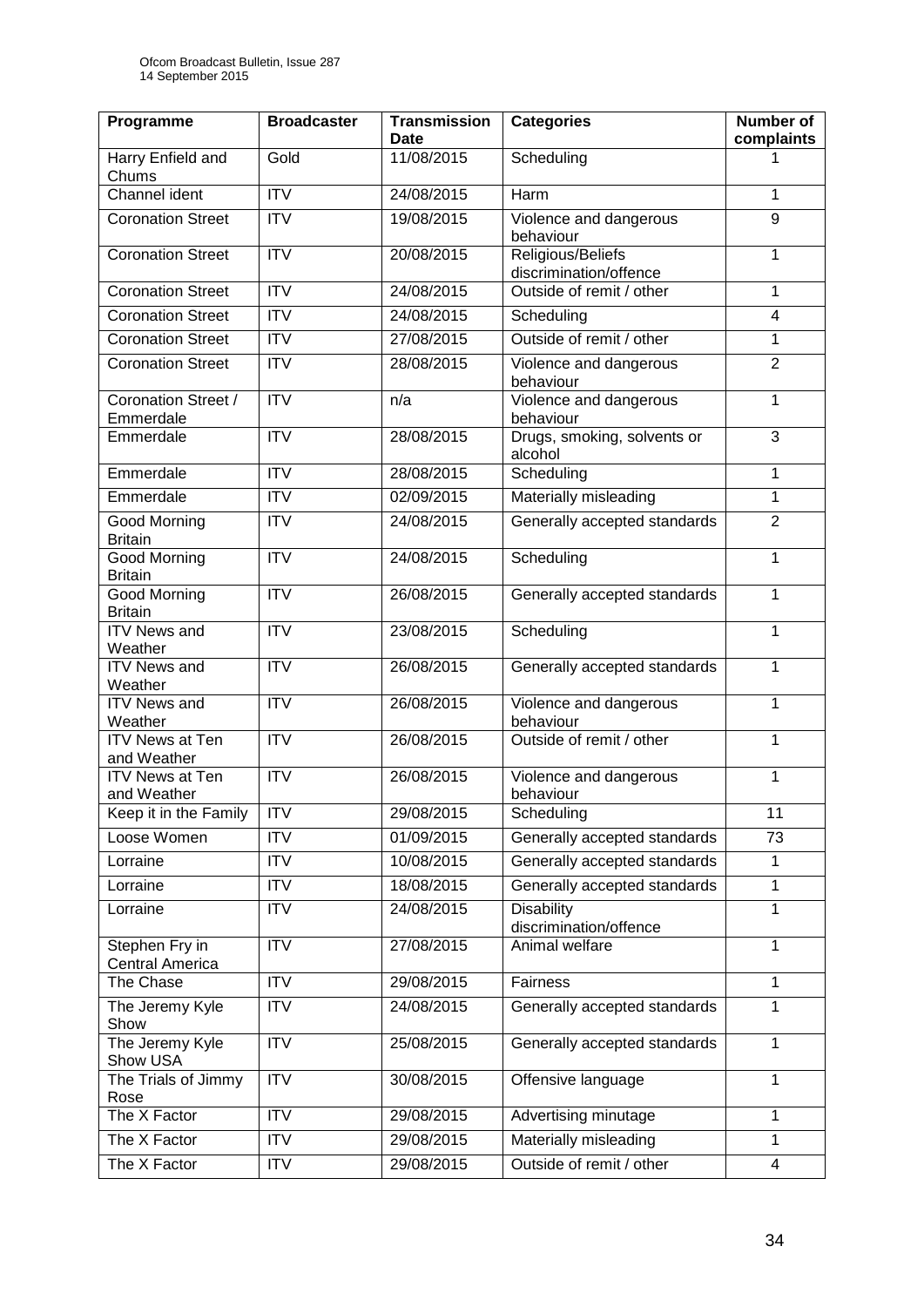| Programme                                   | <b>Broadcaster</b>              | <b>Transmission</b><br>Date | <b>Categories</b>                            | <b>Number of</b><br>complaints |
|---------------------------------------------|---------------------------------|-----------------------------|----------------------------------------------|--------------------------------|
| The X Factor                                | <b>ITV</b>                      | 30/08/2015                  | Materially misleading                        | 1                              |
| The X Factor                                | $\overline{\text{IV}}$          | 30/08/2015                  | Offensive language                           | $\overline{2}$                 |
| The X Factor                                | <b>ITV</b>                      | 30/08/2015                  | Race discrimination/offence                  | 1                              |
| The X Factor                                | <b>ITV</b>                      | 03/09/2015                  | Violence and dangerous<br>behaviour          | 1                              |
| This Morning                                | <b>ITV</b>                      | 01/09/2015                  | Competitions                                 | 1                              |
| This Morning                                | <b>ITV</b>                      | n/a                         | Competitions                                 | 1                              |
| Through the                                 | <b>ITV</b>                      | 29/08/2015                  | Advertising/editorial                        | 1                              |
| Keyhole                                     |                                 |                             | distinction                                  |                                |
| Through the                                 | <b>ITV</b>                      | 29/08/2015                  | Generally accepted standards                 | 1                              |
| Keyhole<br>Through the<br>Keyhole           | <b>ITV</b>                      | 29/08/2015                  | Offensive language                           | 6                              |
| Through the                                 | $\overline{\text{ITV}}$         | 26/08/2015                  | Scheduling                                   | 1                              |
| Keyhole (trailer)                           |                                 |                             |                                              |                                |
| Britain As Seen on                          | <b>ITV Border</b>               | 24/08/2015                  | Materially misleading                        | 1                              |
| ITV (trailer)<br>Royal London's             | (Scottish)<br><b>ITV London</b> | 25/08/2015                  | Generally accepted standards                 | 1                              |
| sponsorship of<br>London Weekday<br>Weather |                                 |                             |                                              |                                |
| <b>ITV News Meridian</b>                    | <b>ITV Meridian</b>             | 19/08/2015                  | Generally accepted standards                 | 1                              |
| Safeword                                    | ITV <sub>2</sub>                | 13/08/2015                  | Drugs, smoking, solvents or<br>alcohol       | 1                              |
| The Jeremy Kyle<br>Show                     | ITV2                            | 14/08/2015                  | Generally accepted standards                 | 1                              |
| The Jeremy Kyle<br>Show                     | ITV2                            | 19/08/2015                  | Sexual orientation<br>discrimination/offence | 1                              |
| Continuity<br>Announcement                  | ITV3                            | 23/08/2015                  | Generally accepted standards                 | 1                              |
| On the Buses                                | ITV3                            | 13/08/2015                  | <b>Nudity</b>                                | 1                              |
| James O'Brien                               | LBC 97.3 FM                     | 30/07/2015                  | Race discrimination/offence                  | 1                              |
| James O'Brien                               | <b>LBC 97.3 FM</b>              | 24/08/2015                  | Due impartiality/bias                        | 1                              |
| John Stapleton                              | LBC 97.3 FM                     | 24/08/2015                  | Harm                                         | 1                              |
| Continuity                                  | Movie Mix                       | 23/08/2015                  | Generally accepted standards                 | 1                              |
| Announcement                                |                                 |                             |                                              |                                |
| News coverage of                            | n/a                             | n/a                         | Due accuracy                                 | 1                              |
| migration in Europe<br>How Do They Do       | Quest                           | 21/08/2015                  | Materially misleading                        | 1                              |
| That?                                       |                                 |                             |                                              |                                |
| News bulletin                               | <b>RWS FM</b>                   | 27/08/2015                  | Outside of remit / other                     | 1                              |
| Sky News with Colin<br><b>Brazier</b>       | <b>Sky News</b>                 | 27/08/2015                  | Due impartiality/bias                        | 1                              |
| Sky News with Colin<br><b>Brazier</b>       | <b>Sky News</b>                 | 31/08/2015                  | Due impartiality/bias                        | 1                              |
| <b>Premier League</b><br>Football           | Sky Sports 1                    | 10/08/2015                  | Race discrimination/offence                  | 1                              |
| Jesse Duplantis                             | <b>TBN UK</b>                   | 16/08/2015                  | Generally accepted standards                 | 1                              |
| <b>Ministries</b>                           |                                 |                             |                                              |                                |
| Jesse Duplantis<br><b>Ministries</b>        | <b>TBN UK</b>                   | 16/08/2015                  | Programme-related material                   | 1                              |
| Jesse Duplantis<br><b>Ministries</b>        | <b>TBN UK</b>                   | 23/08/2015                  | Advertising/editorial<br>distinction         | 1                              |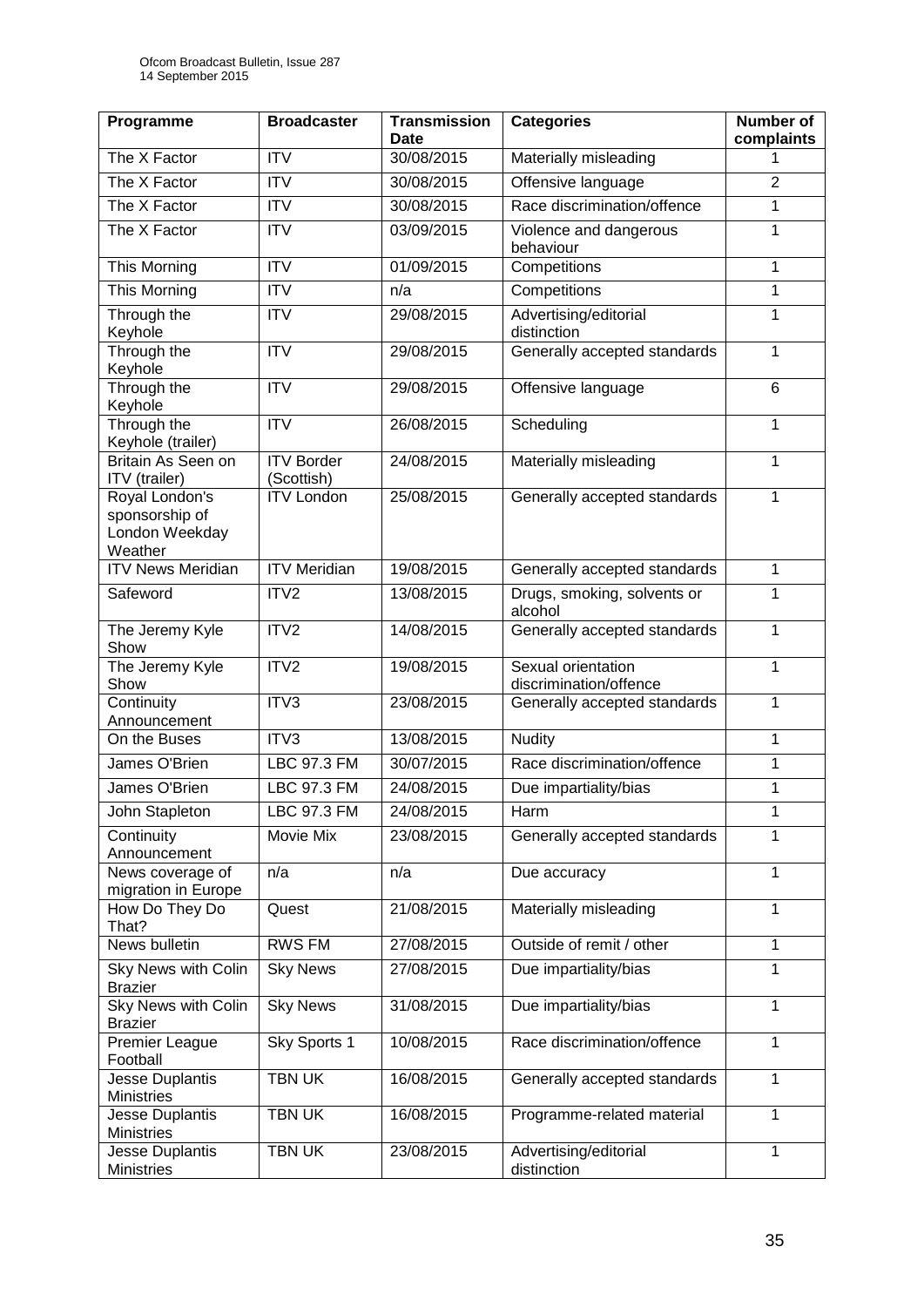| Programme                                           | <b>Broadcaster</b> | <b>Transmission</b><br>Date | <b>Categories</b>                | Number of<br>complaints |
|-----------------------------------------------------|--------------------|-----------------------------|----------------------------------|-------------------------|
| If Katie Hopkins<br><b>Ruled The World</b>          | <b>TLC</b>         | 25/08/2015                  | Generally accepted standards     |                         |
| Say Yes to the<br><b>Dress</b>                      | <b>TLC</b>         | 12/08/2015                  | Hypnotic and other<br>techniques |                         |
| The Jeremy Kyle<br>Show                             | Various            | n/a                         | Generally accepted standards     |                         |
| <b>News</b>                                         | <b>XFM London</b>  | 26/08/2015                  | Due accuracy                     |                         |
| The XFM Breakfast<br>Show with Jon<br><b>Holmes</b> | XFM London         | 27/08/2015                  | Generally accepted standards     |                         |

## **Complaints assessed under the General Procedures for investigating breaches of broadcast licences**

For more information about how Ofcom conducts investigations about broadcast licences, go to: [http://stakeholders.ofcom.org.uk/broadcasting/guidance/complaints](http://stakeholders.ofcom.org.uk/broadcasting/guidance/complaints-sanctions/general-procedures/)[sanctions/general-procedures/.](http://stakeholders.ofcom.org.uk/broadcasting/guidance/complaints-sanctions/general-procedures/)

| Licensee                             | <b>Licensed service</b>   | <b>Categories</b>      |
|--------------------------------------|---------------------------|------------------------|
| Downtown Radio<br>Limited            | Cool FM/Downtown<br>Radio | Other                  |
| Northern Media Group<br>Limited      | Q102.9                    | Other                  |
| <b>Preston Community</b><br>Radio 23 | <b>City Beat Preston</b>  | <b>Key Commitments</b> |
| Radio Scilly Limited                 | <b>Radio Scilly</b>       | <b>Key Commitments</b> |
| Swansea Bay Radio<br>Limited         | <b>Nation Hits!</b>       | Format                 |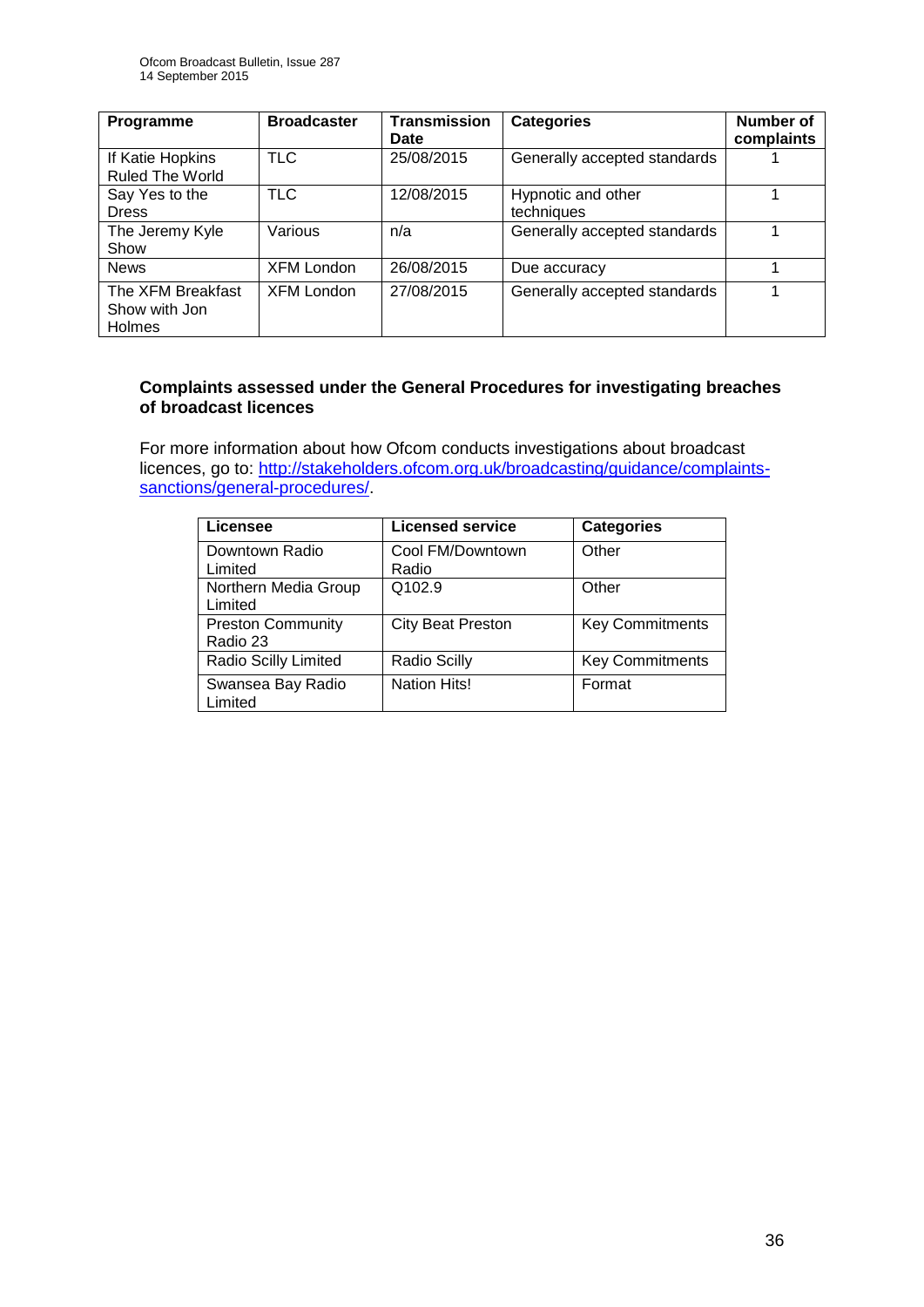## **Complaints outside of remit**

Here are alphabetical lists of complaints received by Ofcom that fell outside of our remit. This is because Ofcom is not responsible for regulating the issue complained about. For example, the complaints were about the content of television and radio adverts, or accuracy in BBC programmes.

For more information about what Ofcom's rules cover, go to: [http://consumers.ofcom.org.uk/complain/tv-and-radio-complaints/what-does-ofcom](http://consumers.ofcom.org.uk/complain/tv-and-radio-complaints/what-does-ofcom-cover/)[cover/](http://consumers.ofcom.org.uk/complain/tv-and-radio-complaints/what-does-ofcom-cover/)

## **Complaints about television or radio programmes**

For more information about how Ofcom assesses conducts investigations about content standards, go to: [http://stakeholders.ofcom.org.uk/broadcasting/guidance/complaints](http://stakeholders.ofcom.org.uk/broadcasting/guidance/complaints-sanctions/standards/)[sanctions/standards/](http://stakeholders.ofcom.org.uk/broadcasting/guidance/complaints-sanctions/standards/)

| Programme                    | <b>Broadcaster</b> | <b>Transmission Date</b> | <b>Categories</b>               | <b>Number of</b><br>complaints |
|------------------------------|--------------------|--------------------------|---------------------------------|--------------------------------|
| <b>BBC News</b>              | BBC <sub>1</sub>   | 22/08/2015               | Due accuracy                    |                                |
| <b>BBC News</b>              | BBC 1              | 03/09/2015               | Due accuracy                    | 1                              |
| <b>BBC News at Six</b>       | BBC <sub>1</sub>   | 27/08/2015               | Due impartiality/bias           | 1                              |
| <b>BBC News at Ten</b>       | BBC <sub>1</sub>   | 26/08/2015               | Generally accepted<br>standards | 1                              |
| <b>Breakfast</b>             | BBC <sub>1</sub>   | 22/08/2015               | Undue prominence                | 1                              |
| <b>Breakfast</b>             | BBC <sub>1</sub>   | 28/08/2015               | Due impartiality/bias           | 1                              |
| Regional News and<br>Weather | BBC <sub>1</sub>   | 23/08/2015               | Undue prominence                | 1                              |
| The One Show                 | BBC <sub>1</sub>   | 28/08/2015               | Undue prominence                | 1                              |
| Don't Take My Baby           | BBC <sub>3</sub>   | 20/07/2015               | Materially misleading           | 1                              |
| <b>News</b>                  | <b>BBC Radio 4</b> | 31/08/2015               | Due impartiality/bias           | 1                              |
| Programming                  | Create and Craft   | n/a                      | Advertising content             | 1                              |
| Advertisement                | <b>ITV</b>         | 20/08/2015               | Advertising content             | 1                              |
| Advertisement                | <b>ITV</b>         | 24/08/2015               | Advertising content             | $\overline{2}$                 |
| Advertisement                | <b>ITV</b>         | 25/08/2015               | Advertising content             | 1                              |
| Advertisement                | <b>ITV</b>         | 28/08/2015               | Advertising content             | 1                              |
| Advertisement                | <b>ITV</b>         | 29/08/2015               | Advertising content             | 1                              |
| Advertisement                | ITV4               | 30/08/2015               | Advertising content             | 1                              |
| Advertisement                | More4              | 30/08/2015               | Advertising content             | 1                              |
| Advertisement                | Sky Living         | 31/08/2015               | Advertising content             | 1                              |
| Advertisement                | Various            | 31/08/2015               | Advertising content             | 1                              |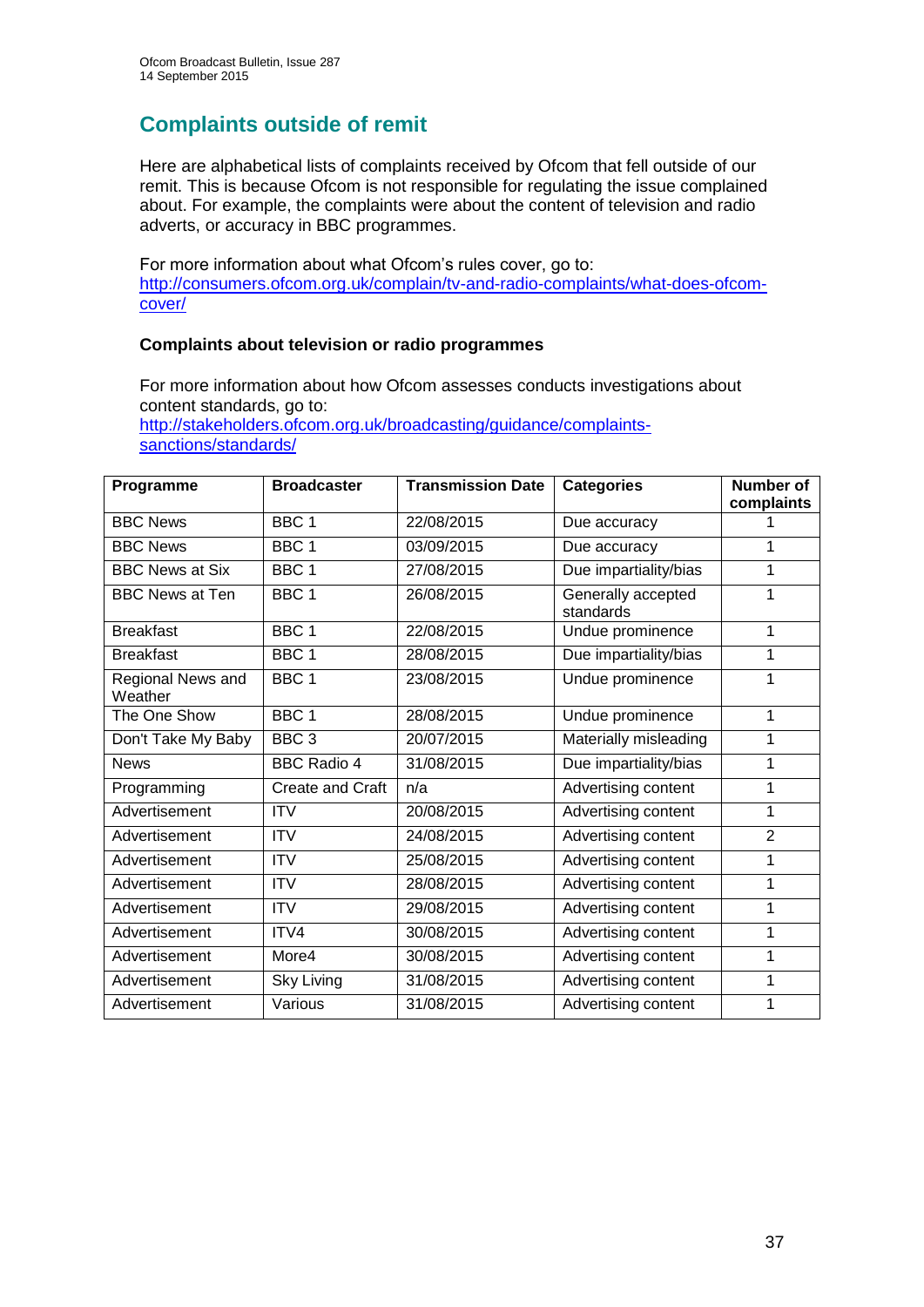## **Investigations List**

If Ofcom considers that a broadcaster may have breached its codes, a condition of its licence or other regulatory requirements, it will start an investigation.

#### **It is important to note that an investigation by Ofcom does not necessarily mean the broadcaster has done anything wrong. Not all investigations result in breaches of the licence or other regulatory requirements being recorded.**

Here are alphabetical lists of new investigations launched between 22 August and 4 September 2015.

#### **Investigations launched under the Procedures for investigating breaches of content standards for television and radio**

| Programme             | <b>Broadcaster</b>         | <b>Transmission date</b> |
|-----------------------|----------------------------|--------------------------|
| Panorama              | BBC 1                      | 3 August 2015            |
| Alex Dyke             | <b>BBC Radio</b><br>Solent | 12 August 2015           |
| Judge Judy            | <b>CBS Reality</b>         | 4 August 2015            |
| <b>Channel 4 News</b> | Channel 4                  | 24 August 2015           |
| Programming           | Channel i                  | 18 June 2015             |
| <b>Kiss Breakfast</b> | Kiss FM                    | 13 August 2015           |
| Time of our Lives     | Sky Sports 1               | 18 August 2015           |
| <b>Family Guy</b>     | TV6 (Sweden)               | 8 and 16 August 2015     |

For more information about how Ofcom assesses complaints and conducts investigations about content standards, go to:

[http://stakeholders.ofcom.org.uk/broadcasting/guidance/complaints](http://stakeholders.ofcom.org.uk/broadcasting/guidance/complaints-sanctions/standards/)[sanctions/standards/.](http://stakeholders.ofcom.org.uk/broadcasting/guidance/complaints-sanctions/standards/)

#### **Investigations launched under the Procedures for the consideration and adjudication of Fairness and Privacy complaints**

| Programme   | <b>Broadcaster</b> | <b>Transmission date</b> |
|-------------|--------------------|--------------------------|
| <b>News</b> | Metro Radio        | 10 June 2015             |
|             |                    |                          |

For more information about how Ofcom considers and adjudicates upon Fairness and Privacy complaints, go to:

[http://stakeholders.ofcom.org.uk/broadcasting/guidance/complaints](http://stakeholders.ofcom.org.uk/broadcasting/guidance/complaints-sanctions/fairness/)[sanctions/fairness/.](http://stakeholders.ofcom.org.uk/broadcasting/guidance/complaints-sanctions/fairness/)